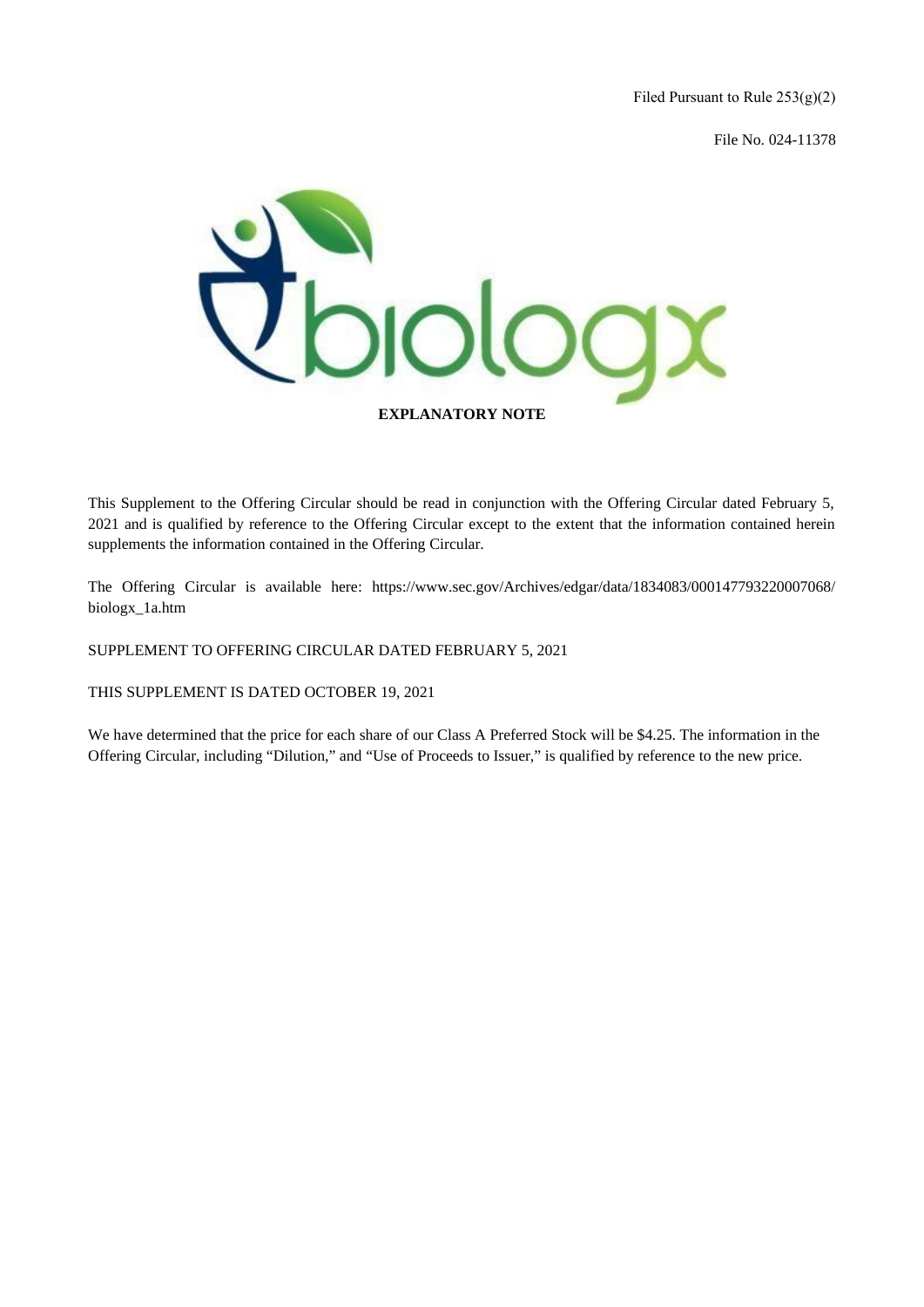**Filed Pursuant to Rule 253(g)(2)**

**File No. 024-11378**



**This Supplement to the Offering Circular should be read in conjunction with the Offering Circular dated February 5, 2021 and is qualified by reference to the Offering Circular except to the extent that the information contained herein supplements the information contained in the Offering Circular.**

**The Offering Circular is available here**: https://www.sec.gov/Archives/edgar/data/1834083/000147793220007068/ biologx\_1a.htm

> SUPPLEMENT TO OFFERING CIRCULAR DATED FEBRUARY 5, 2021 THIS SUPPLEMENT IS DATED MARCH 5, 2021

We have determined that the price for each share of our Class A Preferred Stock will be \$4.10. The information in the Offering Circular, including "Dilution," and "Use of Proceeds to Issuer," is qualified by reference to the new price.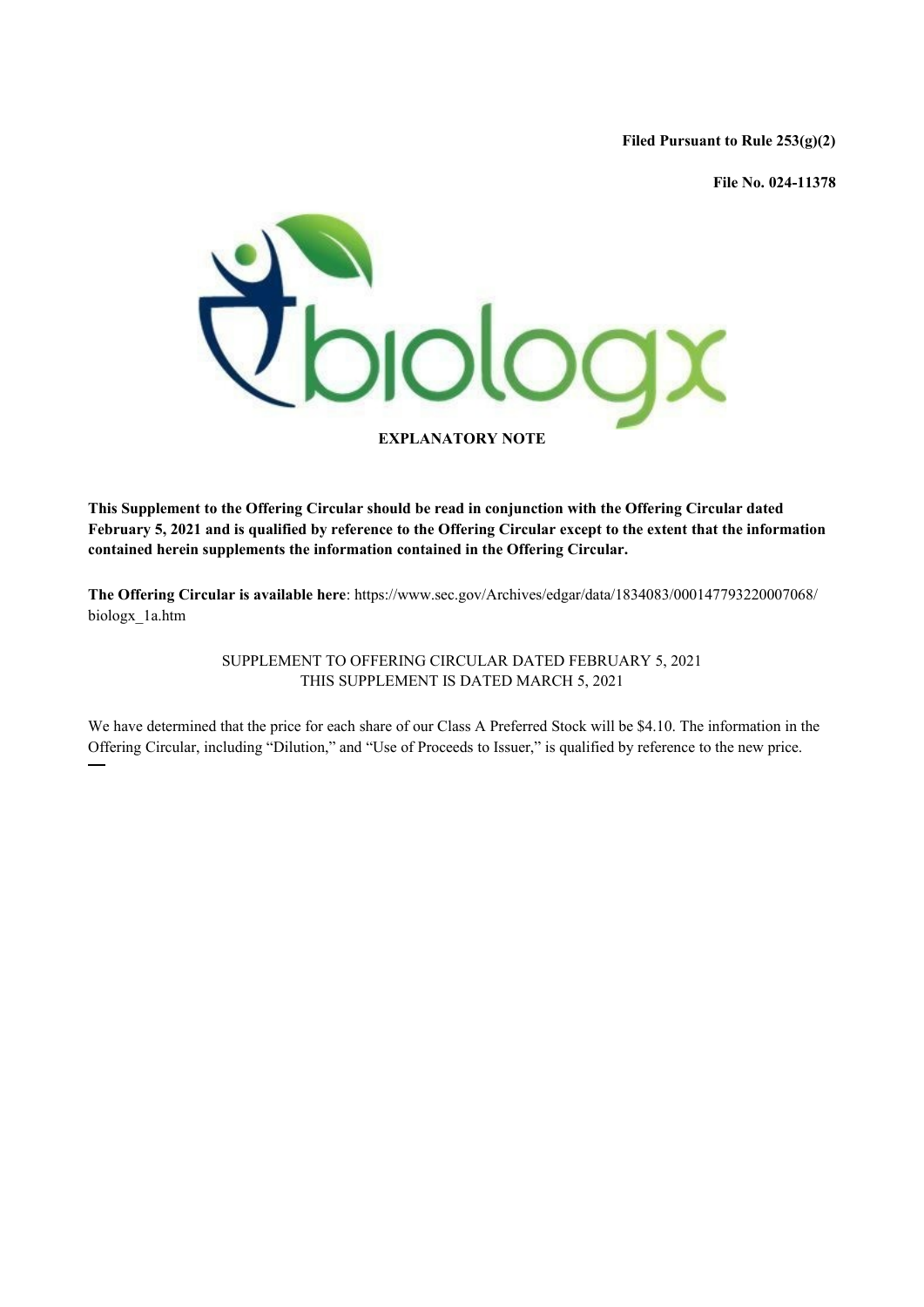**PRELIMINARY OFFERING CIRCULAR: An offering statement pursuant to Regulation A relating to these securities has been filed with the Securities and Exchange Commission. Information contained in this Preliminary Offering Circular is subject to completion or amendment. These securities may not be sold nor may offers to buy be accepted before the offering statement filed with the Commission is qualified. This Preliminary Offering Circular shall not constitute an offer to sell or the solicitation of an offer to buy nor may there be any sales of these securities in any state in which such offer, solicitation or sale would be unlawful before registration or qualification under the laws of any such state. We may elect to satisfy our obligation to deliver a Final Offering Circular by sending you a notice within two business days after the completion of our sale to you that contains the URL where the Final Offering Circular or the offering statement in which such Final Offering Circular was filed may be obtained.**

**PRELIMINARY OFFERING CIRCULAR DATED December 3, 2020, SUBJECT TO COMPLETION**

#### **BIOLOGX, INC.**

2802 Flintrock Trace Suite 303 Austin, TX 78738 Telephone: (512) 856-7704 Website: www.BiologX.com

Best Efforts Offering of

12,500,000 Shares of Common Stock

Per Share Purchase Price: \$4.00

Minimum Investment Amount: 80 shares for \$320

This Offering Circular relates to the offer and sale of up to an aggregate of 12,500,000 shares of common stock of BiologX, Inc. (the "Company"), at a price of \$4.00 per share, in a self-underwritten, best-efforts offering for gross proceeds of \$50,000,000.00. We will not place any subscription funds in escrow but will use funds when, as and if received. Each subscriber to purchase our shares must purchase a minimum of 80 shares for a total minimum investment of \$320.00. Sales of our common stock pursuant to offering will commence as soon as the Regulation A+ Offering Statement of which this Offering Circular is a part, is qualified by the U.S. Securities and Exchange Commission (the "SEC"), and will continue until the Company has sold an aggregate of 12,500,000 shares of common stock, unless earlier terminated by the Company in its sole discretion. See "Summary of Offering", page 6, "Description of Securities We Are Offering", page 29, and "Plan of Distribution", page 29, of this Offering Circular. We are using the Form 1-A disclosure format in this Offering Circular.

The Company is a Wyoming corporation formed on November 18, 2020. The Company is governed by its co-founders Ronald E. Zimmerman and David J. Wood, who serve as the directors and officers of the Company. See "Our Management" beginning on page 34 of this Offering Circular. We have no operations or facilities as of the date of this Offering Circular. We plan to use the net proceeds from the offering to establish facilities, complete clinical trials and achieve FDA approval, and to manufacture low cost insulin for human use using proprietary manufacturing technology developed by Ronald E. Zimmerman. See "How We Plan To Use Proceeds from the Sale of Our Shares" beginning on page 28 of this Offering Circular.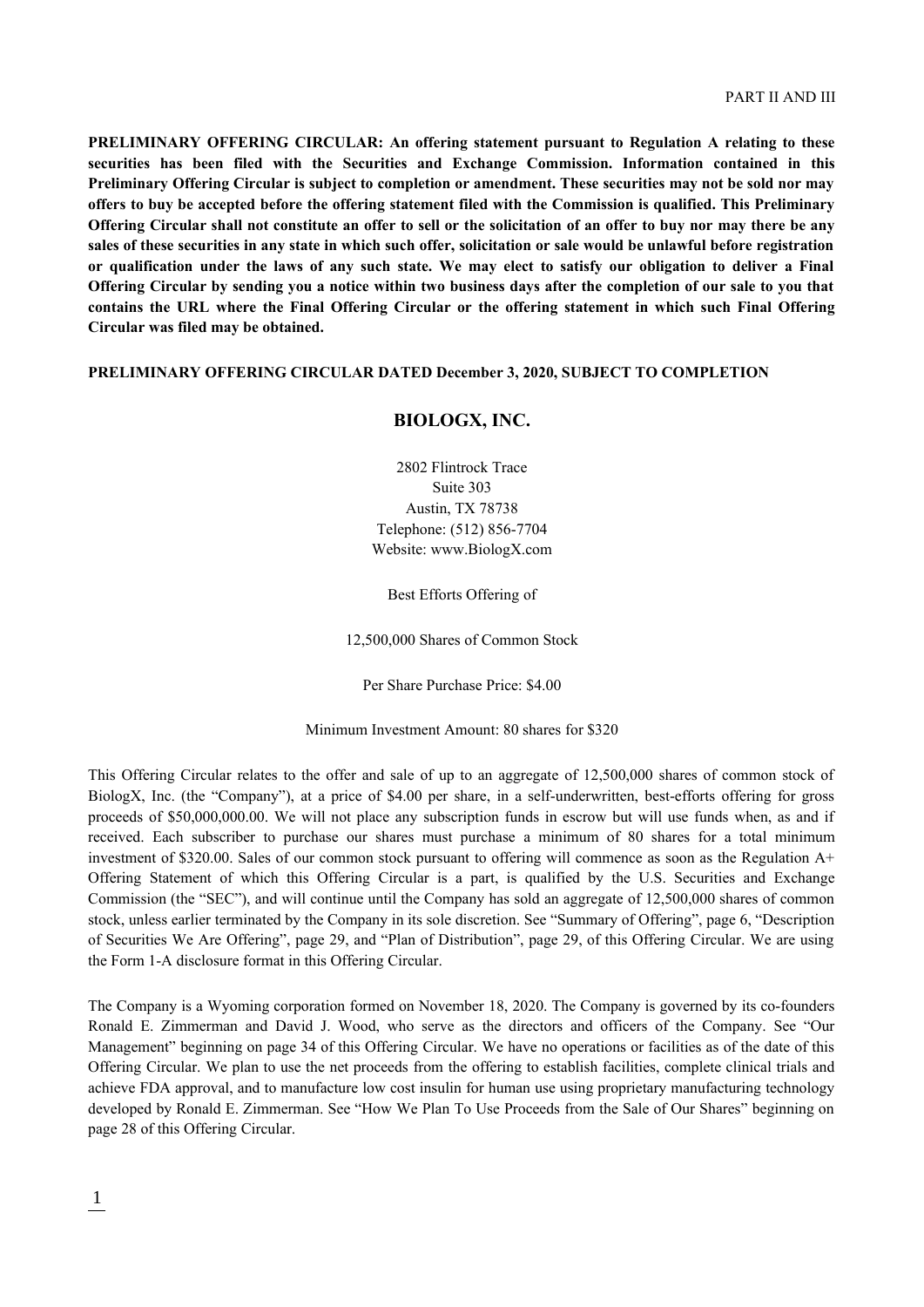*This offering is available to both accredited and non-accredited investors. Generally, if you are a non-accredited investor, no sale may be made to you in this offering if the aggregate purchase price you pay is more than 10% of the greater of your annual income or net worth. Different rules apply to accredited investors and non-natural persons. Before making any representation that your investment does not exceed applicable thresholds, we encourage you to review rule 251(d)(2)(i)(c) of Regulation A. For general information on investing, we encourage you to refer to www.investor.gov.*

|                             | <b>Price to</b><br>the Public | <b>Underwriting discounts and</b><br>commissions $^{(1)}$ |   | <b>Proceeds to</b><br>Issuer <sup>(2)</sup> | <b>Proceeds to</b><br>Other<br><b>Persons</b> |
|-----------------------------|-------------------------------|-----------------------------------------------------------|---|---------------------------------------------|-----------------------------------------------|
| Per Share<br><b>Offered</b> | \$<br>4.00                    | <b>None</b>                                               | S | 3.72                                        | None                                          |
|                             |                               |                                                           |   |                                             |                                               |
| TOTAL<br><b>OFFERING</b>    | \$50,000,000.00               | <b>None</b>                                               |   | \$46,500,000.00                             | <b>None</b>                                   |

(1) The Company does not intend to use commissioned sales agents or underwriters. Please refer to the section entitled "Plan of Distribution" of this Offering Circular for additional information.

(2) We expect to incur expenses in connection with the sale of our shares estimated at 7% of the amount raised, or \$3,500,000 if all offered shares are sold for an aggregate purchase price of \$50,000,000.

**Investment in our common stock involves a high degree of risk. Before buying any shares, you should carefully read the discussion of material risks of investing in the shares in "Risk Factors", beginning on page 9 of this Offering Circular. This Offering Circular supersedes any prior offering memorandum with respect to the offered shares.**

**THE U.S. SECURITIES AND EXCHANGE COMMISSION DOES NOT PASS UPON THE MERITS OF OR GIVE ITS APPROVAL TO ANY SECURITIES OFFERED OR THE TERMS OF THE OFFERING, NOR DOES IT PASS UPON THE ACCURACY OR COMPLETENESS OF ANY OFFERING CIRCULAR OR OTHER SOLICITATION MATERIALS. THESE SECURITIES ARE OFFERED PURSUANT TO AN EXEMPTION FROM REGISTRATION WITH THE COMMISSION; HOWEVER, THE COMMISSION HAS NOT MADE AN INDEPENDENT DETERMINATION THAT THE SECURITIES OFFERED ARE EXEMPT FROM REGISTRATION.**

Legends or information required by the laws of the states in which we intend to offer our common stock are set forth following the Table of Contents.

The date of this Offering Circular is December 3, 2020

 $\mathcal{L}=\mathcal{L}^{\mathcal{L}}$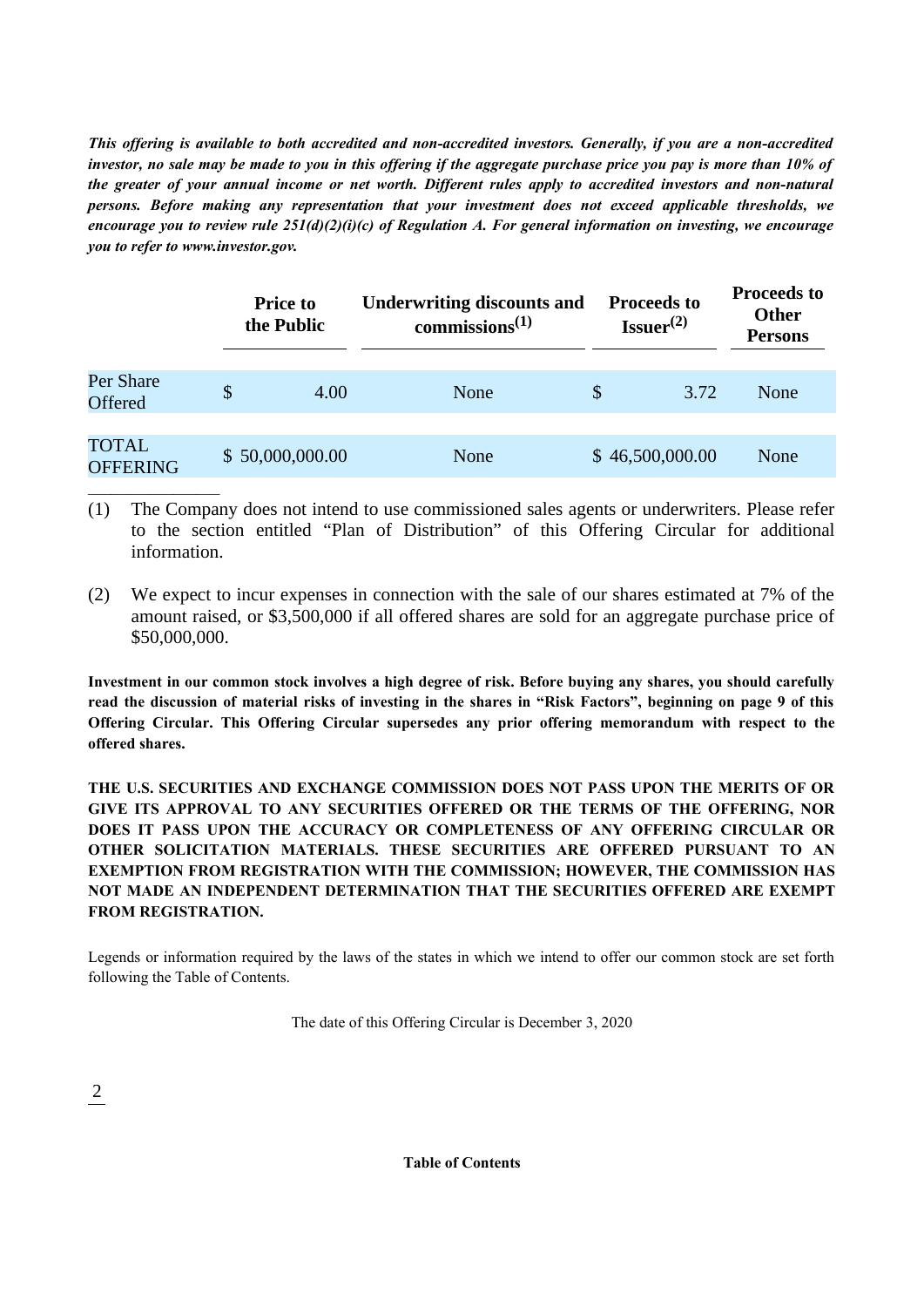| <b>IMPORTANT INFORMATION REGARDING THIS OFFERING CIRCULAR</b>            | 4  |
|--------------------------------------------------------------------------|----|
| STATE LAW EXEMPTION AND PURCHASE RESTRICTIONS                            | 5  |
| <b>SUMMARY OF OFFERING</b>                                               | 6  |
| STATEMENT REGARDING FORWARD-LOOKING INFORMATION                          | 9  |
| <b>RISK FACTORS</b>                                                      | 9  |
| HOW WE PLAN TO OFFER AND SELL OUR SHARES                                 | 18 |
| <b>DESCRIPTION OF OUR BUSINESS</b>                                       | 18 |
| HOW WE PLAN TO USE PROCEEDS FROM THE SALE OF OUR SHARES                  | 27 |
| <b>DESCRIPTION OF SECURITIES WE ARE OFFERING</b>                         | 28 |
| PLAN OF DISTRIBUTION                                                     | 28 |
| <b>MANAGEMENT'S</b>                                                      | 31 |
| DISCUSSION AND ANALYSIS OF FINANCIAL CONDITION AND RESULTS OF OPERATIONS |    |
| <b>OUR MANAGEMENT</b>                                                    | 33 |
| STOCK OWNERSHIP BY MANAGEMENT AND CERTAIN SHAREHOLDERS                   | 35 |
| <b>INTEREST OF MANAGEMENT AND OTHERS IN CERTAIN TRANSACTIONS</b>         | 35 |
| <b>AUDITED FINANCIAL STATEMENTS</b>                                      | 37 |
| <b>PART III-EXHIBITS</b>                                                 | 49 |
| <b>SIGNATURES</b>                                                        | 50 |

3

*[Table of Contents](https://www.sec.gov/Archives/edgar/data/1834083/000147793220007068/biologx_1a.htm#toc)*

# **IMPORTANT INFORMATION REGARDING THIS OFFERING CIRCULAR**

This Offering Circular has been prepared solely for the benefit of authorized persons interested in the offering. This memorandum does not constitute an offer or solicitation to any person except those particular persons who satisfy the suitability standards described herein.

This Offering Circular is part of an offering statement that we filed with the SEC, using a continuous offering process. Periodically, as we make material investments, or have other material developments, we will provide an Offering Circular supplement that may add, update, or change information contained in this Offering Circular. Any statement that we make in this Offering Circular will be modified or superseded by any inconsistent statement made by us in a subsequent Offering Circular supplement. The offering statement we filed with the SEC includes exhibits that provide more detailed descriptions of the matters discussed in this Offering Circular. You should read this Offering Circular and the related exhibits filed with the SEC and any Offering Circular supplement, together with additional information contained in our annual reports, semi-annual reports and other reports and information statements that we will file periodically with the SEC. See the section entitled "Additional Information" below for more details.

There is currently no public market for the offered shares. Shares purchased and sums invested are also subject to substantial restrictions upon withdrawal and transfer, and the shares offered hereby should be purchased only by investors who have no need for liquidity in their investment.

Non-U.S. investors have certain restrictions on resale and hedging under Regulation S of the act. Distributions under this offering might result in a tax liability for the non-U.S. investors. Each prospective investor is urged to consult his, her or its own tax advisor or pension consultant to determine his, her or its tax liability.

No person has been authorized in connection with this offering to give any information or to make any representations other than those contained in this memorandum, and any such information or representations should not be relied upon. Any prospective purchaser of shares who receives any such information or representations should contact the Company immediately to determine the accuracy of such information. Neither the delivery of this memorandum nor any sales hereunder shall, under any circumstances, create an implication that there has been no change in the affairs of the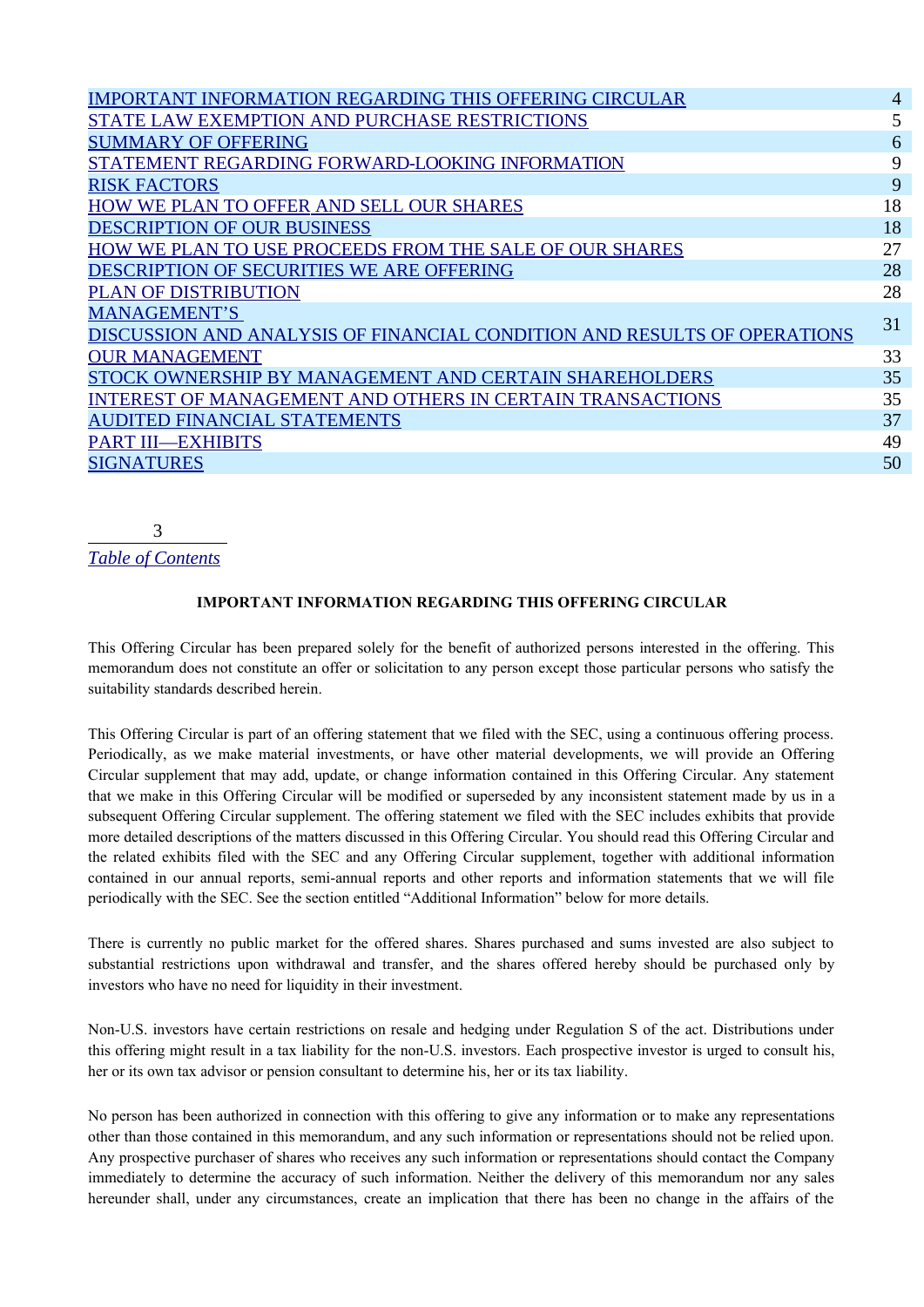company or in the information set forth herein since the date hereof.

Prospective investors should not regard the contents of this memorandum or any other communication from the company as a substitute for careful and independent tax and financial planning. Each prospective investor is encouraged to consult with his, her, or its own independent legal counsel, accountant and other professionals with respect to the legal and tax aspects of this investment and with specific reference to his, her, or its own tax situation, prior to subscribing for any shares offered hereby.

The purchase of shares by an individual retirement account ("IRA"), Keogh plan or other qualified retirement plan involves special tax risks and other considerations that should be carefully considered. Income earned by qualified plans as a result of an investment in the company may be subject to federal income taxes, even though such plans are otherwise tax exempt.

The shares are offered subject to prior sale, acceptance of an offer to purchase, and to withdrawal or cancellation of the offering without notice. The Company reserves the right to reject any investment in whole or in part.

The Company will make available to any prospective investor and his, her, or its advisors the opportunity to ask questions and receive answers concerning the terms and conditions of the offering, the Company or any other relevant matters, and to obtain any additional information to the extent the Company possesses such information.

The information contained in this memorandum has been supplied by the Company and its management. This memorandum contains summaries of documents not contained in this memorandum, but all such summaries are qualified in their entirety by references to the actual documents. Copies of documents referred to in this memorandum, but not included as an exhibit, will be made available to qualified prospective investors upon request.

# 4 *[Table of Contents](https://www.sec.gov/Archives/edgar/data/1834083/000147793220007068/biologx_1a.htm#toc)*

#### **Use of Pronouns and Other Words**

The pronouns "we", "us", "our" and the equivalent used in this Offering Circular mean BiologX, Inc. In the footnotes to our financial statements, the "Company" means BiologX, Inc. The pronoun "you" means the reader of this Offering Circular.

#### **Summaries of Referenced Documents**

This Offering Circular contains references to, summaries of and selected information from agreements and other documents. These agreements and other documents are not incorporated by reference; but, are filed as exhibits to our Regulation A Offering Statement of which this Offering Circular is a part and which we have filed with the U.S. Securities and Exchange Commission. We believe the summaries and selected information provide all material terms from these agreements and other documents. Whenever we make reference in this Offering Circular to any of our agreements and other documents, you should refer to the exhibits filed with our Regulation A Offering Statement of which this Offering Circular is a part for copies of the actual agreement or other document.

#### **STATE LAW EXEMPTION AND PURCHASE RESTRICTIONS**

Securities will be sold only to "qualified purchasers" (as defined in Regulation A under the Securities Act). As a Tier 2 offering pursuant to Regulation A under the Securities Act, this offering will be exempt from state law "Blue Sky" review, subject to meeting certain state filing requirements and complying with certain anti-fraud provisions, to the extent that investments offered hereby are offered and sold only to "qualified purchasers" or at a time when our Securities are listed on a national securities exchange. "Qualified purchasers" include: (i) "accredited investors" under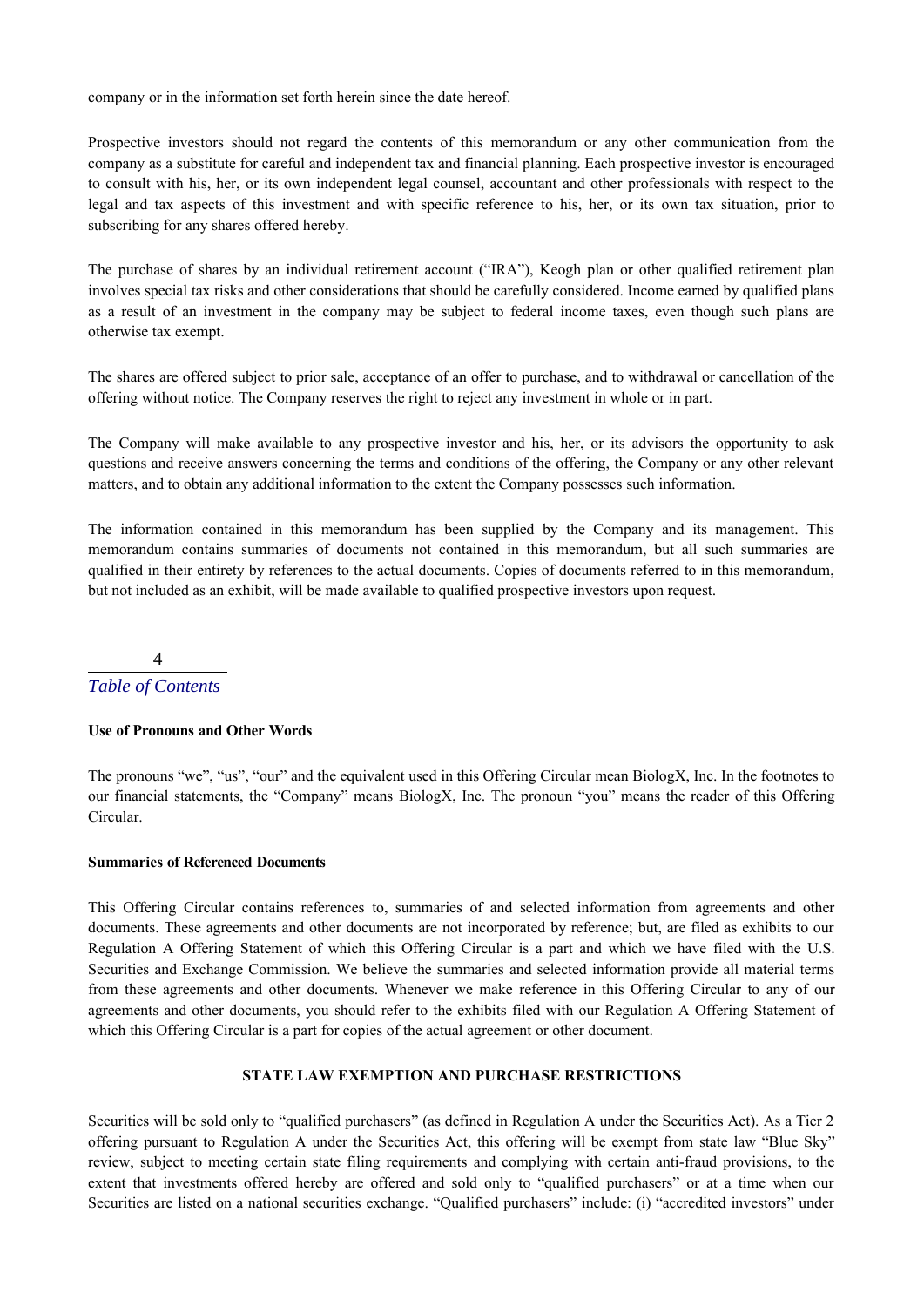Rule 501(a) of Regulation D and (ii) all other investors so long as their investment in does not represent more than 10% of the greater of their annual income or net worth (for natural persons), or 10% of the greater of annual revenue or net assets at fiscal year-end (for non-natural persons). Accordingly, we reserve the right to reject any investor's subscription in whole or in part for any reason, including if we determine in our sole and absolute discretion that such investor is not a "qualified purchaser" for purposes of Regulation A.

To qualify as an "Accredited Investor" an investor must meet one of the following conditions:

1. Any natural person who had an individual income in excess of Two Hundred Thousand Dollars (\$200,000) in each of the two most recent years or joint income with that person's spouse or spousal equivalent in excess of Three Hundred Thousand Dollars (\$300,000) in each of those years and who has a reasonable expectation of reaching the same income level in the current year;

2. Any natural person whose individual net worth or joint net worth, with that person's spouse or spousal equivalent, at the time of their purchase exceeds One Million Dollars (\$1,000,000) (excluding the value of such person's primary residence);

3. Any bank as defined in Section  $3(a)(2)$  of the Act, or any savings and loan association or other institution as defined in Section  $3(a)(5)(A)$  of the Securities Act, whether acting in its individual or fiduciary capacity; any broker or dealer registered pursuant to Section 15 of the Securities and Exchange Act of 1934 (the "Exchange Act"); any insurance company as defined in Section 2(13) of the Exchange Act; any investment company registered under the Investment Fund Act of 1940 or a business development company as defined in Section 2(a)(48) of that Act; any Small Business Investment Fund (SBIC) licensed by the U.S. Small Business Administration under Section 301(c) or (d) of the Small Business Investment Act of 1958; any plan established and maintained by a State, its political subdivisions, or any agency or instrumentality of a state or its political subdivisions, for the benefit of its employees, if such plan has total assets in excess of \$5,000,000; any employee benefit plan within the meaning of the Employee Retirement Income Security Act of 1974, if the investment decision is made by a plan fiduciary, as defined in Section 3(21) of such Act, which is either a bank, savings and loan association, insurance company, or registered investment advisor, or if the employee benefit plan has total assets in excess of Five Million Dollars (\$5,000,000.00) or, if a self-directed plan, with investment decisions made solely by persons who are Accredited Investors;

# 5 *[Table of Contents](https://www.sec.gov/Archives/edgar/data/1834083/000147793220007068/biologx_1a.htm#toc)*

4. Any private business development company as defined in Section 202(a)(22) of the Investment Advisors Act of 1940;

5. Any organization described in Section  $501(c)(3)(d)$  of the Internal Revenue Code of 1986, as amended (the "Code"), corporation, Massachusetts or similar business trust, or partnership, not formed for the specific purpose of acquiring the securities offered, with total assets in excess of Five Million Dollars (\$5,000,000);

6. Any director or executive officer, or knowledgeable employee of a fund, as the issuer of the securities being sold, or any director, executive officer, or knowledgeable employee, or fund of a fund of the issuer;

7. Any trust with total assets in excess of Five Million Dollars (\$5,000,000) not formed for the specific purpose of acquiring the securities offered, whose purchase is directed by a sophisticated person as described in Section 506(B)(b)(2)(ii) of the Code; and/or limited liability companies with \$5 million in assets, SEC- and state-registered investment advisers, exempt reporting advisers, and rural business investment companies (RBICs).

8. Any individual holding and maintaining in good standing with: a specific, verifiable professional certification, designation, or credential as designated by the SEC via Commission Order or, any one of the following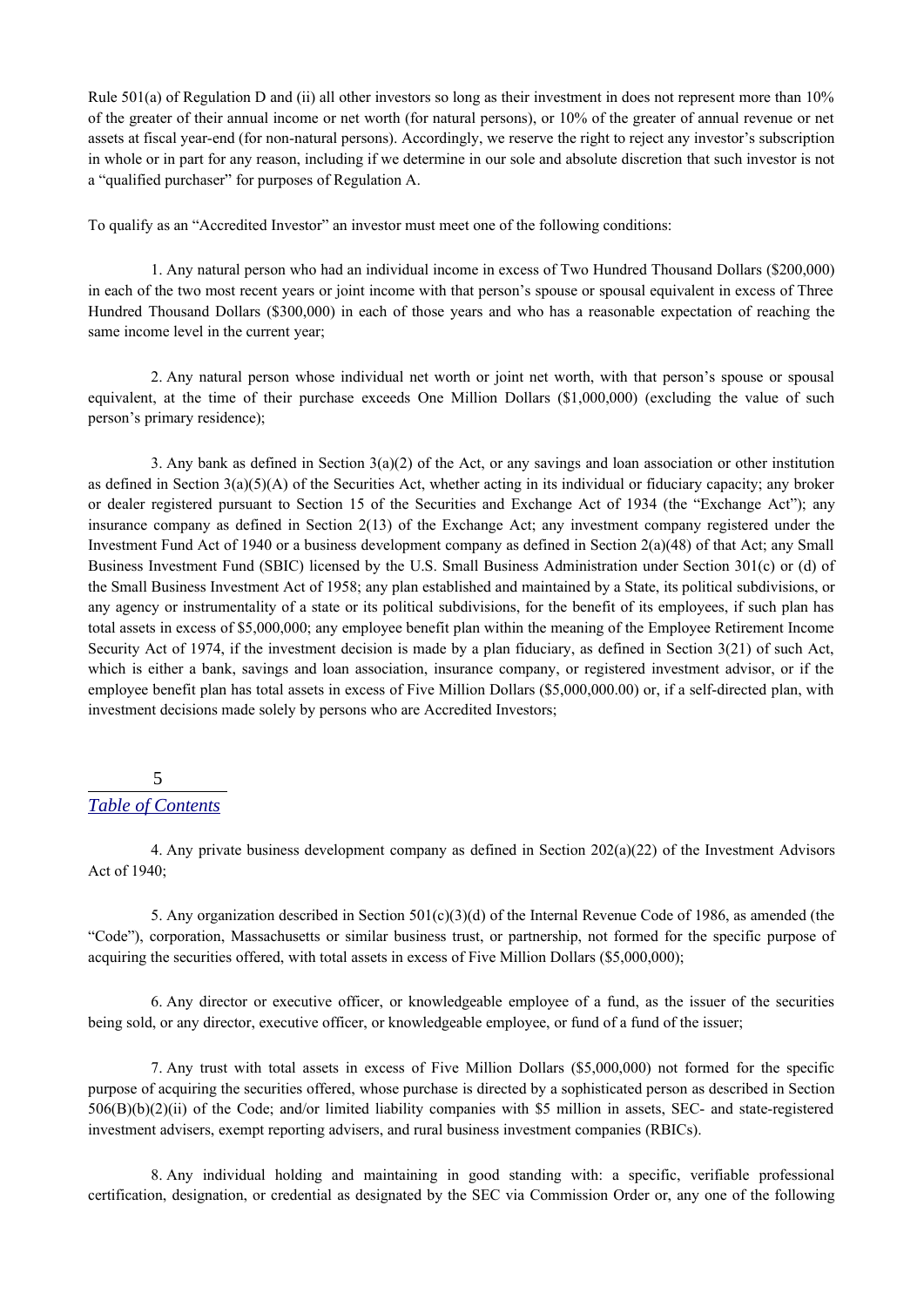securities licenses: Series 7, Series 82, Series 65.

9. Indian tribes, governmental bodies, funds, and entities organized under the laws of foreign countries, that own "investments," as defined in Rule 2a51-1(b) under the Investment Company Act, in excess of \$5 million and that was not formed for the specific purpose of investing in the securities offered.

10. "Family Offices" with at least \$5 million in assets under management and their "family clients," as each term is defined under the Investment Advisers Act.

11. Any entity in which all the equity owners are accredited investors as defined above.

#### **SUMMARY OF OFFERING**

The following information is only a brief summary of, and is qualified in its entirety by, the detailed information appearing elsewhere in this Offering Circular. This Offering Circular, together with the exhibits attached including, but not limited to, the Articles of Incorporation and the Bylaws of the Company (collectively, the "Governing Documents"), and the Subscription Agreement, should be read in their entirety before any investment decision is made. All capitalized terms used herein but not defined herein shall have the meaning ascribed to them in the Governing Documents. If there is a conflict between the terms contained in this Offering Circular and the Governing Documents, then the Governing Documents shall prevail.

**The Company** BiologX, Inc. (the "Company") is a Wyoming corporation with a principal address located at 2802 Flintrock Trace, Suite 303, Austin, Texas 78738. The Company is a biopharmaceutical company for which one of the founders and directors has developed a proprietary technology to manufacture biosimilar insulin and insulin analog active pharmaceutical ingredients (API).

**Offering Size** The Company is seeking to raise a maximum aggregate amount of \$50 million. However; the Company, in Management's discretion may reduce the maximum aggregate amount.

6

#### *[Table of Contents](https://www.sec.gov/Archives/edgar/data/1834083/000147793220007068/biologx_1a.htm#toc)*

**Securities offered**  12,500,000 shares of our Common Stock, par value \$0.001 per share (the **by BiologX, Inc.** "Shares" or the "Securities")

- **Offering Price per Share** Fixed price of \$4.00 per Share.
- **Minimum Investment** Investors shall have the opportunity to purchase shares of Common Stock of the Company in the minimum amount of 80 shares for a total investment amount of Three Hundred Twenty Dollars (\$320), however; Management may, in Management's discretion, accept a lesser amount.
- **Number of Shares** As of December 3, 2020, 10,000,000 shares of Common Stock and 10,000,000 **outstanding before the Offering** shares of Preferred Stock are currently issued and outstanding. The Company is authorized to issue 40,000,000 shares of Common Stock; and the Company is authorized to issue 10,000,000 shares of Preferred Stock, all of which are issued and outstanding as of such date.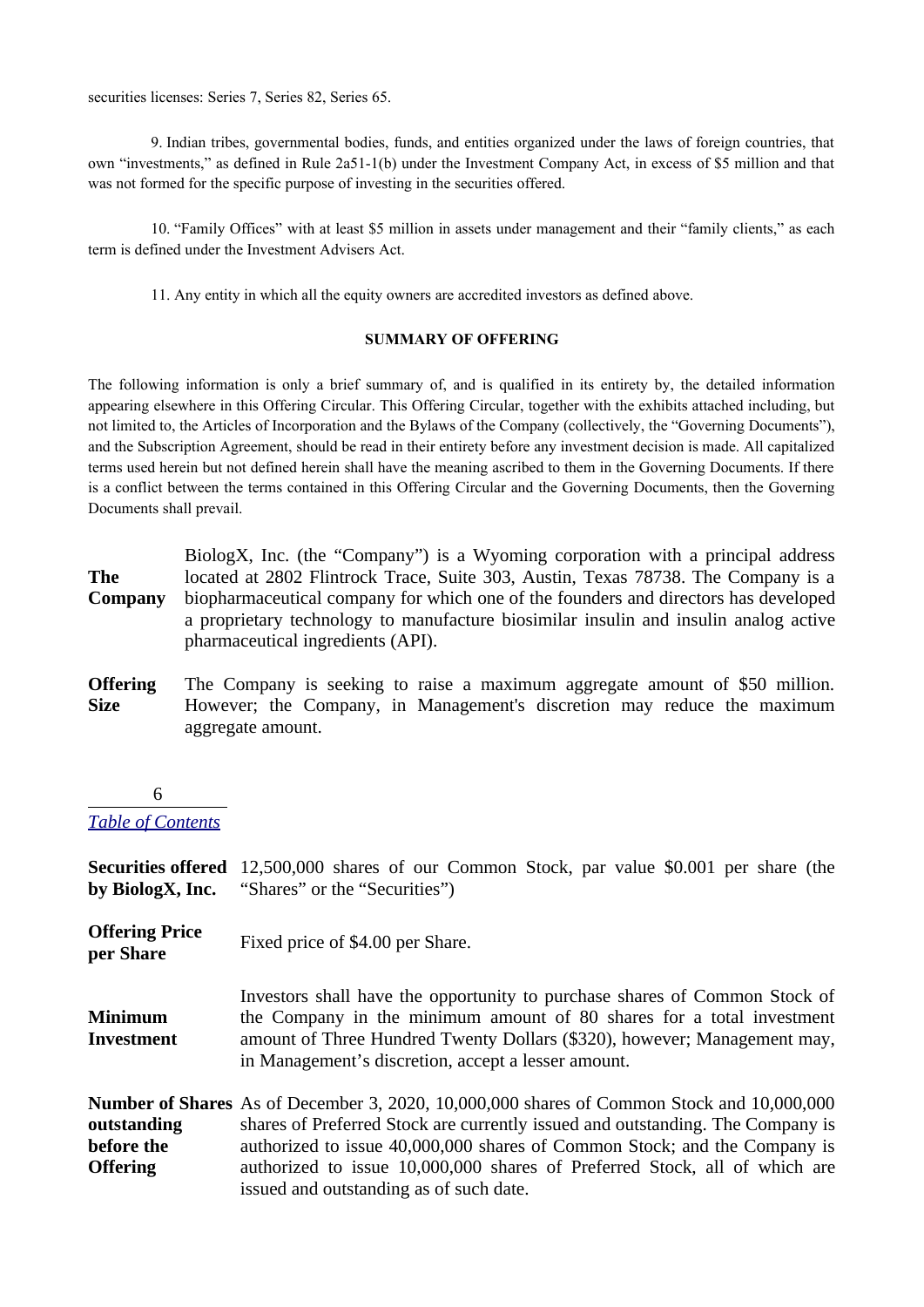| <b>Market for these</b><br><b>Securities</b>                     | There is presently no public market for these Securities.                                                                                                                                                                                                                                                                                                                                                                                                                                                                                        |  |  |  |  |  |
|------------------------------------------------------------------|--------------------------------------------------------------------------------------------------------------------------------------------------------------------------------------------------------------------------------------------------------------------------------------------------------------------------------------------------------------------------------------------------------------------------------------------------------------------------------------------------------------------------------------------------|--|--|--|--|--|
|                                                                  | The Company intends that the proceeds of this offering will be used to pay for<br>offering expenses and thereafter for operations and general corporate purposes,<br>initially focused on three primary areas of concentration:                                                                                                                                                                                                                                                                                                                  |  |  |  |  |  |
|                                                                  | Continued research, development, and refinement of the<br>proprietary technology;                                                                                                                                                                                                                                                                                                                                                                                                                                                                |  |  |  |  |  |
| <b>Use of Proceeds/</b><br><b>Investment</b><br><b>Objective</b> | Conducting laboratory testing and clinical trials, and obtaining<br>FDA approval for the planned insulin and insulin analogs; and                                                                                                                                                                                                                                                                                                                                                                                                                |  |  |  |  |  |
|                                                                  | Establishing a production facility for manufacturing of the<br>product.                                                                                                                                                                                                                                                                                                                                                                                                                                                                          |  |  |  |  |  |
|                                                                  | The Company intends to rely on an outsourced fill-and-finish operation to<br>package and supply proper marketing materials for our insulin so that the<br>product can be distributed to the marketplace, throughout the United States, in<br>compliance with the FDA regulations.                                                                                                                                                                                                                                                                |  |  |  |  |  |
| <b>Management</b>                                                | The Company is managed by its Board of Directors, who are elected by the<br>shareholders, and by its Officers. The Board of Directors appoint the Officers,<br>who conduct the day-to-day business operations of the Company. The Directors<br>and Officers, consisting of David J. Wood and Ronald E. Zimmerman<br>(collectively, the "Management"), do not currently receive compensation for<br>their services; however, the Company may determine that such compensation is<br>appropriate or desirable, in their discretion, in the future. |  |  |  |  |  |
| <b>Term of the</b>                                               | The Company is an open-ended "evergreen" Company with no set end date.<br>Management expects to originate and acquire Company Assets on an ongoing<br>and as-needed basis, and may continue to do so until the Company's objectives<br>have been reached, or until the Manager believes that operating and/or financial<br>conditions or requirements do not justify doing so.                                                                                                                                                                   |  |  |  |  |  |
| Company                                                          | If Management deems it appropriate, in their discretion based on evolving<br>market conditions and dynamics, Management may cease to acquire new<br>Company Assets, and may recommend to the shareholders that the Company<br>cease operations, commence winding up and dissolution, and distribute any<br>return of capital from the disposition of Company Assets in accordance with<br>the Governing Documents and applicable law.                                                                                                            |  |  |  |  |  |

7 *[Table of Contents](https://www.sec.gov/Archives/edgar/data/1834083/000147793220007068/biologx_1a.htm#toc)*

**Investor Suitability** This offering is limited to certain individuals, Keogh plans, IRAs and other qualified Investors who meet certain minimum standards of income and/or net worth. Each purchaser must execute a Subscription Agreement and Investor Questionnaire making certain representations and warranties to the Company, including such purchaser's qualifications as a "Qualified Purchaser." (See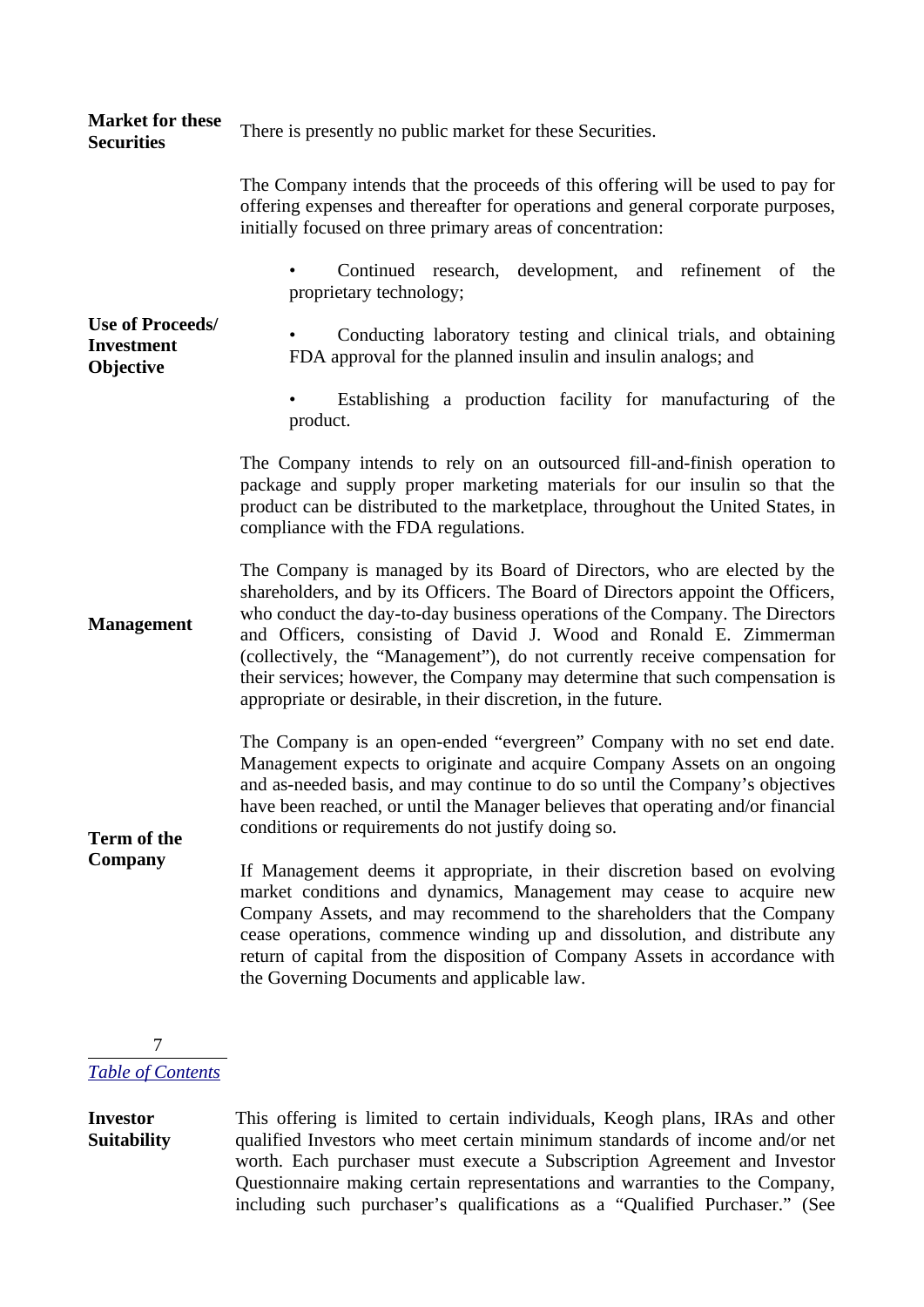"Investor Suitability" herein).

**Financial Reporting** The Company expects to use the accrual basis of accounting and shall prepare its financial statements in accordance with Generally Accepted Accounting Principles ("GAAP"). The Company will produce a minimum of quarterly financial reports to investors.

**Books and Records** Shareholders or their authorized representatives shall, at all reasonable times and for any purpose reasonably related to the business and affairs of the Company and their interest therein, have access to the Company's books and records.

**Company Administration** The Company intends initially to manage administration in house, but may retain the services of an outside third-party administrator to provide administration and investor relations functions. The cost thereof shall be a Company Expense and shall be at usual and customary market rates.

**Termination of the Offering** This Offering will close upon the earlier of (1) the sale of the maximum number of Shares offered hereby, (2) one year from the date of this Offering being qualified by the SEC, or (3) a date prior to one year from the date this Offering begins that is so determined by our Board of Directors.

> The Company, in Management's discretion, may choose to borrow money from time to time from one or more lenders ("Credit Facilities" or "Facilities") and may pledge one or more Company Assets as collateral for any such borrowing.

**Use of Leverage/Credit** 

**Facilities** Any Facility shall be nonrecourse to the Members. Management and the Company may agree to provide Guarantees for a given Facility but are not required to do so. Any Facility will likely have covenants that affect the Company.

**Company Expenses** Company Expenses shall include, but not necessarily be limited to the following: Company organizational costs, legal and accounting related costs for tax return preparation, financial statement preparation and/or audits, legal fees and costs, filing, licensing or other governmental fees, other third party audits, insurance costs (including without limitation GL, D&O, E&O and Fidelity), Company administration costs, fees associated with any Credit Facilities; and any other expenses associated with operation of the Company. Expenses may include expenses for services provided by Affiliates and costs and expenses may be apportioned and/or reimbursed to or from Affiliates.

8 *[Table of Contents](https://www.sec.gov/Archives/edgar/data/1834083/000147793220007068/biologx_1a.htm#toc)*

# **STATEMENT REGARDING FORWARD-LOOKING INFORMATION**

This Offering Circular contains forward–looking statements that involve risks and uncertainties. We use forwardlooking terminology such as "may," "will," "should," "potential," "intend," "expect," "outlook," "seek," "anticipate," "estimate," "approximately," "believe," "could," "project," "predict," or other similar words or expressions, verbs in the future tense and words and phrases that convey similar meaning and uncertainty of future events or outcomes to identify these forward–looking statements. Forward-looking statements are based on certain assumptions, discuss future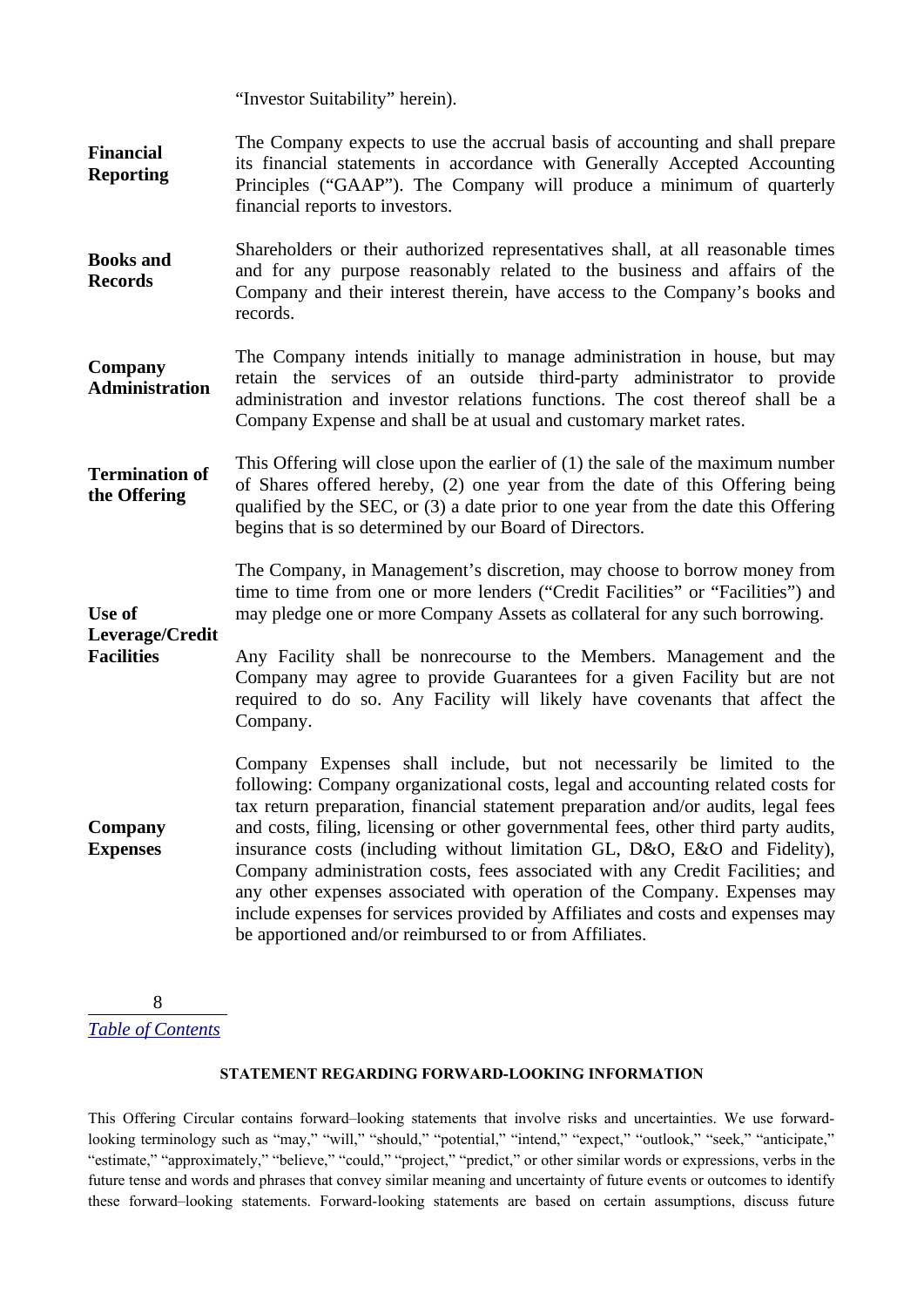expectations, describe future plans and strategies, contain financial and operating projections or state other forwardlooking information. Our ability to predict results or the actual effect of future events, actions, plans, or strategies is inherently uncertain. Although we believe that the expectations reflected in our forward-looking statements are based on reasonable assumptions, our actual results and performance could differ materially from those set forth or anticipated in our forward-looking statements. Factors that could have a material adverse effect on our forward-looking statements and upon our business, results of operations, financial condition, funds derived from operations, cash available for dividends, cash flows, liquidity and prospects include, but are not limited to, the factors referenced in this Offering Circular, including those set forth below.

When considering forward-looking statements, you should keep in mind the risk factors and other cautionary statements in this Offering Circular. Readers are cautioned not to place undue reliance on any of these forward-looking statements, which reflect our views as of the date of this Offering Circular. The matters summarized below and elsewhere in this Offering Circular could cause our actual results and performance to differ materially from those set forth or anticipated in forward-looking statements. Accordingly, we cannot guarantee future results or performance. Furthermore, except as required by law, we are under no duty to, and we do not intend to, update any of our forward-looking statements after the date of this Offering Circular, whether as a result of new information, future events or otherwise.

# **YOU SHOULD RELY ONLY ON THE INFORMATION IN THIS OFFERING CIRCULAR**

You should rely only on the information contained in this Offering Circular. We have not authorized anyone to provide information different from that contained in this Offering Circular. We will sell our shares only in jurisdictions where such sale and distribution is permitted. The information contained in this Offering Circular is accurate only as of the date of this Offering Circular regardless of the time of delivery of this Offering Circular or the distribution of our common stock.

#### **RISK FACTORS**

In addition to the forward-looking statements and other comments regarding risks and uncertainties included in the description of our business and elsewhere in this Offering Circular, the following risk factors should be carefully considered when evaluating our business and prospects, financial and otherwise. Our business, financial condition and financial results could be materially and adversely affected by any of these risks. The following risk factors do not include factors or risks which may arise or result from general economic conditions that apply to all businesses in general or risks that could apply to any issuer or any offering.

#### **Risks Related to Our Corporation**

# *Our limited liquidity and financial resources threaten our ability to remain in business and pursue our business plan.*

The Company does not have any liquidity and financial resources. We do not have capital to fund our plan of operations and cannot become a going concern without sufficient debt or equity funding. In the event we are not able to obtain sufficient future funding to become a going concern, we may cease operations, in which event you would lose your entire investment. We have placed a "going-concern" qualification in the notes to our financial statements which expresses doubt about our ability to remain in business.

9 *[Table of Contents](https://www.sec.gov/Archives/edgar/data/1834083/000147793220007068/biologx_1a.htm#toc)*

#### *We expect to need to raise additional capital that may not be available on acceptable terms.*

We expect to require substantial additional capital over the next several years in order to continue our research and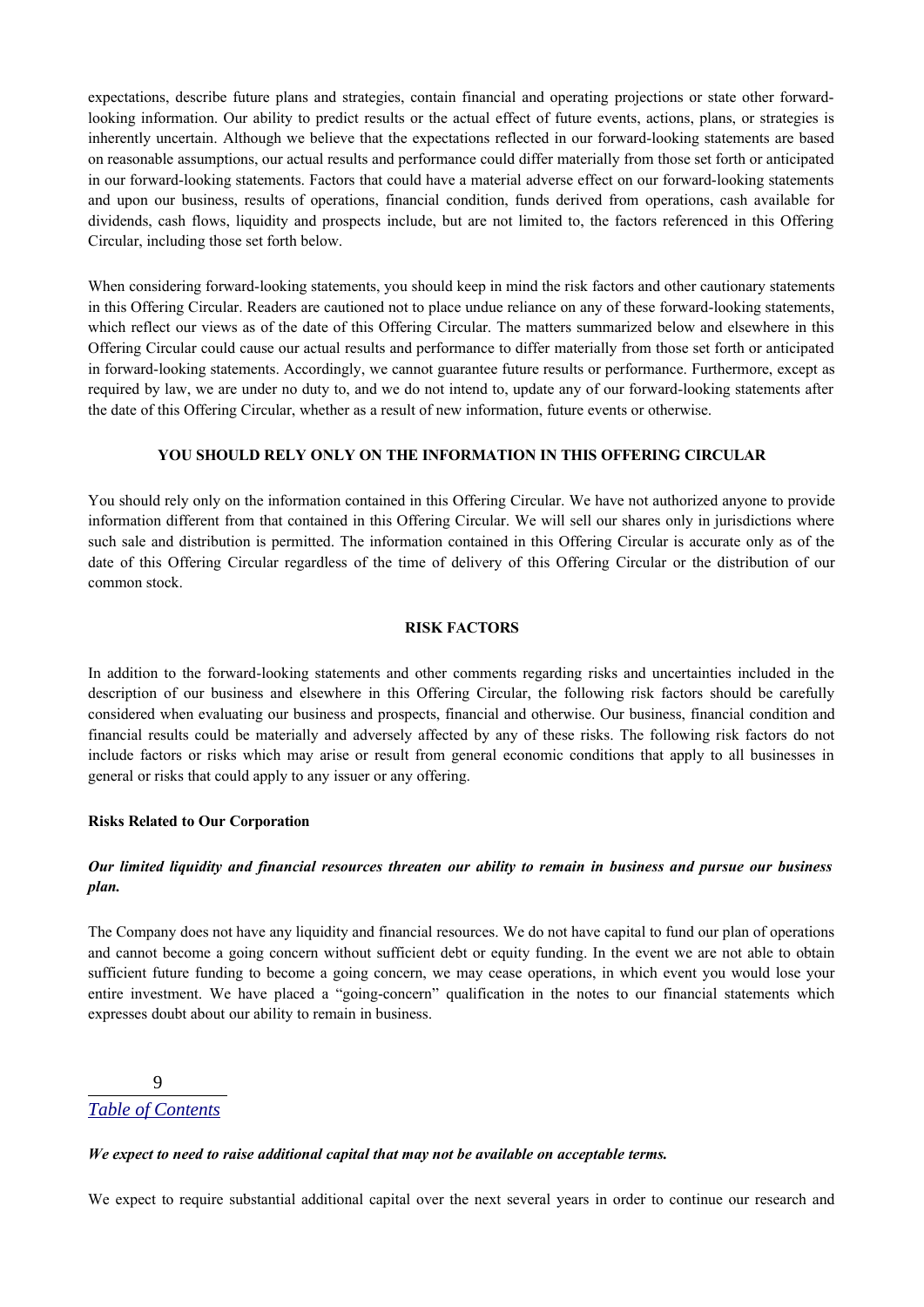development efforts related to designing and developing existing and future compounds and undertaking clinical trials of the potential drugs resulting from such compounds. We expect capital outlays and operating expenditures to increase as we expand our infrastructure and research and development activities. Our business or operations may change in a manner that would consume available funds more rapidly than anticipated, and substantial additional funding may be required to maintain operations, fund manufacturing and expansion, develop new or enhanced products or services, acquire complementary products, businesses or technologies or otherwise respond to competitive pressures and opportunities.

We may in the future raise additional capital through a variety of sources, including the public equity markets, additional private equity financings, collaborative arrangements and/or private debt financings. Additional capital may not be available on terms acceptable to us, if at all. If additional capital is raised through the issuance of equity securities, our shareholders will experience dilution, and such securities may have rights, preferences, or privileges senior to those of the holders of our common stock. If we raise additional capital through the issuance of debt securities, the debt securities would have rights, preferences, and privileges senior to holders of common stock, and the terms of that debt could impose restrictions on our operations.

# *The Jumpstart Our Business Startups (JOBS) Act will allow us to postpone the date by which we must comply with certain laws and regulations intended to protect investors and to reduce the amount of information provided in reports filed with the SEC.*

The JOBS Act enacted in 2012 is intended to reduce the regulatory burden on "emerging growth companies". We meet the definition of an "emerging growth company" and so long as we qualify as an "emerging growth company," we will, among other things:

· be exempt from the provisions of Section 404(b) of the Sarbanes-Oxley Act requiring that in the event we engage an independent registered public accounting firm that firm will not be required to provide an attestation report on the effectiveness of our internal control over financial reporting;

be exempt from the "say on pay" provisions (requiring a non-binding shareholder vote to approve compensation of certain executive officers) and the "say on golden parachute" provisions (requiring a non-binding shareholder vote approve golden parachute arrangements for

· certain executive officers in connection with mergers and certain other business combinations) of the Dodd-Frank Wall Street Reform and Consumer Protection Act (the "Dodd-Frank Act") and certain disclosure requirements of the Dodd-Frank Act relating to compensation of Chief Executive Officers;

Although we are still evaluating the JOBS Act, we currently intends to take advantage of all of the reduced regulatory and reporting requirements that will be available to us so long as we qualify as an "emerging growth company." We have elected not to opt out of the extension of time to comply with new or revised financial accounting standards available under Section 102(b)(1) of the JOBS Act. Among other things, this means that our future independent registered public accounting firm will not be required to provide an attestation report on the effectiveness of our internal control over financial reporting so long as we qualify as an "emerging growth company", which may increase the risk that weaknesses or deficiencies in the internal control over financial reporting go undetected. Likewise, so long as we qualify as an "emerging growth company", we may elect not to provide certain information, including certain financial information and certain information regarding compensation of executive officers, which would otherwise have been required to provide in filings with the SEC, which may make it more difficult for investors and securities analysts to evaluate us. As a result, investor confidence in us and the market price of our common stock may be adversely affected.

Notwithstanding the above, we are also currently a "smaller reporting company", meaning that we are not an investment company, an asset-backed issuer, or a majority-owned subsidiary of a parent company that is not a smaller reporting company and have a public float of less than \$75 million and annual revenues of less than \$50 million during the most recently completed fiscal year. In the event that we are still considered a "smaller reporting company", at such time are we cease being an "emerging growth company", the disclosure we will be required to provide in our SEC filings will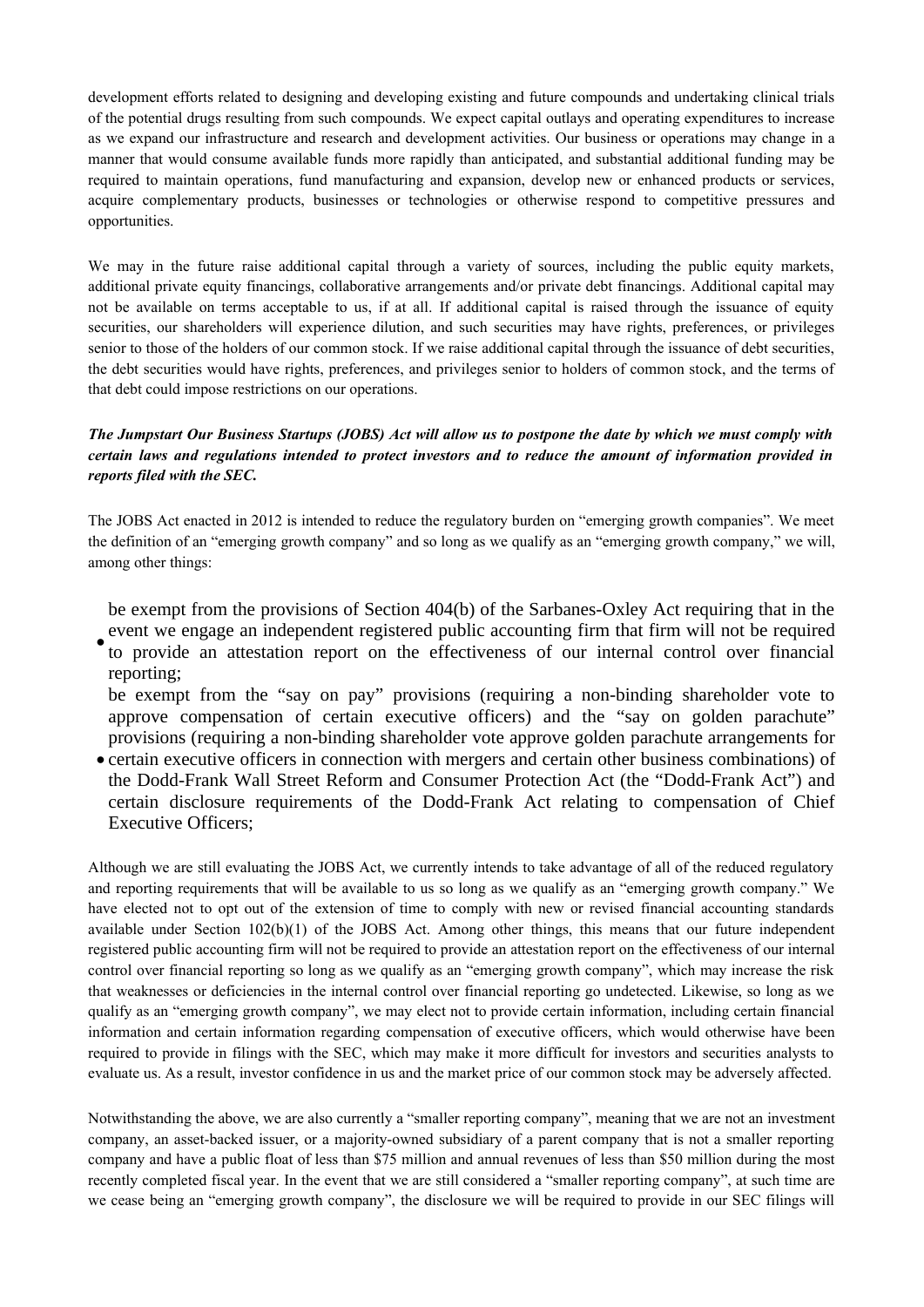increase, but will still be less than it would be if we were not considered either an "emerging growth company" or a "smaller reporting company". Specifically, similar to "emerging growth companies", "smaller reporting companies" are able to provide simplified executive compensation disclosures in their filings; are exempt from the provisions of Section 404(b) of the Sarbanes-Oxley Act requiring that independent registered public accounting firms provide an attestation report on the effectiveness of internal control over financial reporting; and have certain other decreased disclosure obligations in their SEC filings, including, among other things, being required to provide only two years of audited financial statements in annual reports. Decreased disclosures in our SEC filings due to our status as an "emerging growth company" or "smaller reporting company" may make it harder for investors to analyze our results of operations and financial prospects.

#### 10

# *[Table of Contents](https://www.sec.gov/Archives/edgar/data/1834083/000147793220007068/biologx_1a.htm#toc)*

# *We are an "emerging growth company" under the JOBS Act of 2012, and we cannot be certain if the reduced disclosure requirements applicable to emerging growth companies will make our common stock less attractive to investors.*

We are an "emerging growth company," as defined in the JOBS Act, and we may take advantage of certain exemptions from various reporting requirements that are applicable to other public companies that are not "emerging growth companies" including, but not limited to, not being required to comply with the audit or attestation requirements of Section 404 of the Sarbanes-Oxley Act, reduced disclosure obligations regarding executive compensation in our periodic reports and proxy statements, and exemptions from the requirements of holding a nonbinding advisory vote on executive compensation and shareholder approval of any golden parachute payments not previously approved. We cannot predict if investors will find our common stock less attractive because we may rely on these exemptions. If some investors find our Common Stock less attractive as a result, there may be a less active trading market for our common stock and our stock price may be more volatile.

In addition, Section 107 of the JOBS Act also provides that an "emerging growth company" can take advantage of the extended transition period provided in Section  $7(a)(2)(B)$  of the Securities Act for complying with new or revised accounting standards. In other words, an "emerging growth company" can delay the adoption of certain accounting standards until those standards would otherwise apply to private companies. We are choosing to take advantage of the extended transition period for complying with new or revised accounting standards. As a result, our financial statements may not be comparable to those of companies that comply with public company effective dates.

#### *If you invest in our stock, your investment may be disadvantaged by future funding, if we are able to obtain it.*

To the extent we obtain funding by issuance of common stock or securities convertible into common stock, you may suffer significant dilution in percentage of ownership and, if such issuances are below the then value of shareholder equity, in shareholder equity per share. In addition, any debt financing we may secure could involve restrictive covenants relating to our capital raising activities and other financial and operational matters, which may make it more difficult for us to obtain additional capital with which to pursue our business plan, and to pay dividends. You have no assurance we will be able to obtain any additional financing on terms favorable to us, if at all.

# *Our limited liquidity and financial resources may restrict our sales by discouraging potential customers from carrying our planned products because of uncertainty as to whether our product will continue to be available.*

Questions and doubts about our financial viability may discourage potential customers from carrying our planned products. Our inability deliver our products to customers would inhibit the growth of our sales. Without beginning and growth in sales and additional funding, it is unlikely your investment will achieve any value and may result in a complete loss of your investment.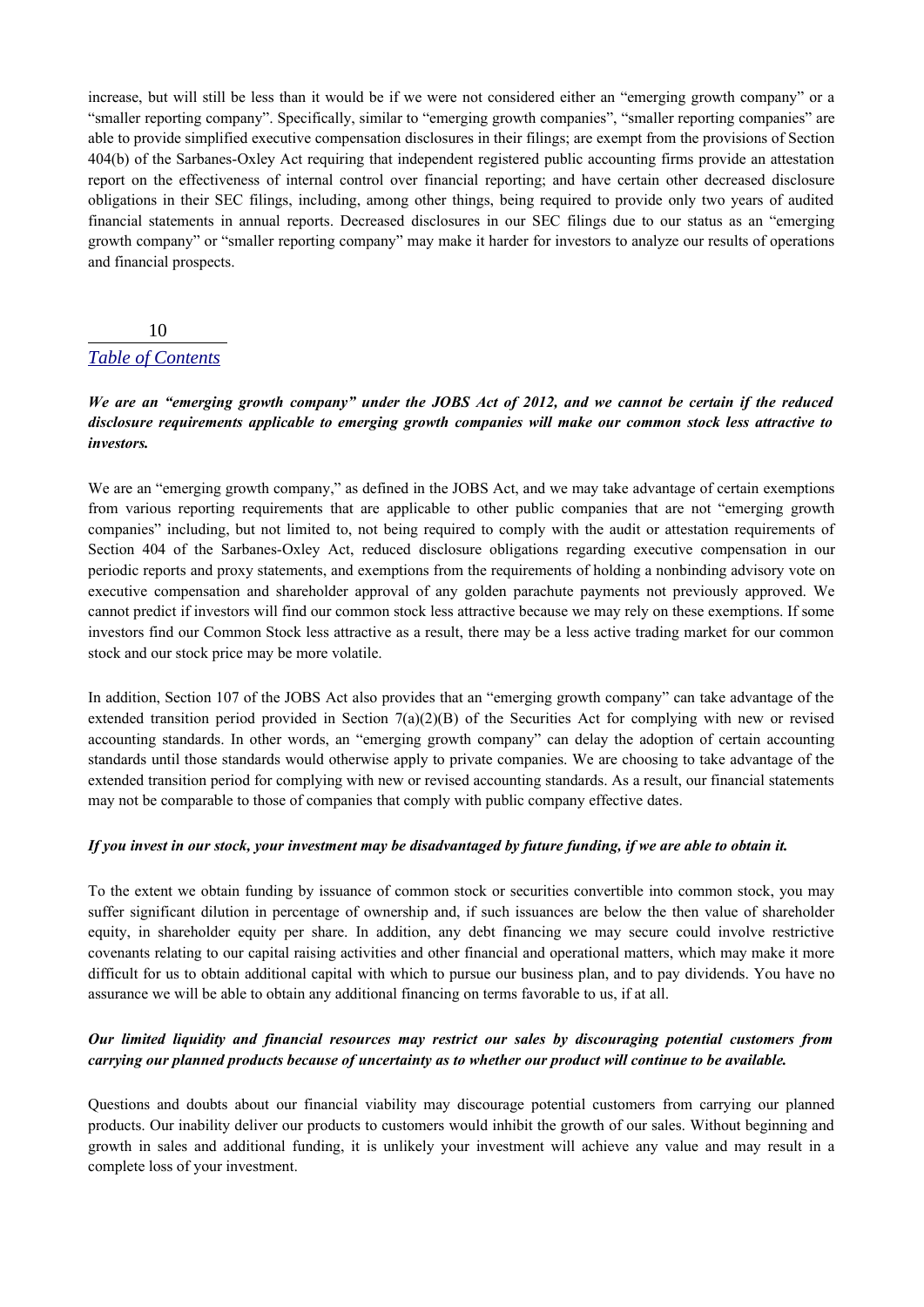#### *Our lack of operating history makes it difficult for you to evaluate the merits of purchasing our common stock.*

We are a development-stage enterprise. Our product is not market ready and we have no arrangements in place for manufacture, marketing, and distribution of our product. We have made no sales and have incurred operating losses since inception. We anticipate incurring additional losses from operating activities in the near future. Our lack of sales does not provide a sufficient basis for you to assess of our business and prospects. You have no assurance we will be able to generate any revenues or sufficient revenues from our business to reach a break-even level or to become profitable in future periods. Without sufficient revenues, we may be unable to create value in our common stock, to pay dividends and to become a going concern. We are subject to the risks inherent in any new business with a new product in a highly competitive marketplace. You must consider the likelihood of our success in light of the problems, uncertainties, unexpected costs, difficulties, complications and delays frequently encountered in developing and expanding a new business and the competitive environment in which we plan to operate. If we fail to successfully address these risks, our business, financial condition, and results of operations would be materially harmed. Your purchase of our common stock should be considered a high risk investment because of our unseasoned, early stage business which may likely encounter unforeseen costs, expenses, competition, and other problems to which such businesses are often subject.

#### 11

# *[Table of Contents](https://www.sec.gov/Archives/edgar/data/1834083/000147793220007068/biologx_1a.htm#toc)*

# *If we lose key personnel or are unable to attract and retain qualified personnel, our business could be harmed and our ability to compete could be impaired.*

Our success depends to a significant degree upon the continued contributions of our current management. If we lose the services of one or both of these people, we may be unable to achieve our business objectives. We may be unable to attract and retain personnel with the advanced technical qualifications or managerial experience necessary for the development of our business and planned expansion into areas and activities requiring additional expertise, such as production and marketing, due to intense competition for qualified personnel among biopharmaceutical and other technology-based businesses.

#### *Early investors have a greater risk of loss than later investors.*

Although each investor must purchase a minimum of 80 shares, for a total investment of \$320, we have not established any aggregate minimum number of shares we must sell in order to sell any shares. We plan to begin using proceeds from the sale of our common stock for the purposes set forth under "How We Plan To Use Proceeds from the Sale of Our Shares" as soon as received. Early investors will not know how many shares we will ultimately be able to sell, the amount of proceeds from sales and whether the proceeds will be sufficient for us to establish facilities and minimum operations described in this Offering Circular. Later investors will be able to evaluate the amount of proceeds we have raised prior to their investment, how we have actually used those proceeds and whether we are likely to establish appropriate facilities and operations needed to initiate sales of our insulin products.

#### *Investors cannot withdraw funds once invested and will not receive a refund.*

Investors do not have the right to withdraw invested funds. Subscription payments will be paid to and held in our corporate bank account if the Subscription Agreements are in good order and we accept the investment. Therefore, once an investment is made, investors will not have the use or right to return of such funds.

# *The trading in our shares will be regulated by the Securities and Exchange Commission Rule 15G-9 which established the definition of a "Penny Stock."*

You have no assurance our common stock will trade at prices above historic levels and price needed to put it above the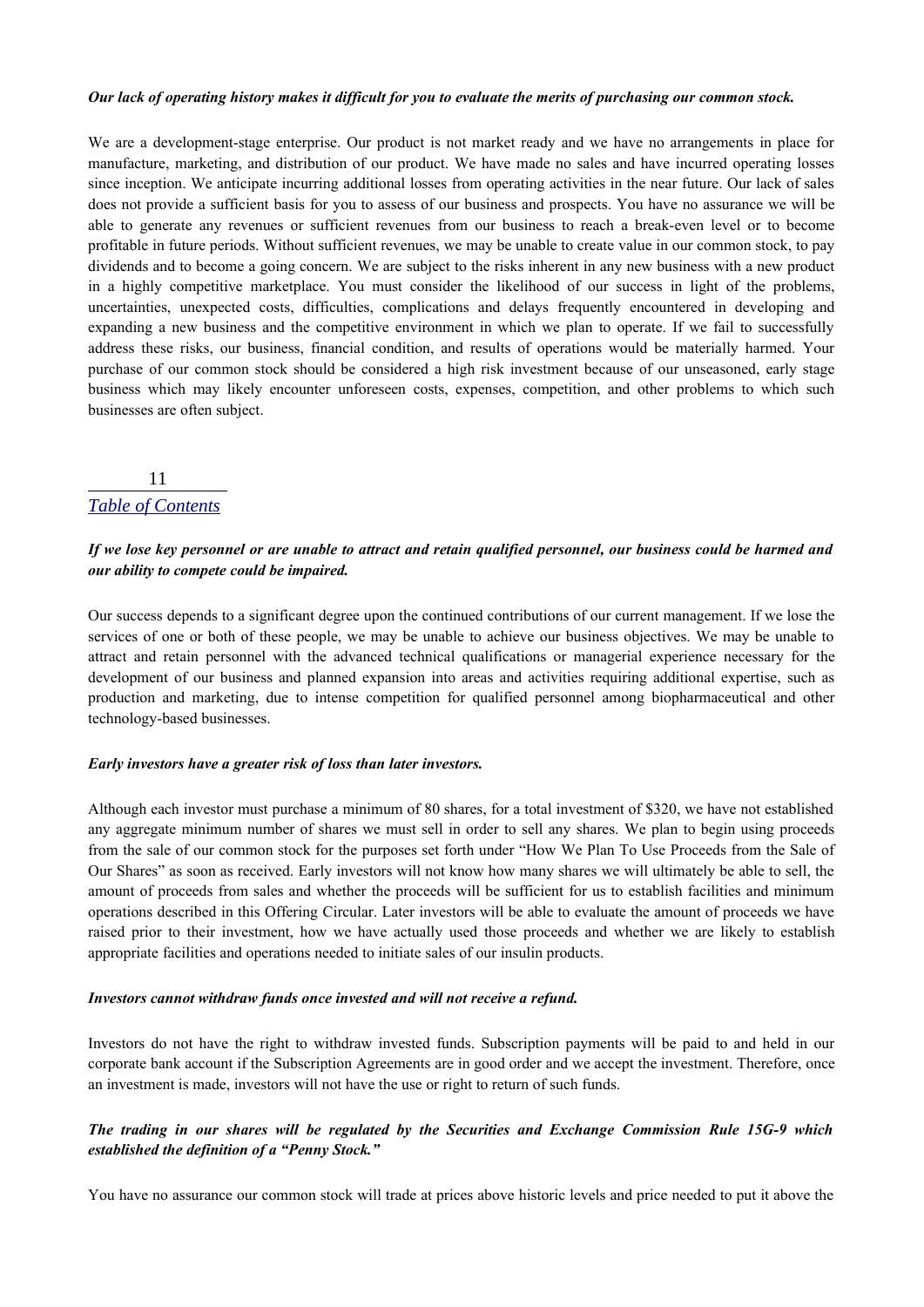"penny stock" level, notwithstanding an offering price above that level. Based on the historic trading prices of our common stock and the market in which it trades, our shares are defined as a penny stock under the Securities and Exchange Act of 1934, as amended (the "Exchange Act"), and rules of the SEC. The Exchange Act and penny stock rules generally impose additional sales practice and disclosure requirements on broker-dealers who sell our securities to persons other than certain accredited investors who are, generally, institutions with assets in excess of \$4,000,000 or individuals with net worth in excess of \$1,000,000 or annual income exceeding \$200,000 (\$300,000 jointly with spouse), or in transactions not recommended by the broker-dealer. For transactions covered by the penny stock rules, a broker dealer must make certain mandated disclosures in penny stock transactions, including the actual sale or purchase price and actual bid and offer quotations, the compensation to be received by the broker-dealer and certain associated persons, and must deliver certain disclosures required by the Commission. Consequently, the penny stock rules may make it difficult for you to resell any shares you may purchase.

#### *We are selling the shares of this offering without an underwriter and may be unable to sell any shares.*

Our offering is self-underwritten, that is, we are not going to engage the services of an underwriter to sell the shares; we intend to sell our shares through our directors and executive officers, who will receive no commissions. There is no guarantee our directors and executive officers will be able to sell any of the shares. Unless they are successful in selling all of the shares we are offering, we may have to seek alternative financing to implement our business plan.

# 12 *[Table of Contents](https://www.sec.gov/Archives/edgar/data/1834083/000147793220007068/biologx_1a.htm#toc)*

#### *Risk of expanding operations and management of growth.*

We expect to experience rapid growth, which will place a significant strain on our financial and managerial resources. In order to achieve and manage growth effectively, we must establish, improve, and expand our operational and financial management capabilities. Moreover, we will need to increase staffing and effectively train, motivate and manage our employees. Failure to manage growth effectively could harm our business, financial condition, or results of operations.

#### *Operating results may significantly fluctuate from quarter to quarter and year to year.*

We expect that a significant portion of our revenues, if any, for the foreseeable future will be comprised of milestone payments. The timing of revenue in the future will depend largely upon the signing of collaborative research and development or technology licensing agreements or the licensing of drug candidates for further development and payment of fees, milestone payments and royalty revenues. In any one fiscal quarter we may receive multiple or no payments from our collaborators. As a result, operating results may vary substantially from quarter to quarter, and thus from year to year. Revenue for any given period may be greater or less than revenue in the immediately preceding period or in the comparable period of the prior year.

#### *Loss of key personnel could have a material adverse effect on our operations.*

We are entirely dependent upon our current management during the period before we achieve commercially sustainable operations, of which you have no assurance. The termination of one or both members of our current management for any reason in the near future could be expected to have a materially adverse effect on us because they are our only management at the date of this Offering Circular and we believe we cannot employ replacements for them who would have their level of dedication to, vision for and financial interest in us. Furthermore, the salary and benefits required by replacements would be expected to exceed our financial resources in the foreseeable future. We do not have employment agreements with our current management at the present time.

#### *If we are unable to hire qualified personnel, our ability to implement our business strategy and our operating results*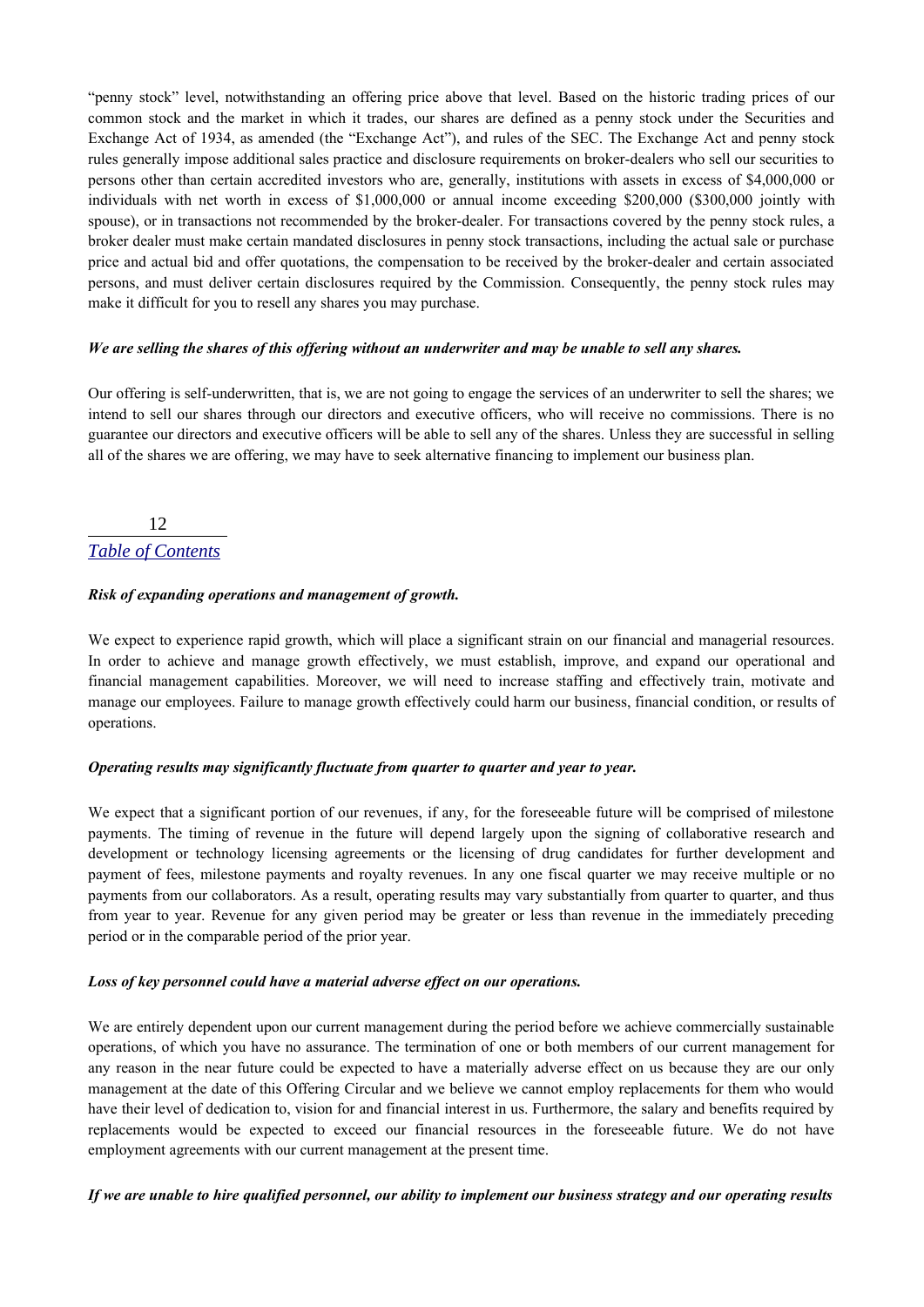#### *will likely be materially adversely affected.*

Our personnel is now limited to our two executive officers. We must hire significant additional numbers of qualified personnel if we are to achieve our business plan. Salary and benefits of such additional personnel can be expected to place significant stress on our financial condition, and the availability of such qualified personnel may be limited. You have no assurance we will be able to attract and retain qualified personnel in sufficient numbers to adequately staff our business operations.

#### *Voting control by our management means you and other shareholders will not be able to elect our directors and you will have no influence over our management.*

Our management owns 10,000,000 shares of our Common Stock and 10,000,000 shares of our Preferred Stock. The Common Stock has a right to one vote per share. The Preferred Stock has a right to five votes per share, voting as a single class. Accordingly, our management controls sixty percent (60%) of all voting rights available for authorized shares, regardless of the number of issued and outstanding shares, and the investors and any other non-management shareholders will not be able to elect any directors or approve or effectively oppose any actions or transactions requiring shareholder approval.

# *If we are unable to effectively manage our growth, our ability to implement our business strategy and our operating results will likely be materially adversely affected.*

Implementation of our business plan will likely place a significant strain on our management who must develop administrative, operating, and financial infrastructures. To manage our business and planned growth effectively, we must successfully develop, implement, maintain, and enhance our financial and accounting systems and controls, identify, hire, and integrate new personnel and manage expanded operations. Our failure to do so could either limit our growth or cause our business to fail.

# 13 *[Table of Contents](https://www.sec.gov/Archives/edgar/data/1834083/000147793220007068/biologx_1a.htm#toc)*

#### **Risks Related To Our Business**

#### *Risks arising from the COVID-19 pandemic.*

We are unable to predict risks arising from the COVID-19 pandemic. May 26, 2020 guidance issued by the FDA announced "with many staff working on COVID-19 activities, it is possible that we [FDA] will not be able to sustain our current level of performance indefinitely" and that it is "difficult to speculate on what the exact impact will be on incoming submissions moving forward." The FDA stated that it will still aim to conduct initial investigational new drug application (IND) 30-day safety reviews and respond to "other important safety issues that may emerge during IND development." Accordingly, review of our applications to the FDA may be slowed, perhaps significantly, in the event the FDA is unable to achieve its traditional pace of review. The pandemic may also delay, perhaps significantly, the performance by our contractors of laboratory and clinical activities needed to support our applications to the FDA. Pharmaceutical products requiring prescriptions traditionally have been marketed directly to physicians by visits by sales to personnel to medical offices. This marketing strategy has been interrupted by the pandemic. Accordingly, market introduction of our insulin product after FDA approval, of which you have no assurance, may be delayed, perhaps for an extended period of time, until there is a return to historical levels of direct marketing to physicians.

*If preclinical or clinical trials of recombinant human insulin, insulin analogues or any other product candidates that we may develop do not produce successful results, we will be unable to commercialize these product candidates, which will materially harm our business.*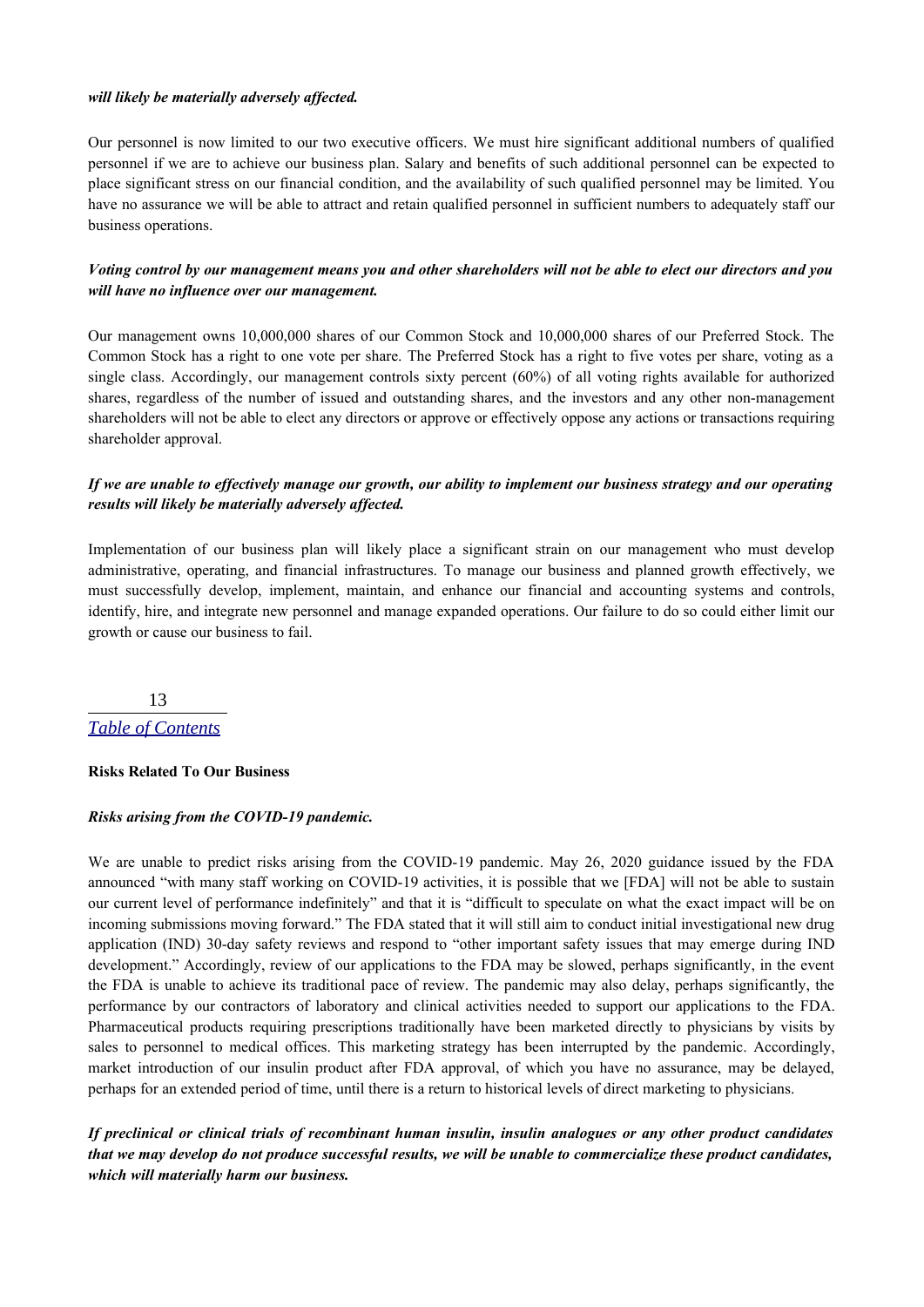We need to obtain regulatory approval to commercially market our planned human insulin, insulin analogues or any other product candidates that we may develop. To receive regulatory approval for the commercial distribution and sale of human insulin, insulin analogues or any other product candidates that we may develop, we must conduct, at our own expense, extensive preclinical and clinical trials to demonstrate the safety and efficacy in humans of the product candidates. Preclinical and clinical testing is expensive, can take many years and has an uncertain outcome. Failure can occur at any stage of the testing. We may experience numerous unforeseen events during, or as a result of, the testing process that could delay or prevent commercialization of human insulin, insulin analogues or any other product candidates that we may develop, including:

- our preclinical or clinical trials may produce negative or inconclusive results, and we may decide, or regulators may require us, to conduct additional preclinical or clinical testing;
- · other product candidates may be slower than we currently anticipate, resulting in significant registration or enrollment in our planned clinical trials of human insulin, insulin analogues or any delays;
	- the safety and efficacy results attained in our clinical trials for human insulin, insulin analogues
- · may be less positive than the results obtained in our earlier clinical trials for human insulin, insulin analogues;
- the cost of our clinical trials may be greater than we currently anticipate;
- after reviewing trial results, we may abandon projects that we expected to be promising;
- the Company, regulators, or institutional review boards may suspend or terminate our clinical<br>extricts if the porticipating patients are being supposed to upsesspatable boalth rights. trials if the participating patients are being exposed to unacceptable health risks;
- · regulators or institutional review boards may suspend or terminate clinical research for various reasons, including noncompliance with regulatory requirements; and
- · the effects of human insulin, insulin analogues or any other product candidates that we may develop may not be the desired effects or may include undesirable side effects or other characteristics that may delay or preclude regulatory approval or limit their commercial use if approved.

Success in preclinical testing and early clinical trials does not ensure that later clinical trials will be successful, and interim results of a clinical trial do not necessarily predict final results. We do not know whether our current or any future clinical trials will demonstrate safety and efficacy sufficiently to result in marketable products. Our failure to adequately demonstrate the safety and efficacy of human insulin, insulin analogues or any other product candidates that we may develop will prevent receipt of regulatory approval and, ultimately, commercialization of human insulin, insulin analogues or any other product candidates that we may develop, which will materially harm our business.

# 14

# *[Table of Contents](https://www.sec.gov/Archives/edgar/data/1834083/000147793220007068/biologx_1a.htm#toc)*

*We are dependent on third-party partnerships for the commercialization of our current and future products, and the failure to of these third parties to successfully commercialize our planned products could prevent us from achieving financial return from these products.*

We intend to enter into collaboration agreements in the future to market our planned products. Much of the potential revenue from our future collaborations may consist of contingent payments, such as payments for achieving development milestones and royalties payable on sales of drugs we may develop.

The milestone and royalty revenues that we may receive under these collaborations will depend upon the collaborative partner's ability to successfully introduce, market, and sell our planned products. In many cases we will not be involved in these processes and accordingly will depend entirely on the partners having the necessary expertise and dedicating sufficient resources to commercialize products.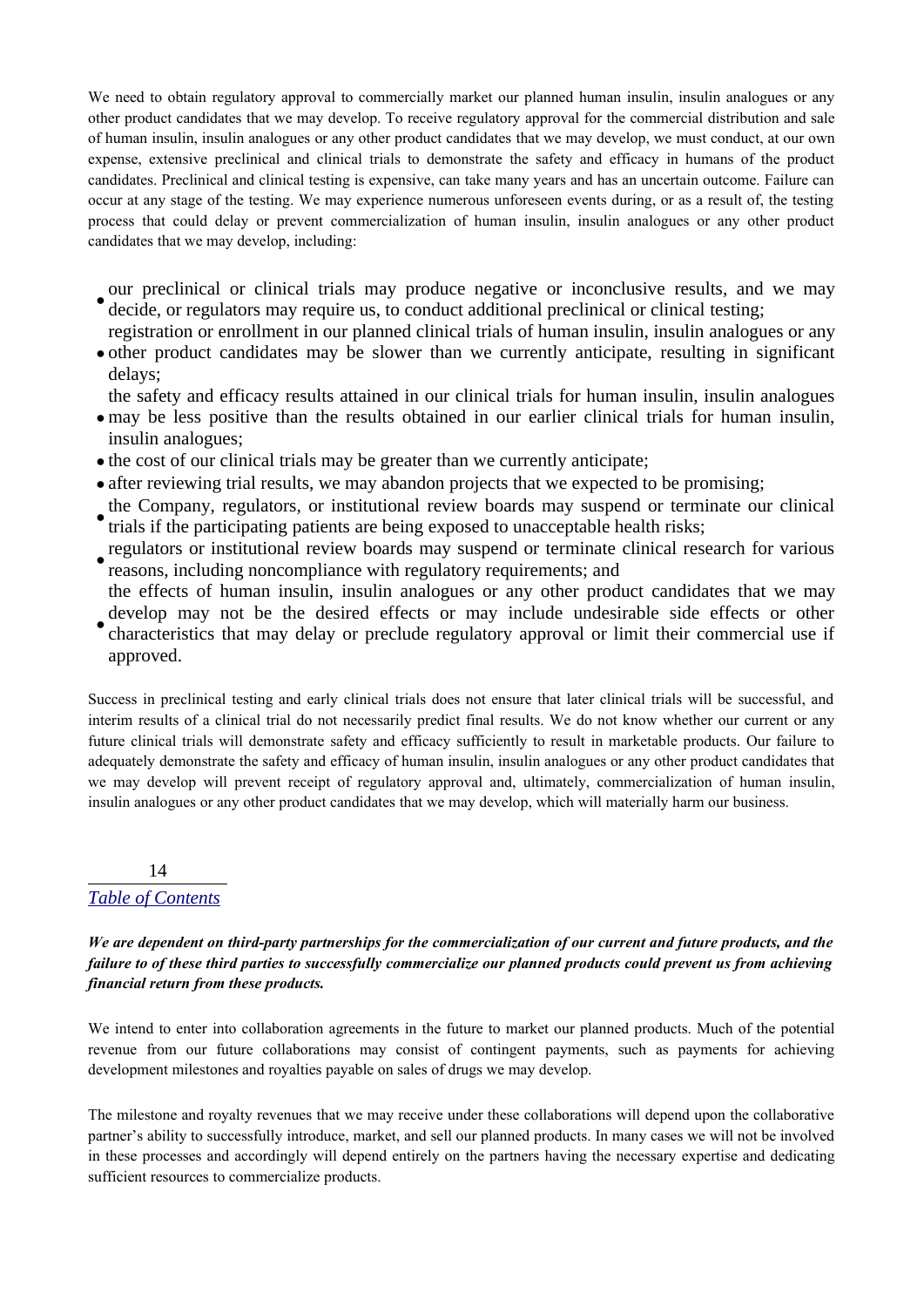To be successful, we believe we must enter into agreements with collaboration partners. We may not be able to establish collaborations on commercially acceptable terms, if at all. Failure to enter into a sufficient number of collaborative agreements on favorable terms, could have a material adverse effect on our business, financial condition, or results of operations.

We also expect to continue to face competition from alternative technologies. Our technology and planned products may be rendered obsolete or uneconomical by advances in existing technological approaches or products or the development of different approaches or products by one or more of our competitors.

# *If we are unable to establish sales and marketing capabilities or enter into agreements with third parties to market and sell any product candidates that we may develop, we may be unable to generate product revenue.*

We do not have a sales organization and have no experience as a company in the sales, marketing, and distribution of pharmaceutical products. In order to commercialize any products that we may develop, we must develop sales, marketing and distribution capabilities or make arrangements with a third party to perform these services. If we are unable to establish adequate sales, marketing, and distribution capabilities, independently or with others, we will not be able to generate material product revenue and will not become profitable. If our planned products are approved for commercial sale, we currently plan to establish our own specialized sales force to market them in the United States and the rest of the world. Developing a sales force is expensive and time-consuming and could delay any product launch. We might not be able to develop sales and marketing and distribution capabilities. If we are unable to establish these capabilities, we will need to contract with third parties to market and sell our planned products. To the extent that we enter into arrangements with third parties to perform sales, marketing and distribution services, our product revenues are likely to be lower than if it were to market and sell our planned products.

# *Use of third-party suppliers may increase the risk that we will not have adequate supplies of active ingredients of our product candidates.*

We will rely on third-party suppliers for the active ingredients for our planned products, and for bulk supplies. Establishing additional or replacement suppliers for these products may take a substantial amount of time. If we have to switch to a replacement supplier, we may face additional regulatory delays, and the manufacture and delivery of these products could be interrupted for an extended period of time, which may delay completion of our clinical trials or commercialization of our planned products.

#### *We face intense competition.*

We face, and will continue to face, intense competition from organizations such as large pharmaceutical and biotechnology companies that attempt to identify compounds for development or to support drug discovery efforts, as well as academic and research institutions. We compete in an industry characterized by: (i) rapid technological change, (ii) evolving industry standards, (iii) emerging competition, and (iv) new product introductions. Although we believe that we have identified a novel drug manufacturing technology in addition to many novel drug compounds, our competitors may develop and commercialize products and technologies that compete with our technologies and planned products. Because several competing companies and institutions have greater financial resources than we have, they may be able to: (i) provide broader services and product lines, (ii) make greater investments in research and development, (iii) carry on larger research and development initiatives, (iv) undertake more extensive marketing campaigns, and (v) adopt more aggressive pricing policies than we are able to adopt. They may also have greater name recognition and better access to customers than we have.

15 *[Table of Contents](https://www.sec.gov/Archives/edgar/data/1834083/000147793220007068/biologx_1a.htm#toc)*

*The FDA regulates our business, and you have no assurance of regulatory approval for our planned products.*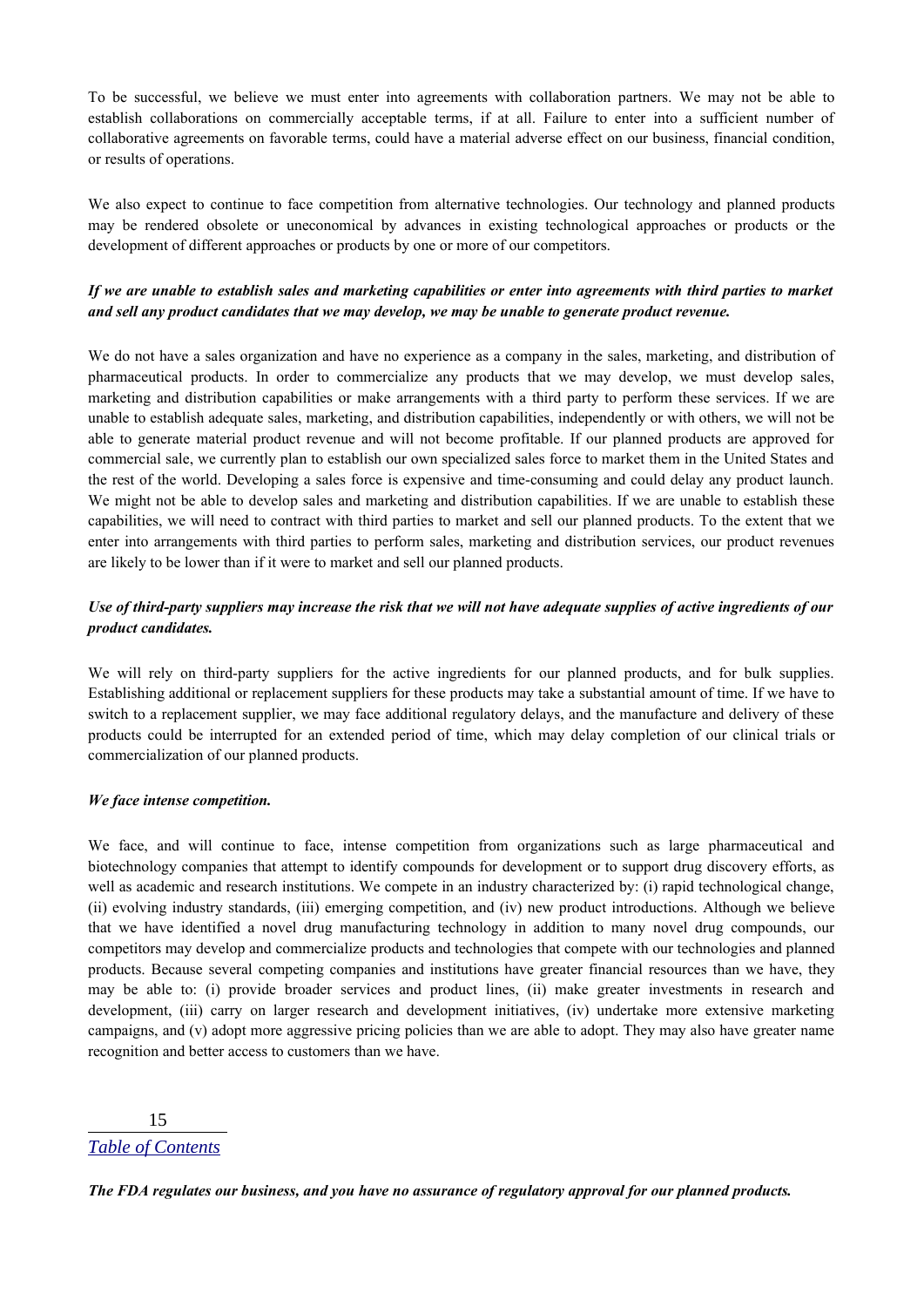The United States Food and Drug Administration, or FDA, other federal agencies and some state and local government entities regulate our business. In addition, various legislative and regulatory proposals may be under consideration from time to time by the United States Congress or other federal agencies that could materially affect our business. The process in connection with such approvals is lengthy and expensive. We may develop products that may not receive approval from the FDA. Additionally, products developed by our collaboration partners that incorporate our technology or products may not receive approval from the FDA, which would adversely affect our partners' ability to commercialize such products (or prevent commercialization of such products altogether) and in turn adversely affect (or eliminate altogether) our receipt of contingent milestone payments, related product sales revenues and royalties on such products. To the extent products are intended to be sold in jurisdictions outside the United States, those products may be subject to similar regulatory schemes in such foreign jurisdictions.

# *If we are unable to obtain acceptable prices or adequate coverage and reimbursement from third-party payers for any products that we may develop, our revenues and prospects for profitability will suffer.*

Our ability to commercialize any products that we may develop is highly dependent on the extent to which coverage and reimbursement for such products will be available from:

- · governmental payers, such as Medicare and Medicaid;
- · private health insurers, including managed care organizations; and
- · other third-party payers.

Many patients may not be capable of paying for any products that we may develop and will rely on third-party payors to pay for their medical needs. Currently, Medicare does not have a broad-based outpatient prescription drug benefit that covers products self-administered by patients. State Medicaid programs do have outpatient prescription drug coverage, subject to state regulatory restrictions, made available to that population eligible for Medicaid benefit. The availability of coverage or reimbursement for prescription drugs under private health insurance and managed care plans varies based on the type of the patient's contract or plan.

A primary current trend in the United States health care industry is toward cost containment. In addition, in some foreign countries, particularly the countries of the European Union, the pricing of prescription pharmaceuticals is subject to governmental control. In these countries, pricing negotiations with governmental authorities can take six to twelve months or longer after the receipt of regulatory marketing approval for a product. To obtain reimbursement or pricing approval in some countries, we may be required to conduct a clinical trial that compares the cost-effectiveness of our product candidates or products to other available therapies.

Large governmental and private payors, managed care organizations, prescription benefit managers and similar organizations are exerting increasing influence on decisions regarding the use of, and reimbursement levels for, particular treatments. Such third-party payors are challenging the prices charged for medical products and services, and many third- party payors limit reimbursement for newly approved health care products. In particular, third-party payors may limit the indications for which they will reimburse patients who use any products that we may develop. Costcontrol initiatives could decrease the price we might establish for products that we may develop, which would result in lower product revenues to us. If the reimbursement for any products that we may develop decrease or if governmental and other third- party payors do not provide coverage or reimbursement for any products that we may develop, our revenue and prospects for profitability will suffer.

Another development that may affect the pricing of drugs is proposed Congressional action regarding drug reimportation into the United States. Proposed legislation and regulations would allow the re-importation of approved drugs originally manufactured in the United States back into the United States from other countries where the drugs are sold at a lower price. If legislation or regulations were passed allowing the re-importation of drugs, they could decrease the price we receive for any products that we may develop, negatively impacting our revenue and prospects for profitability.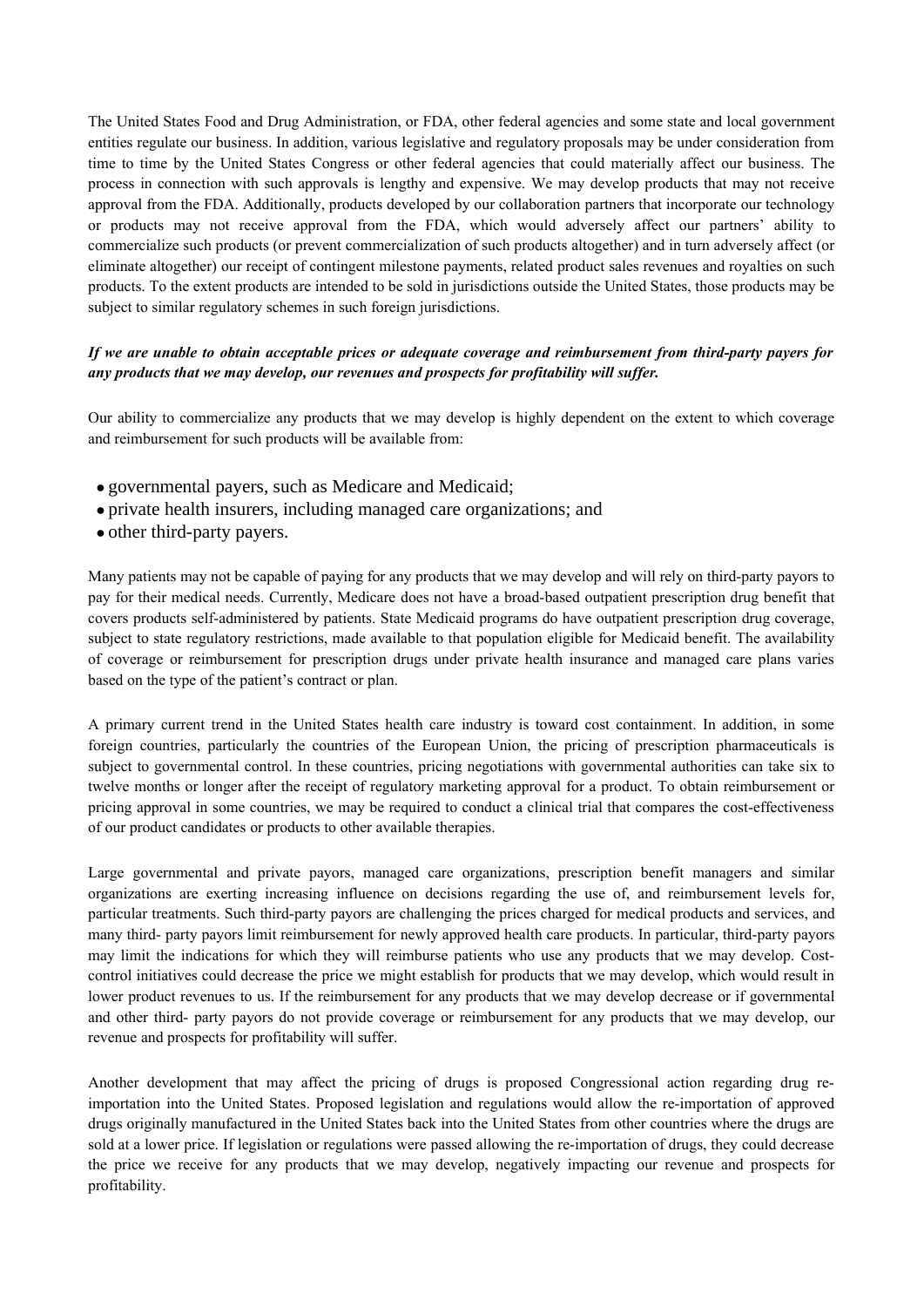# 16 *[Table of Contents](https://www.sec.gov/Archives/edgar/data/1834083/000147793220007068/biologx_1a.htm#toc)*

#### *Legislative or regulatory reform of health care systems may affect our ability to sell any products profitably.*

In the United States, there have been a number of legislative and regulatory proposals to change publicly financed health care systems in ways that could affect our ability to sell our planned products that we may develop profitably. Federal and state proposals and health care reforms are likely. Our results of operations could be materially adversely affected depending on the type of health care reforms that are adopted, if any.

#### *We may be unable to adequately protect our planned products and other intellectual property.*

Our success will depend, in significant part, on our ability to maintain trade secret protection. Although we are not dependent on patents to protect our intellectual property, we may seek to obtain and rely on patents, in the future, to protect a significant part of our intellectual property and competitive position. Any patents that may be issued may not afford meaningful protection for our technologies and products. In addition, any future patent applications may not result in the issuance of patents in the United States or foreign countries. Further, even if patents are issued, you have no assurance that the issued claims will provide any significant protection against competitive products or otherwise be valuable commercially. Our competitors may develop technologies and products similar to our technologies and products that do not infringe our patents. Legal standards relating to the validity of patents and the proper scope of their claims in the biopharmaceutical field are still evolving, and there is no consistent law or policy regarding the breadth of claims in biopharmaceutical patents or the effect of prior art on them. If we do not obtain adequate patent protection, our ability to prevent competitors from making, using, and selling competing products will be limited, which could have a material adverse effect on our business, financial condition, or results of operations.

We currently rely on trade secrets to protect our technologies. However, trade secrets are difficult to protect. We plan to require all of our employees to sign agreements that prohibit the improper use of our trade secrets or the disclosure of them to others, but we may be unable to determine if our employees have conformed or will conform to their legal obligations under these agreements. We also require collaborators and consultants to enter into confidentiality agreements, but we may not be able to adequately protect our trade secrets or other proprietary information in the event of any unauthorized use or disclosure or the lawful development by others of this information. Third parties may independently discover our trade secrets or proprietary information.

# *Our success will depend partly on our ability to operate without infringing or misappropriating the proprietary rights of others and on our ability to obtain licenses.*

We may be sued for infringing or misappropriating the proprietary rights of others. We may have to pay substantial damages, including treble damages, for past infringement if it is ultimately determined that our planned products infringe a third party's proprietary rights. The pharmaceutical industry has a history of patent litigation and will likely continue to have patent litigation suits. A number of patents have issued and may issue covering certain fields of use that could prevent us from developing our technologies or particular compounds, or relating to certain other aspects of technology that we utilize or expect to utilize.

# *We may need to initiate lawsuits to protect or enforce our patents, if we receive any, or other proprietary rights, which would be expensive and, if unsuccessful, may cause us to lose some of our intellectual property rights.*

In order to protect or enforce any patent rights we may obtain, we may need to initiate patent litigation proceedings against third parties, such as infringement suits or interference proceedings. These lawsuits could be expensive, take significant time, and could divert management's attention from other business concerns. These lawsuits could put any future patents at risk of being invalidated or interpreted narrowly, and put patent applications at risk of not being issued. Further, these lawsuits may also provoke the defendants to assert claims against us. The patent position of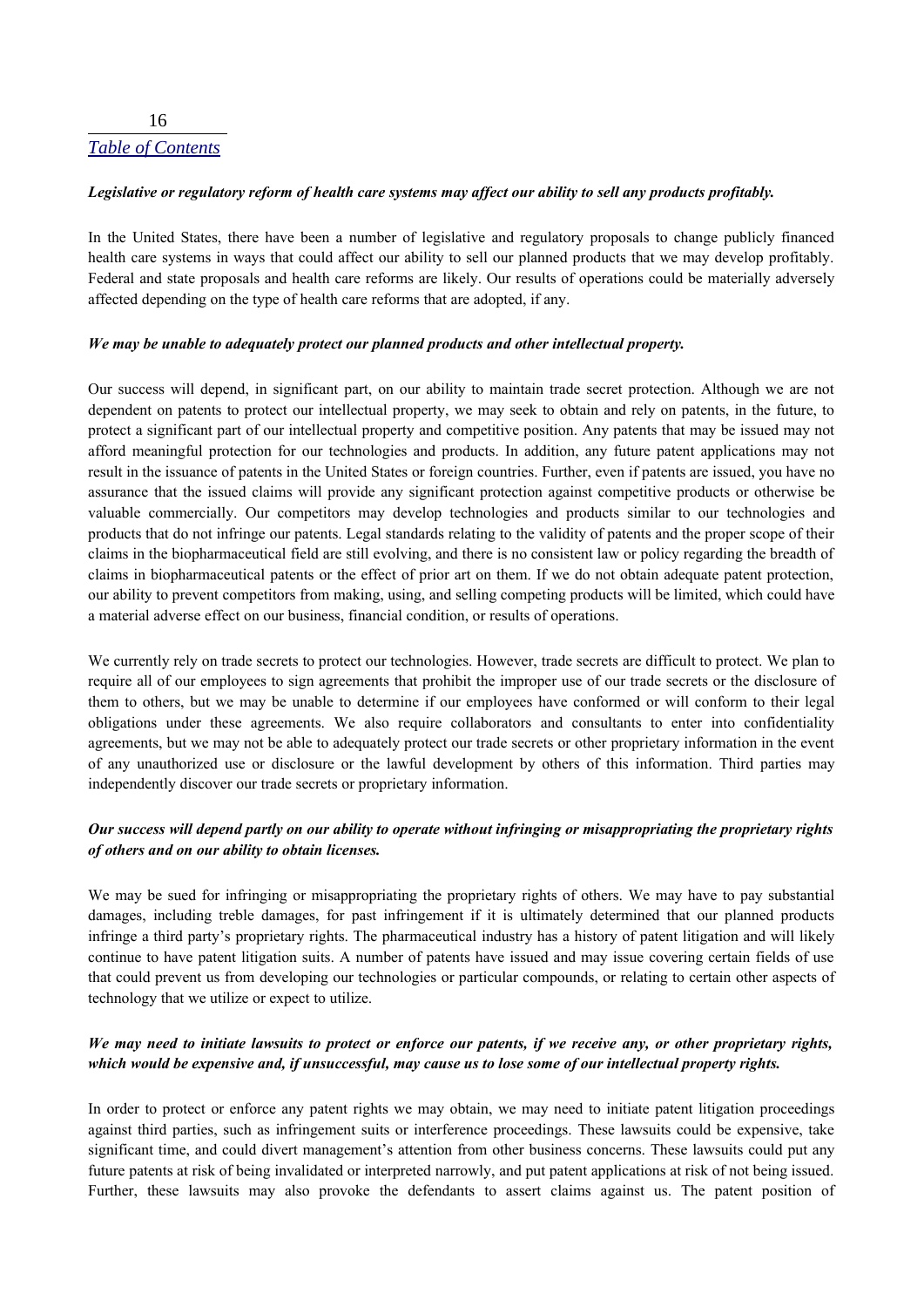biopharmaceutical firms is highly uncertain, involves complex legal and factual questions, and has recently been the subject of much litigation. You have no assurance that we would prevail in any of such suits or proceedings or that the damages or other remedies awarded to us, if any, will be commercially valuable.

#### *We may be sued for product liability.*

We may be held liable if any planned product causes injury or is found otherwise unsuitable during product testing, manufacturing, marketing, or sale. Any insurance coverage we may purchase may not be sufficient in amount and scope against potential liabilities or the claims may be excluded from coverage under the terms of the policy. Furthermore, product liability insurance is becoming increasingly expensive. As a result, we may not be able to obtain sufficient amounts of insurance coverage, obtain additional insurance when needed, or obtain insurance at a reasonable cost, which could prevent or inhibit the commercialization of products or technologies. If we are sued for any injury caused by our planned products or technology, our liability could exceed our total assets. Any claims against us, regardless of their merit or eventual outcome, could have a material adverse effect upon our business.

17 *[Table of Contents](https://www.sec.gov/Archives/edgar/data/1834083/000147793220007068/biologx_1a.htm#toc)*

#### **HOW WE PLAN TO OFFER AND SELL OUR SHARES**

We are offering 12,500,000 shares of our common stock at a price of \$4.00 per share, in a self-underwritten, bestefforts public offering for gross proceeds of \$50,000,000. We are not requiring ourselves to sell any aggregate minimum number of shares before we sell any shares; provided each subscriber to purchase our shares must purchase not less than 80 shares for a total minimum investment amount of \$320. Our directors and executive officers will offer and sell our shares and will not receive any commission or other compensation related to these activities. The offering will terminate one year from the date of this Offering Circular. You have no assurance we will be able sell any or all of the shares.

Persons who decide to purchase our common stock will be required to complete a subscription agreement (attached at the end of this Offering Circular) and submit it to us at the address set forth in the subscription agreement together with a bank check for the subscription price payable to BiologX, Inc. or concurrently wire the subscription price to the bank account identified in the subscription agreement. We reserve the right to reject subscriptions for any reason. In the event we reject any subscription the associated funds will be promptly refunded to the subscriber without interest, offset or deduction.

#### **DESCRIPTION OF OUR BUSINESS**

#### **Our corporate history**

BiologX, Inc. was incorporated in Wyoming on November 18, 2020, for the purpose of developing, manufacturing, and distributing pharmaceutical products as more particularly described in the Overview of our Business below.

The address of our executive offices is 2802 Flintrock Trace, Suite 303, Austin, Texas 78738 and our telephone number is (512) 856-7704. The address of our website is www.BiologX.com.

#### **Overview of our business**

We are a biopharmaceutical company for which one of our founders and directors has developed a proprietary technology to manufacture generic insulin and insulin analog active pharmaceutical ingredients (API). This is a new technology that simplifies and accelerates the production process, which is less capital-, labor- and materials-intensive than existing processes on the market. We believe our technology will make our U.S.-manufactured insulin and insulin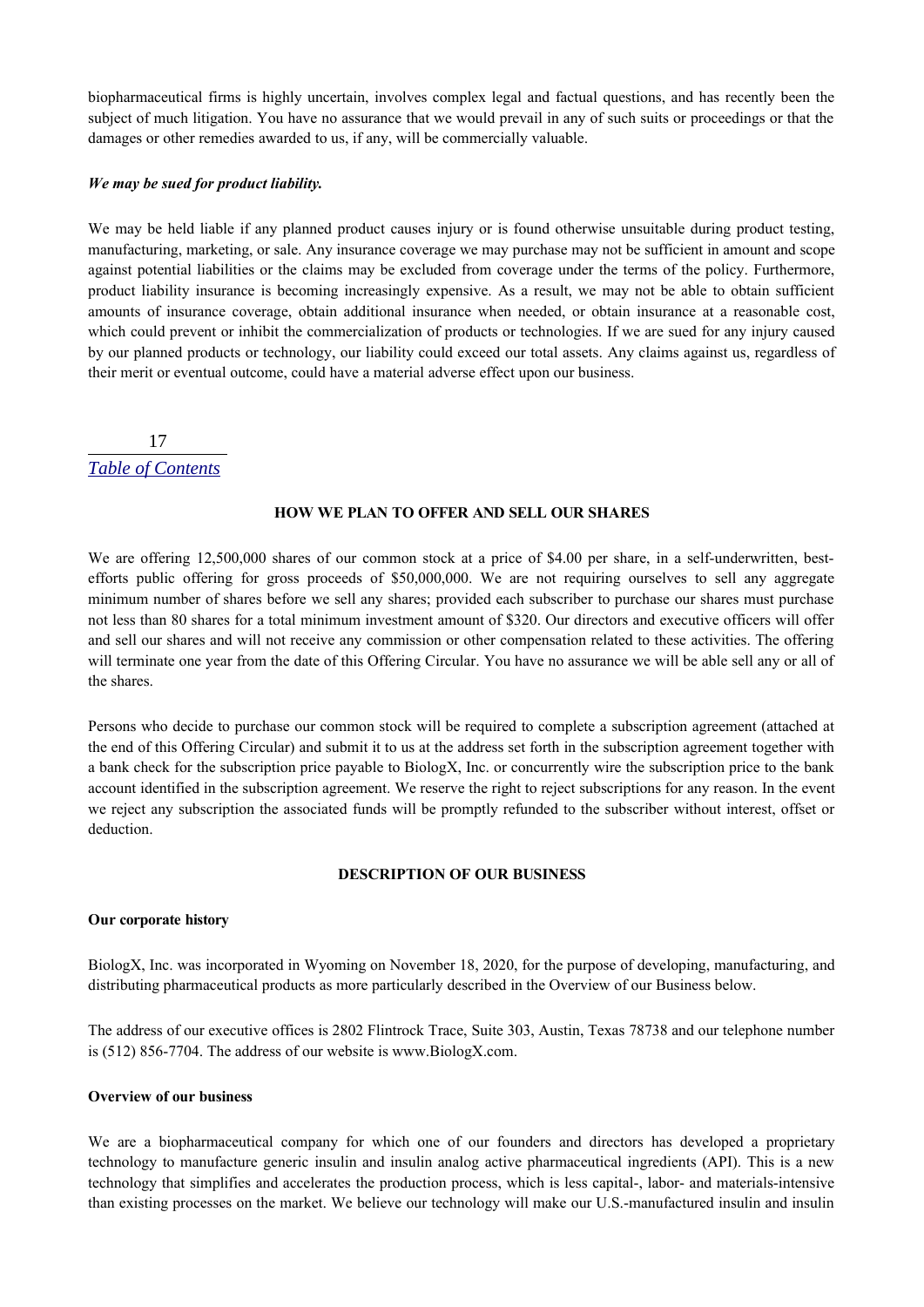analogs cost-competitive on a global scale. Our planned products include human insulin, fast acting insulin, glucagon and glargine.

#### **Market overview**

The insulin market has not experienced significant innovations in past decades. In the United States and Europe, Novo Nordisk, Sanofi, and Eli Lilly have enjoyed exclusive marketing rights for their insulin products because of strictly enforced intellectual property laws. During this time, the insulin product improvements were limited mostly to new delivery and absorption mechanisms such as controlled-dosage pens, extended-release, and inhalable insulin products. However, these innovations were largely accompanied by significant price increases. In 2012-2016, a substantial number of patents from major insulin manufacturers expired. This has given us a freedom to seek approval for our generic, or biosimilar, insulin products and to enter the marketplace with low-cost insulin.

#### **FDA approval**

We will be required to obtain approvals by the U.S. Food and Drug Administration for our planned insulin and insulin analogs as being biosimilar to products the FDA has previously approved. A biosimilar product is a biological product that is approved based on a showing that it is highly similar to an FDA-approved biological product, known as a reference product, and has no clinically meaningful differences from the reference product in terms of safety and effectiveness. Only minor differences in clinically inactive components are allowable in biosimilar products.

# 18 *[Table of Contents](https://www.sec.gov/Archives/edgar/data/1834083/000147793220007068/biologx_1a.htm#toc)*

We will be required to conduct laboratory testing demonstrating our planned insulin and insulin analogs are similar to a branded insulin, such as Novolin® or Humulin®, and to produce a clinical trial lot of insulin under cGMP standards (current good manufacturing practices) before we file an Investigational New Drug (IND) application with the FDA. After filing the IND, we plan to begin human clinical trials consisting of a PK/PD study and possibly an antigenicity study, if required.

A PK (pharmacokinetics) component studies what the body does to a drug as determined by four factors:

- intestines if it's an oral drug); How fast and how completely the drug is absorbed into the body (from the stomach and
- How the drug becomes distributed through the various body tissues and fluids, called body compartments (blood, muscle, fatty tissue, cerebrospinal fluid, and so on);
- To what extent (if any) the drug is metabolized (chemically modified) by enzymes produced in<br>
the liver and other exame: the liver and other organs;
- · How rapidly the drug is eliminated from the body (usually via urine, feces, and other routes).

A PD (pharmacodynamics) component studies what the drug does to the body as determined by the relationship between the concentration of the drug in the body and the biological and physiological effects of the drug on the body or on other organisms (bacteria, parasites, and so forth) on or in the body. [PK/PD description quoted from *https://www.dummies.com/education/science/biology/pharmacokinetics-and-pharmacodynamics-pkpd-studies/.]*

An antigenicity component studies how likely a drug is to cause an immunological response in the body. This is more important in protein products than others because proteins are more antigenic. The FDA has previously required antigenicity studies of all protein biosimilars. In November 2019, the FDA published a draft but has not yet adopted industry guidance which recommends the generally "an applicant would not need to conduct a comparative clinical immunogenicity study, e.g., a switching study, to support licensure under section 351(k)(4) of the PHS Act" when "comprehensive and robust comparative analytical assessment between a proposed interchangeable insulin product and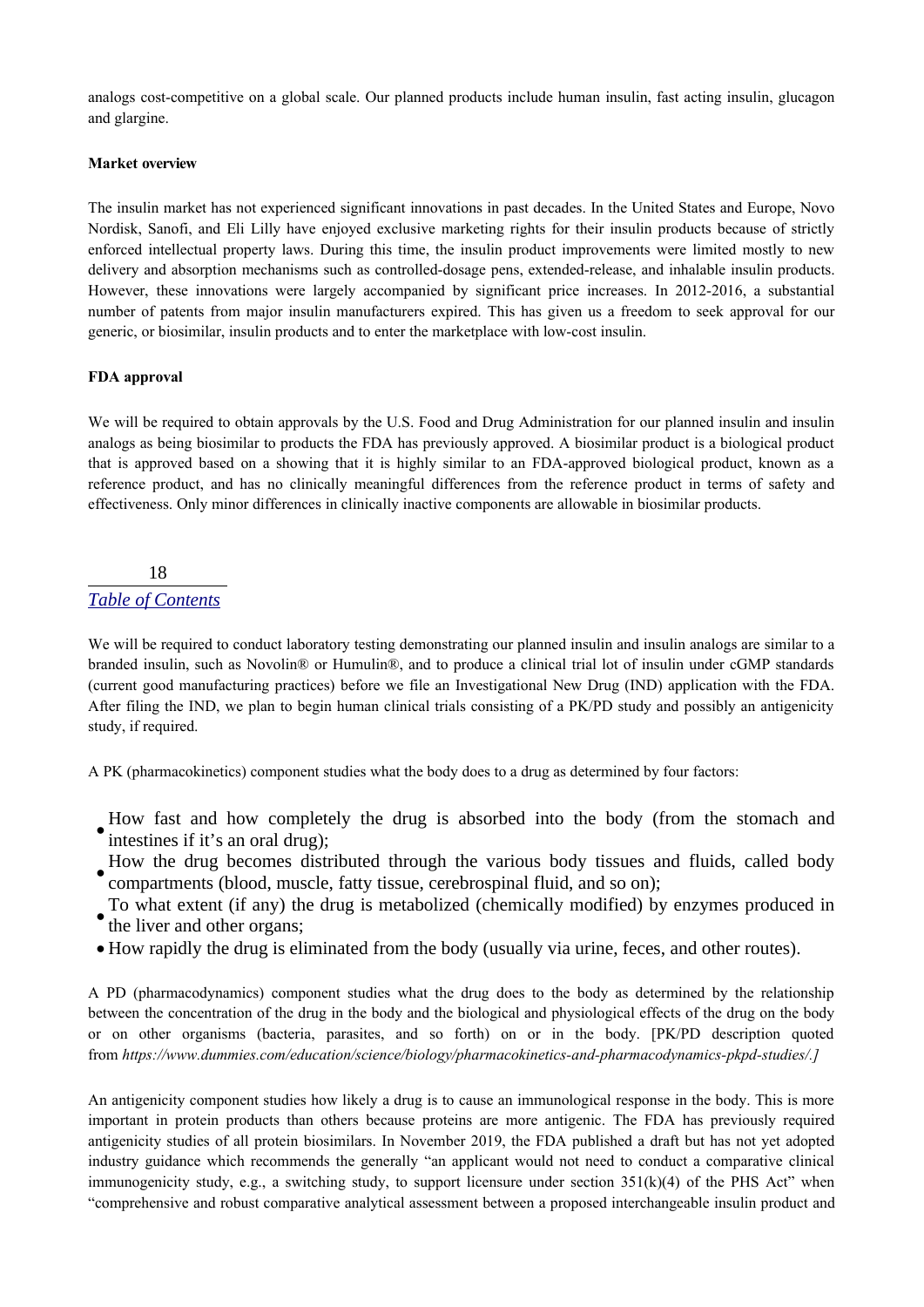the reference product demonstrate[es] that the proposed interchangeable product is 'highly similar' to the reference product with very low residual uncertainty about immunogenicity . . . so long as the statutory criteria for licensure as an interchangeable are otherwise met". We plan to conduct "comprehensive and robust comparative analytical assessment" of our insulin product and a reference insulin product. Accordingly, we believe we may not be required to conduct a comparative clinical immunogenicity study, in the event the FDA adopts the industry guidance described above, and will be able to avoid the cost of a comparative clinical immunogenicity study.

The following table identifies the milestones and timeline for achieving FDA approval to market our insulin product:

| <b>MILESTONES</b>                                           | <b>Duration/ETA</b>                                |              | <b>Estimated</b><br>Cost |
|-------------------------------------------------------------|----------------------------------------------------|--------------|--------------------------|
| File Investigational New Drug (IND)<br>application with FDA | 6 months post funding                              | S.           | 1,735,121                |
| Conduct human clinical trials                               | $9 - 12$ months                                    | \$           | 947,827                  |
| Compile trials data for FDA filing                          | 6 months beginning halfway thru clinical<br>trials | $\mathbb{S}$ | 510,000                  |
| File New Drug<br>Application (NDA) with FDA                 | 10 months from commencing clinical trials \$       |              | 193,550                  |
| Receive FDA approval to market                              | $12 - 15$ months from NDA                          |              |                          |

Estimated Total \$ 3,386,498

#### 19

#### *[Table of Contents](https://www.sec.gov/Archives/edgar/data/1834083/000147793220007068/biologx_1a.htm#toc)*

#### **Manufacturing**

We intend to manufacture our planned insulin and insulin analogs in-house using our proprietary technology in compliance with current good manufacturing practices. We plan to own and operate our production facility with an annual capacity of 2,200 kg of insulin products. We may consider the acquisition of a mothballed biologics production facility after evaluating the lease or purchase terms, as refurbishing existing facility is expected to save time and money, or we may construct a manufacturing facility if leads prove unviable from cost or timing perspective. Concurrent with the clinical trials and FDA application for insulin, we intend to work to finalize the production facility for manufacturing, conduct relevant FDA inspections and secure compliance with current good manufacturing practices. We plan to rely on an outsourced fill-and-finish operation to package and supply proper marketing materials for our insulin so that the product can be distributed to the marketplace in compliance with the FDA regulations. Outsourcing this final step in the product manufacturing is expected to help shorten approval timing related to our manufacturing facility as the fill-and- finish operations tend to be subjected to more aggressive FDA scrutiny. We have identified several such fill-and-finish operations, and we believe we can enter an agreement prior to completion of clinical trials. We plan to align the timing of the commercial facility's approvals and achieve staff hiring and training targets so that the facility can commence manufacturing of select insulin product inventory once we receive FDA approval.

#### **Raw materials**

We expect to use a variety of inputs in manufacturing our planned products. Except for resins, these are commodity products that can be sourced over the counter with no major delays. Examples include glycerin, kanamycin, potassium phosphate, monobasic, potassium phosphate, dibasic and yeastolate. Resins, on the other hand, represent critical supply item and need to be ordered far enough in advance so that the manufacturer has enough inventory to fulfill the order. We estimate that it may need to place the order upwards of one year in advance.

We believe GE Healthcare is the sole supplier of adequate quality resins. And this has been the current competitive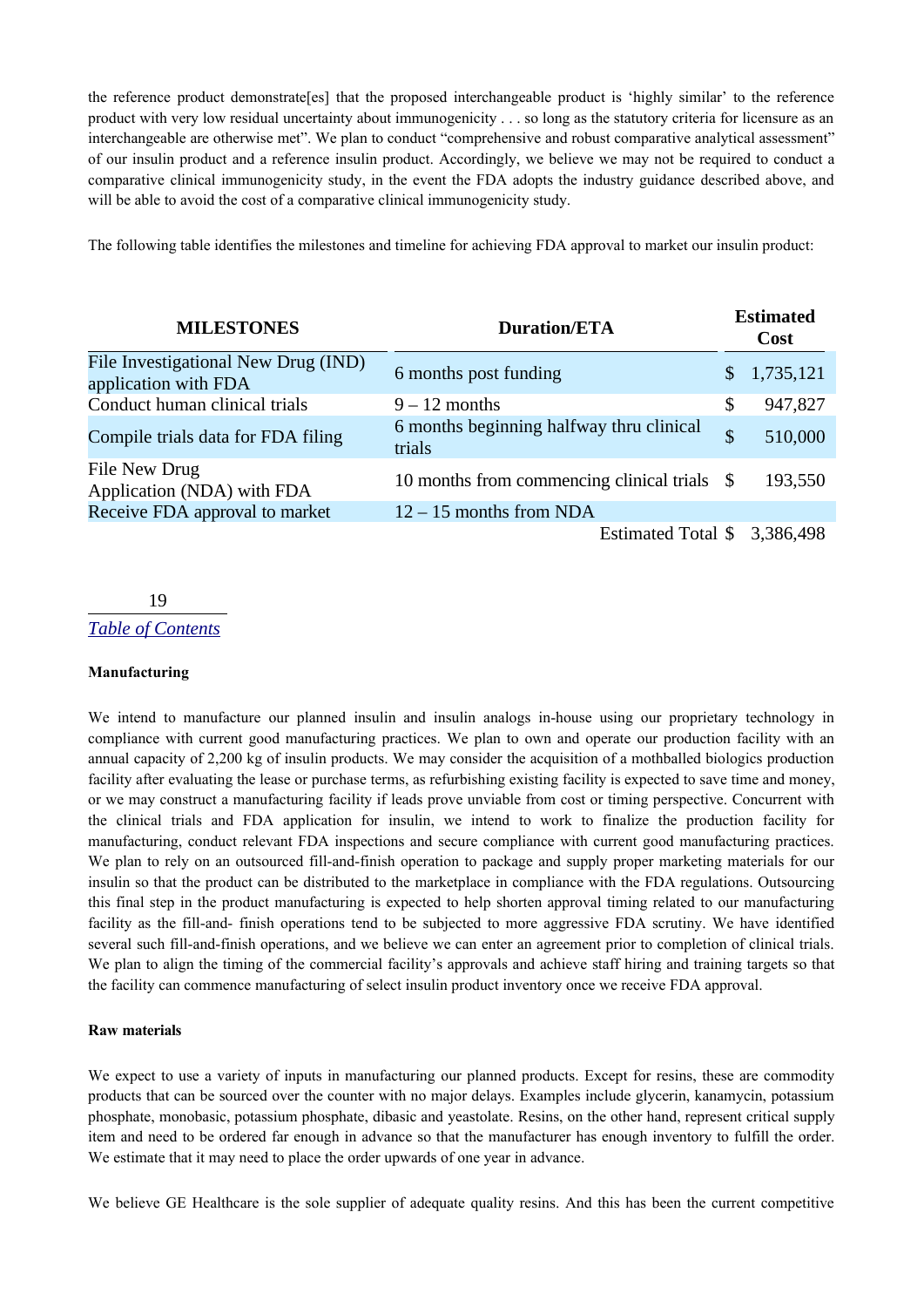environment for several years. While it does create certain supply chain risk, we believe that if GE Healthcare were to cease offering these resins, the entire insulin production market would suffer equally. A similar statement can be applied to prices: If GE Healthcare were to raise prices, it would affect other insulin suppliers similarly. Even a substantial increase in pricing is not expected to affect competitive positioning of our insulin manufacturing technology.

### **DIABETES BASICS**

Diabetes is a chronic disease resulting results from a patient's inability to either produce the hormone insulin, or to adequately respond to circulating insulin or the combination of thereof. The disease manifests itself in two classic forms: Type 1 and Type 2 diabetes. In both types, insulin is used as a treatment to help a patient regulate sugar in the blood stream.

#### Type 1 Diabetes

Type 1 diabetes is the result of an autoimmune attack on the insulin producing islet beta cells in the pancreas of the patient. This autoimmune attack severely hampers the body's ability to produce insulin, and the only treatment for these patients is daily injections of insulin to augment its content in the bloodstream at an appropriate time. Type 1 diabetes is most commonly diagnosed in children or young adults. It is considered a genetic disease, and accounts for 5- 10% of all diabetes instances. This subset of the market is fairly predictable and has not fluctuated dramatically.

#### Type 2 Diabetes

Type 2 diabetes, also known as adult onset diabetes, is the result of the body's impaired ability to respond to circulating insulin. Type 2 patients naturally produce more insulin to compensate for impaired response, and over time this leads to further reduction in cellular sensitivity to insulin, and ultimate failure of the metabolic system. Type 2 diabetes accounts for 90-95% of all instance of diabetes, and has attracted substantial attention from the pharmaceutical industry for therapeutic control. This subset of the market has been experiencing profound growth and is expected to drive expansion going forward.

## 20

# *[Table of Contents](https://www.sec.gov/Archives/edgar/data/1834083/000147793220007068/biologx_1a.htm#toc)*

The risk factors for Type 2 diabetes typically increase as person ages, when a person does not regularly exercise and if he or she is overweight and obese. Other risks factors include:

- · Family history of diabetes in close relatives
- · Being of African, Asian, Native American, Latino, or Pacific Islander ancestry
- · High blood pressure
- If the blood revers of fats, known as triglyce lipoprotein, known as HDL, in the blood stream High blood levels of fats, known as triglycerides, coupled with low levels of high-density
- · Prior diagnosis of pre-diabetes such as glucose intolerance or elevated blood sugar
- · In women, a history of giving birth to large babies (over 9 lbs.) and/or diabetes during pregnancy

Even though Type 2 diabetes is not a genetic disease, it appears to be strongly inherited as confirmed by observations2:

- · 80-90% of people with Type 2 diabetes have other family members with diabetes
- · 0-15% of children of a diabetic parent will develop diabetes
- · If one identical twin has Type 2 diabetes, there is up to a 75% chance that the other will also be
- diabetic Type 2 Diabetes Insulin Resistance and Insufficient Insulin Production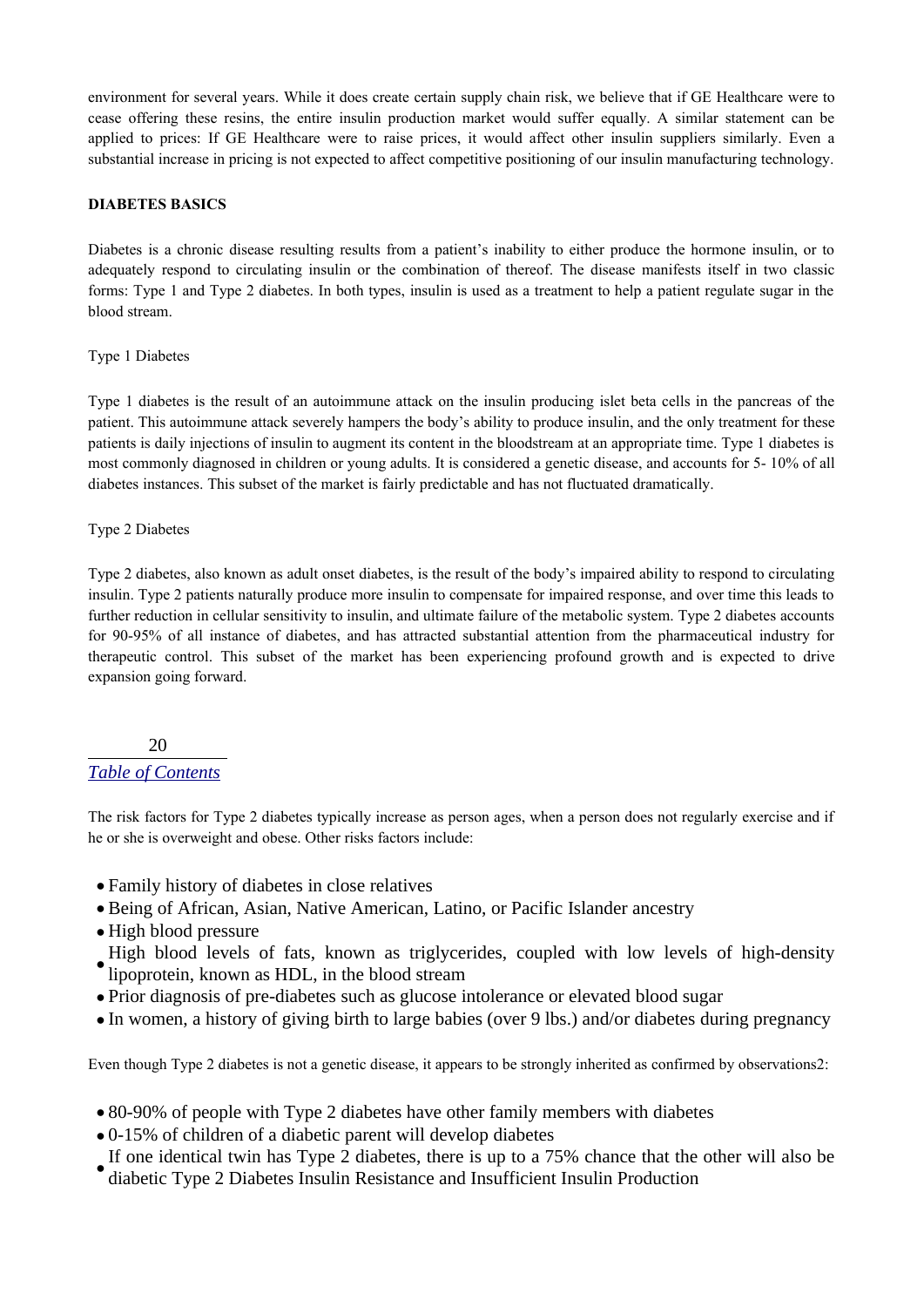Insulin resistance in Type 2 diabetes means the signal insulin gives to a cell is weakened. The weakened signal results in less glucose uptake by muscle and fat cells and a reduction in insulin mediated activities inside cells. Compounding this problem of resistance, there is additional defect in insulin production and secretion by the insulin producing cells, the beta cells in the pancreas. As a group, people with Type 2 diabetes have both insulin resistance and an inability to overcome the resistance by secreting more insulin. Any given individual with Type 2 diabetes may have more resistance than insulin insufficiency or more insulin insufficiency than resistance. The problems may be mild or severe, and the progression from a genetic predisposition to Type 2 diabetes to the development of an elevated blood sugar or overt diabetes is affected by environmental factors

#### Pre-Diabetes

Pre-diabetes is a stage between not having diabetes and having Type 2 diabetes. A patient has pre- diabetes when his or her blood sugars are above normal, but not so high as to meet the diagnostic criteria for Type 2 diabetes. One in three people with pre-diabetes will go on to develop Type 2 diabetes.

#### **INSULIN BASICS**

Non-Diabetic Blood Sugar and Insulin Release Patterns

Natural insulin (i.e. insulin released from human pancreas) keeps blood sugar in a very narrow range. Overnight and between meals, the normal, non-diabetic blood sugar ranges between 60-100mg/dl and 140 mg/dl or less after meals and snacks. To keep the blood sugar controlled overnight, while fasting and between meals, the body releases a low, background level of insulin. When a person eats, there is a large burst of insulin. This surge of insulin is needed to dispose of all the sugar being absorbed from the meal. In a healthy human, all these complex processes take place automatically, dynamically, and continuously with insulin released from the pancreas into the blood stream.

Although the insulin is quickly destroyed (5-6 minutes), its effect on cells may last 1-1.5 hours. When the body needs more insulin, its concentration increases; when the body no longer needs insulin, its concentration in the blood stream rapidly falls. At mealtime, a little insulin is released even as a person starts smelling or chewing the food. This gets the body ready to receive the sugar load from the meal.

#### 21

# *[Table of Contents](https://www.sec.gov/Archives/edgar/data/1834083/000147793220007068/biologx_1a.htm#toc)*

Then, as the food is digested, the sugar levels rise which causes a surge of insulin. The insulin levels rapidly climb and peak in about 45 minutes to 1 hour before falling back to the background or basal levels as illustrated below:

#### Diabetes Diagnostic Criteria

The American Diabetes Association (ADA) issues the following recommendations the blood sugar (glucose) targets for non-diabetics.

 $A1c^*$   $\leq 7.0\%$ Before Meal Glucose Level 70-130 mg/dl After Meal Glucose Level < 180 mg/dl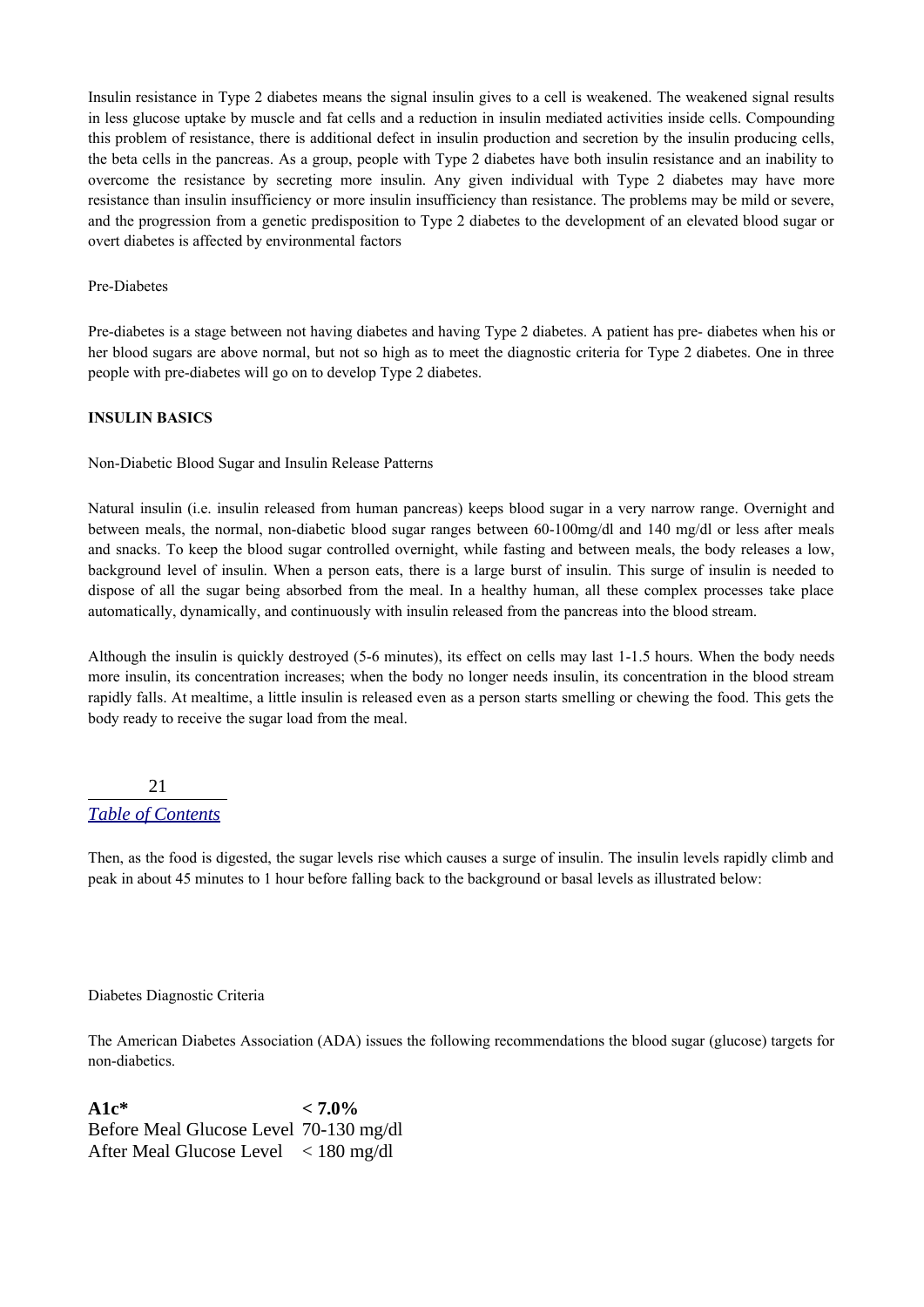Downsides of High Blood Sugar

Immediate problems of high blood sugar include a risk of diabetic ketoacidosis (DKA), which is a blood chemical imbalance and can be life-threatening. DKA develops when the cells do not get the sugar they need for energy and the body breaks down fat instead of glucose and produces and releases substances called ketones into the bloodstream. Some unpleasant symptoms may include:

- · Flushed, hot, dry skin
- · A strong, fruity breath odor
- · Loss of appetite, abdominal pain, and vomiting
- · Restlessness
- · Rapid, deep breathing
- · Confusion

# 22

# *[Table of Contents](https://www.sec.gov/Archives/edgar/data/1834083/000147793220007068/biologx_1a.htm#toc)*

- Drowsiness or difficulty waking up. Severe cases may cause difficulty breathing, brain swelling, coma or death. Negative long-term consequences of elevated blood sugar include:
- · Damage to large blood vessels (macrovascular disease) can lead to a buildup of plaque, increasing one's risk of coronary artery disease, heart attack, and stroke
- Damage to small blood vessels (microvascular disease) can lead to loss of vision, kidney disease, and nerve problems throughout the body
- · impulses or messages through organs, legs, arms, and other parts of the body. Nerve damage can Nerve damage (diabetic neuropathy) can decrease or completely block the movement of nerve
- affect internal organs and one's ability to feel pain when they are injured
- · Loss of proximities through amputation Blood Sugar Management Approaches

Non-behavioral or medications-based sugar management approaches tend to fall within non-insulin based and insulinbased categories. The non-insulin-based approaches, most often prescribed with the onset of Type 2 diabetes include:

- · Metformin: Pills that reduce sugar production from the liver
- · Thiazolidinediones (glitazones): Pills that enhance sugar removal from the blood stream
- · Insulin releasing pills (secretagogues): Pills that increase insulin release from the pancreas
- Starch blockers: Pills that slow starch (sugar) absorption from the gut
- Incretin based therapies: Pills and injections that reduce sugar production in the liver and slow the absorption of food
- Amylin analogs: Injections that reduce sugar production in the liver and slow the absorption of  $\epsilon_{\text{food}}$ food

However, because Type 2 diabetes tends to be a progressive condition, a vast majority of patients end up on some form on insulin replacement plan. According to Alaleh Mazhari, DO, an associate professor of endocrinology at Loyola Medicine in Maywood, IL, "After 10 to 20 years [after diagnosis], almost all patients with Type 2 diabetes will need insulin. "Once they lose most of the cells in the pancreas that make insulin, no other [non-insulin] diabetes medication can help. They may have been on one, two, or three diabetes medications, but their A1C can no longer be kept in a safe range."9 When a diabetes patient doesn't have enough of his own insulin, or cannot take other medications to control his blood sugar, he will need to start insulin therapy. The insulin therapy tries to duplicate the body's natural pattern of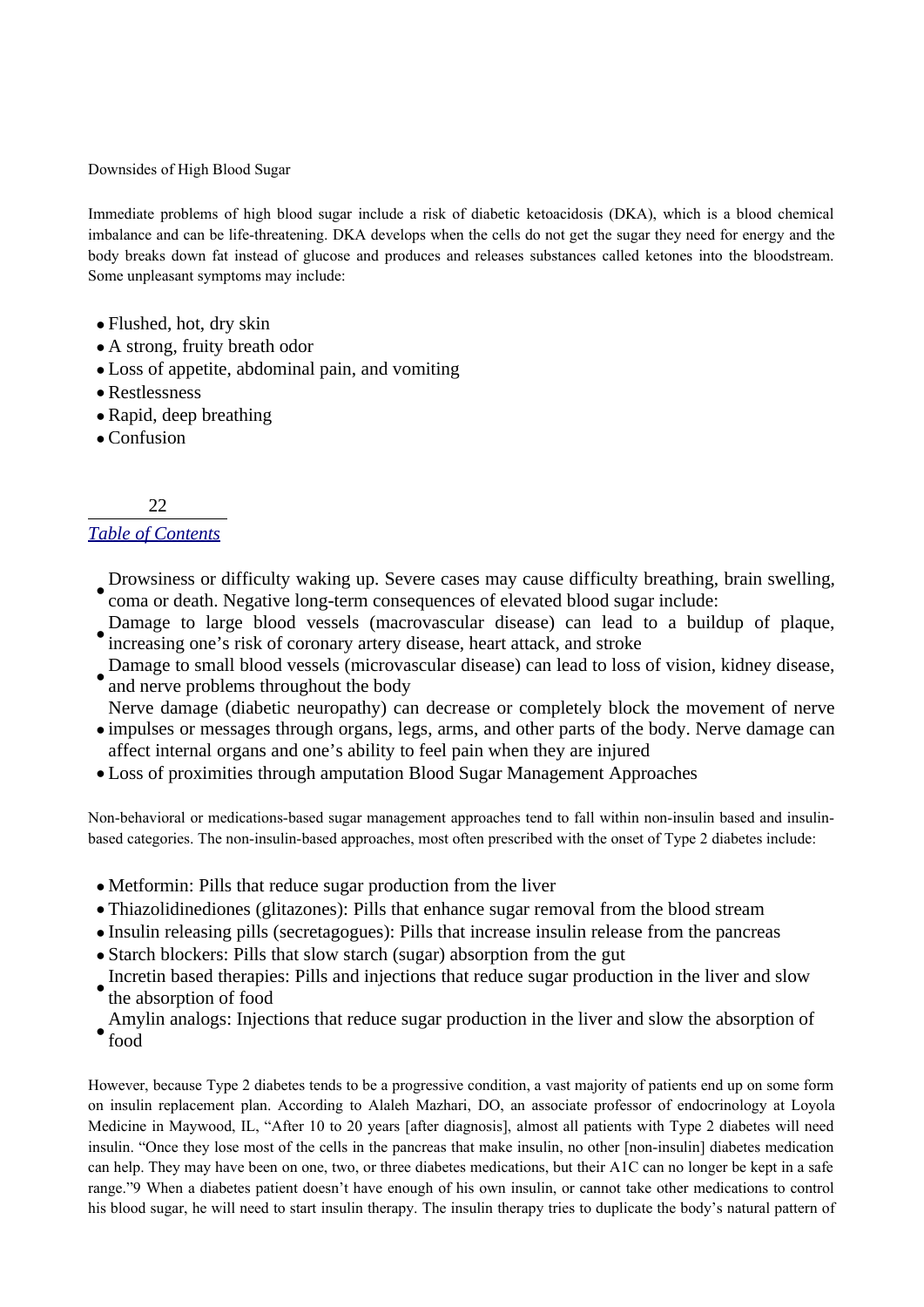insulin secretion.

Contemporary insulin replacement therapies can only approximate normal insulin levels, and the treatment plan is must be periodically revised. The insulin therapy can range from one injection a day to multiple injections and using an insulin pump (continuous subcutaneous insulin infusion). The more frequent the insulin injections, the better the approximation of natural or normal insulin levels.

## **TYPES OF INSULIN**

Insulin has been available since 1925, and was initially extracted from beef and pork pancreases. In the early 1980's, technology became available to produce human insulin synthetically. There are various dimensions across which insulins are classified.

#### Human Insulin vs. Insulin Analogs Classification

Human insulin is synthetically produced insulin, which is identical in structure to a human's natural insulin, thus the name "human insulin." It is a synthetic compound manufactured outside of the human body through application of the recombinant DNA technology. However, when synthetic human insulin is injected under the skin it doesn't work as well as natural insulin. It clumps together, takes a long time to be absorbed, and is not well synchronized with a human body's needs.

As the name implies, insulin analog is "analogous" or similar to human insulin, but they have been designed to mimic the body's natural patterns of insulin release and absorption. Analogs have minor structural variations from human insulin that give them desirable characteristics when injected under the skin. Once absorbed, they act on cells like human insulin, but are absorbed from fatty tissue more predictably.

# 23

# *[Table of Contents](https://www.sec.gov/Archives/edgar/data/1834083/000147793220007068/biologx_1a.htm#toc)*

Insulin Product Classification by Action

Insulins products are also categorized by the timing of their action in a patient's body. These categories include:

- · Onset (how quickly they act)
- · Peak (how long it takes to achieve maximum impact)
- · Duration (how long they last before they wear off)

There are three main groups of insulins: Fast-acting, Intermediate-acting, and Long-acting insulin.

Fast- or rapid-acting insulin is absorbed quickly from the patient's fat tissue (subcutaneous) into the bloodstream and is used to control the blood sugar during meals and snacks and to correct high blood sugars. This category includes such products as insulin as part, insulin lyspro and insulin glulisine. They have an onset of action of 5 to 15 minutes, peak effect in 1 to 2 hours and duration of action that lasts 4- 6 hours. With all doses, large or small, the onset of action and the time to peak effect is similar.

However, the duration of insulin action is affected by the dose. For example, a few units may last 4 hours or less, while 25 or 30 units may last 5 to 6 hours. Compare these to regular human insulin, which has an onset of action of 0.5 hour to 1-hour, peak effect in 2 to 4 hours, and duration of action of 6 to 8 hours. The larger the dose of regular the faster the onset of action, but the longer the time to peak effect and the longer the duration of the effect.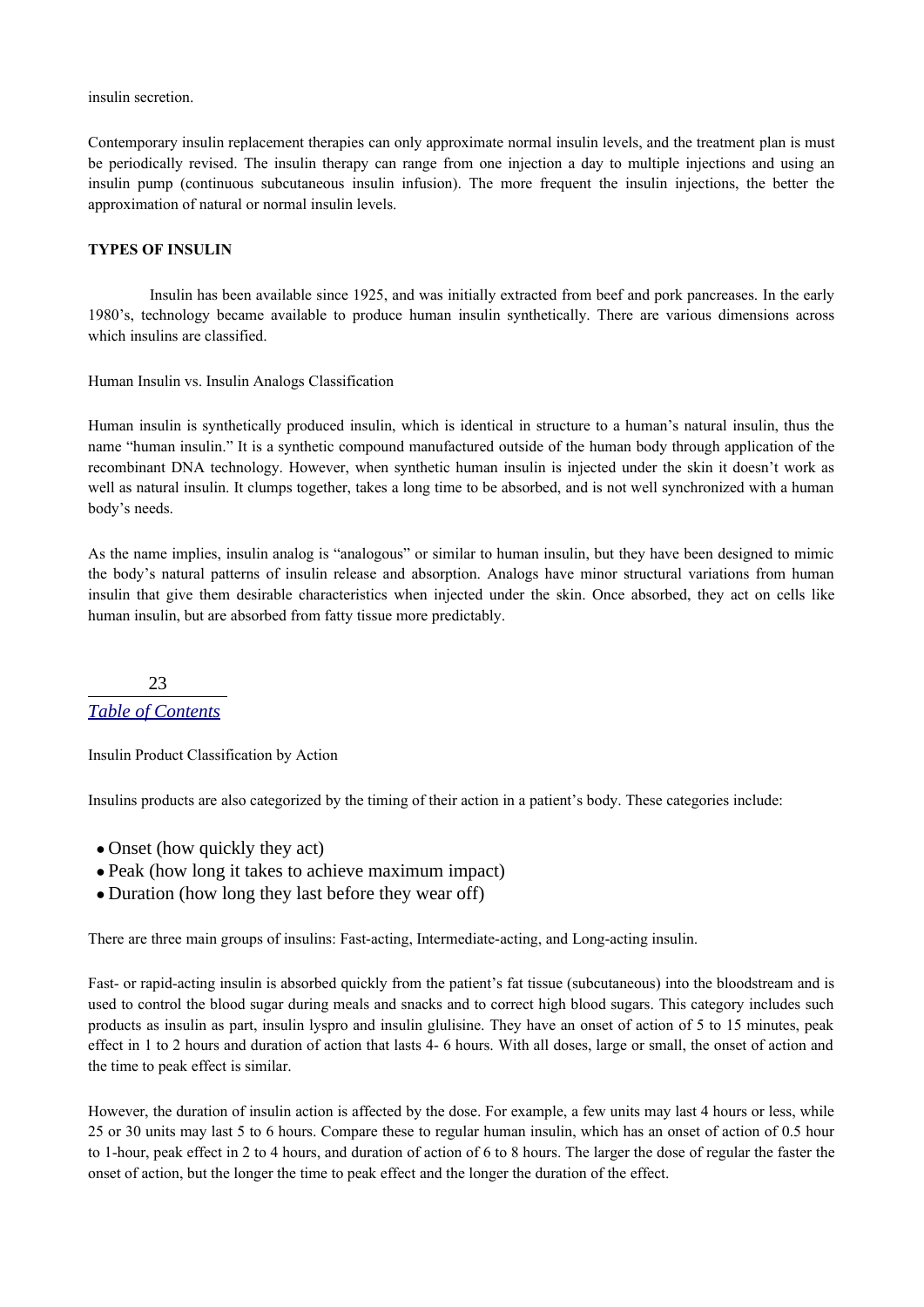**Intermediate-acting insulin** is absorbed more slowly, and lasts longer, which allows it to be used to control the blood sugar overnight, while fasting and between meals. An example of the intermediate acting is NPH Human Insulin, which has an onset of insulin effect of 1 to 2 hours, a peak effect of 4 to 6 hours, and duration of action of more than 12 hours. Very small doses will have an earlier peak effect and shorter duration of action, while higher doses will have a longer time to peak effect and prolonged duration. Another example of intermediate-acting insulin product is pre-mixed insulin, which is NPH pre- mixed with either regular human insulin or a rapid- acting insulin analog. The insulin action profile is a combination of the short and intermediate acting insulins.

**Long-acting insulin** is absorbed slowly, has a minimal peak effect, and a stable plateau effect that lasts most of the day. These qualities allow it to be used to control the blood sugar overnight, while fasting and between meals. Examples of long-acting insulins include insulin glargine and insulin detemir with an onset effect in 1.5-2 hours. The insulin effect plateaus over the next few hours and is followed by a relatively flat duration of action that lasts 12-24 hours for insulin detemir and 24 hours for insulin glargine.

| <b>Type of Insulin</b>             | <b>Onset</b>         | Peak                                      |                  | <b>Duration Appearance</b> |
|------------------------------------|----------------------|-------------------------------------------|------------------|----------------------------|
| Fast-acting                        |                      |                                           |                  |                            |
| Regular Human Insulin              | $\frac{1}{2}$ -1 hr. | $2-4$ hr.                                 | $6-8$ hr.        | clear                      |
| Lyspro/ Aspart/ Glulisine <15 min. |                      | $1-2$ hr.                                 | 4-6 hr.          | clear                      |
| Intermediate-acting                |                      |                                           |                  |                            |
| <b>NPH</b>                         | $1-2$ hr.            | $6-10$ hr.                                | $12+$ hr. cloudy |                            |
| Long-acting                        |                      |                                           |                  |                            |
| Detemir (Levemir <sup>®</sup> )    | 1 <sub>hr.</sub>     | Flat, Max effect in 5 hrs. 12-24 hr.      |                  |                            |
| Glargine (Lantus <sup>®)</sup>     |                      | 1.5 hr. Flat, Max effect in 5 hrs. 24 hr. |                  |                            |

# 24 *[Table of Contents](https://www.sec.gov/Archives/edgar/data/1834083/000147793220007068/biologx_1a.htm#toc)*

Insulin Products Classification by Concentration & Delivery Method

Insulin concentrations may vary depending on specific marketed product. Typically, insulins sold in the U.S. have a concentration of 100 units per ml or U100. In other countries, additional concentrations are available.

- · Syringe, which requires manual dosage from insulin vials.
- Insulin pen, which resembles a large pen. It replaces the vial and syringe, assists people with poor eyesight, and helps avoid over- or under-dosing.

· flexibility over time and dosage as it is connected to the body through catheter and often comes Insulin pump allows for computerized / motorized insulin delivery with significant delivery with blood sugar monitor.

- · Jet injector is an alternative to needle delivery. The delivery takes place by applying the device against the patient's skin and pressing a button; a jet of air forces insulin through the skin.
- · Nasal spray allows for delivery of insulin through the nose; insulin is kept in small-size particles and is absorbed through lungs.
- · Insulin inhaler (similar to traditional asthma inhaler) also allows for delivery of insulin through lungs.
- Insulin infusion, unlike other delivery mechanisms above, is not designed to be performed by a
- patient. Infusion implies delivery directly into a patient vein and must be done in a hospital<br>exacting under close modical cunomision. Typically, inculin is added to intervenesus fluids and setting under close medical supervision. Typically, insulin is added to intravenous fluids and insulin and blood sugar are strictly monitored in real time setting.

# **Market Opportunity**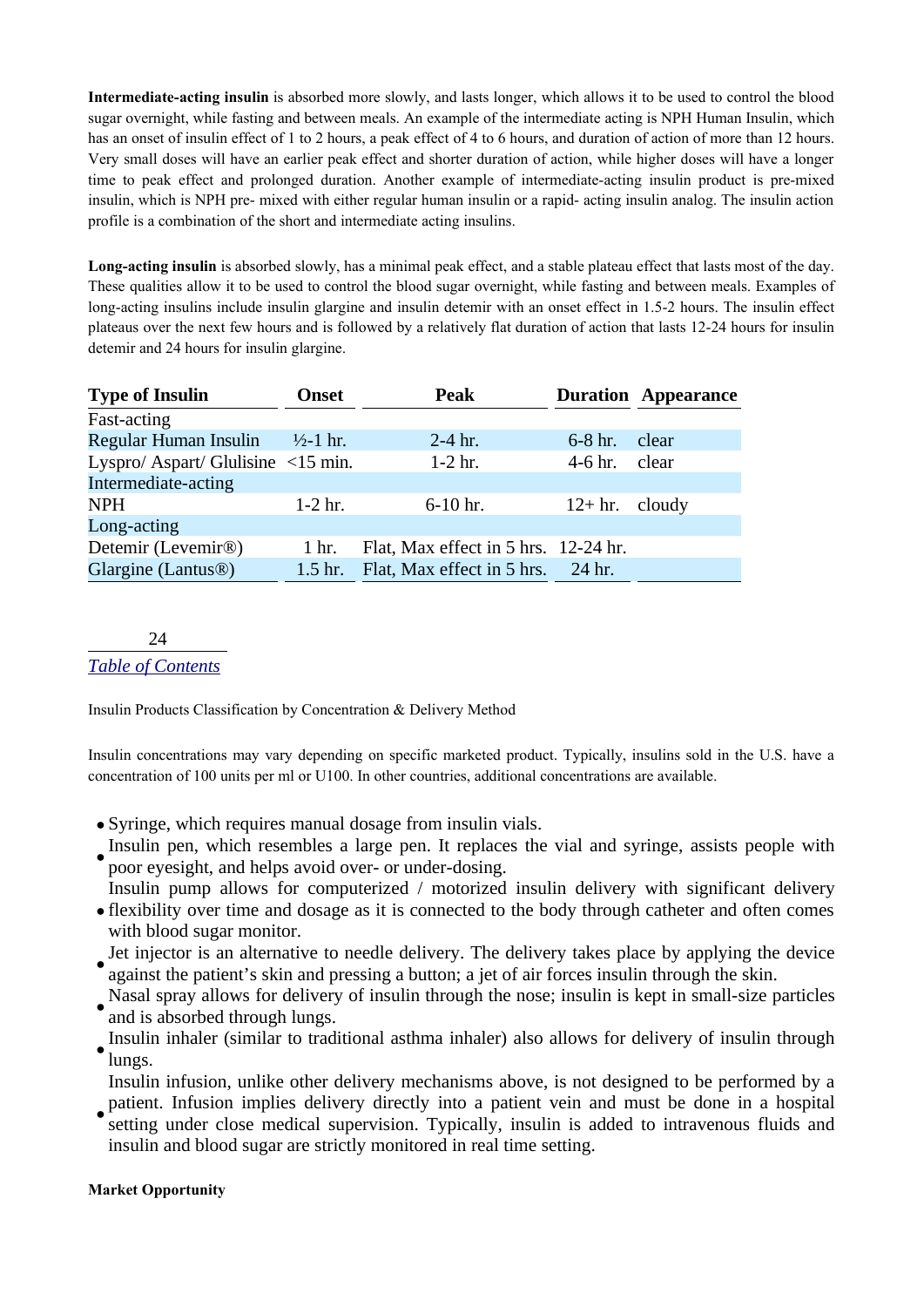Diabetes has been growing at an exponential rate and the IDF estimates that the diabetic population in 2017 is 425 million adults aged 20-79 worldwide, growing to a high of 629 million by 2045. North America is expected to see a 37% increase in the diabetic population by 2040 (when compared to 2015). Likewise, Europe is likely to face a 19% increase, Asia Pacific is expected to witness a 41% increase, Middle East 80% increase and Africa is likely to face a huge 80% increase in diabetic population.

The global human Insulin market accounted for \$33.94 billion in 2017, and is projected to register a CAGR of 8.8% during the period 2018-2023 reaching a market size of \$56.1 billion by 2023. North America is the leading market for human insulin with 39.2% of the market. The European human insulin market stands as second largest market and has been valued at \$10 billion in 2015. Asia Pacific, Africa, and Middle East have been valued at \$6 billion in 2015. The number of people with diabetes rose from 108 million in 1980 to 425 million in 2017.

"Between 1987 and 2014, the wholesale price of a 20-ml vial of Humulin U500—a concentrated form of long- acting insulin that more and more people with diabetes are using to control blood sugar—rose from \$170 to \$1,200, according to Truven Health Analytics. By January of 2017, the list price was \$1,400." Today that price is \$1,909, while the wholesale price per 10 mL vial of the most popular type of insulin ranges between \$85 and as high as \$150 per vial (Novolog), depending on the brand.

The price to individual consumer is far more expensive costing as much as \$381 per vial. The recent introduction in the U.S. of the generic "biosimilar insulin" called Basaglar, which won FDA approval in December 2015, has put a somewhat lower-priced insulin on the market. "The list price of Basaglar will be \$316.85 for a pack of 5 pens, and that on a per-unit basis, this represents just a 15% discount over Lantus and Toujeo, a 21% discount over Levemir, and 28% discount over Tresiba."

Taken together, Type 1 and Type 2 diabetes occurs in nearly 9% of the world's population. While Type 1 diabetes tends to be relatively stable, it is still increasing by around 3% per year particularly among children, and affects between 7%- 12% of the population of high-income countries. In 2017, in excess of 1 million children had Type 1 diabetes and that number was growing by approximately 86,000 per year.

#### **Intellectual property**

We consider the protection of our proprietary information, technologies, know-how, products, and processes (hereinafter "proprietary technology") to be material to the success of our business. We rely upon trade secrets, contractual arrangements, confidentiality and, if applicable in the future, trademarks to establish and protect our proprietary technology. We have identified several trade secrets for which we may file patents after we secure funding. Until we have resources to properly document, file for and enforce the key aspects of our proprietary technology in insulin manufacturing, we choose to keep these technology aspects secret.

# 25 *[Table of Contents](https://www.sec.gov/Archives/edgar/data/1834083/000147793220007068/biologx_1a.htm#toc)*

We have options to file patents covering the various analogs and we may do so after we close on funding. All patents can be filed as U.S., the patent cooperation treaty (PCT), or country-specific patents. We believe the U.S. patent path tends to be the fastest and cheapest. Yet, the PCT patent gives coverage in the U.S. and all other patent treaty countries, but tends to be more expensive. We plan to evaluate patent protection on a product-by-product basis. We intend to prosecute any patent applications and enforce and defend any patents we obtain and otherwise enforce and defend our proprietary technology.

We will require our employees, consultants, outside scientific collaborators, customers and certain prospective customers, sponsored researchers, and other advisors to execute non-circumvent, non-compete confidentiality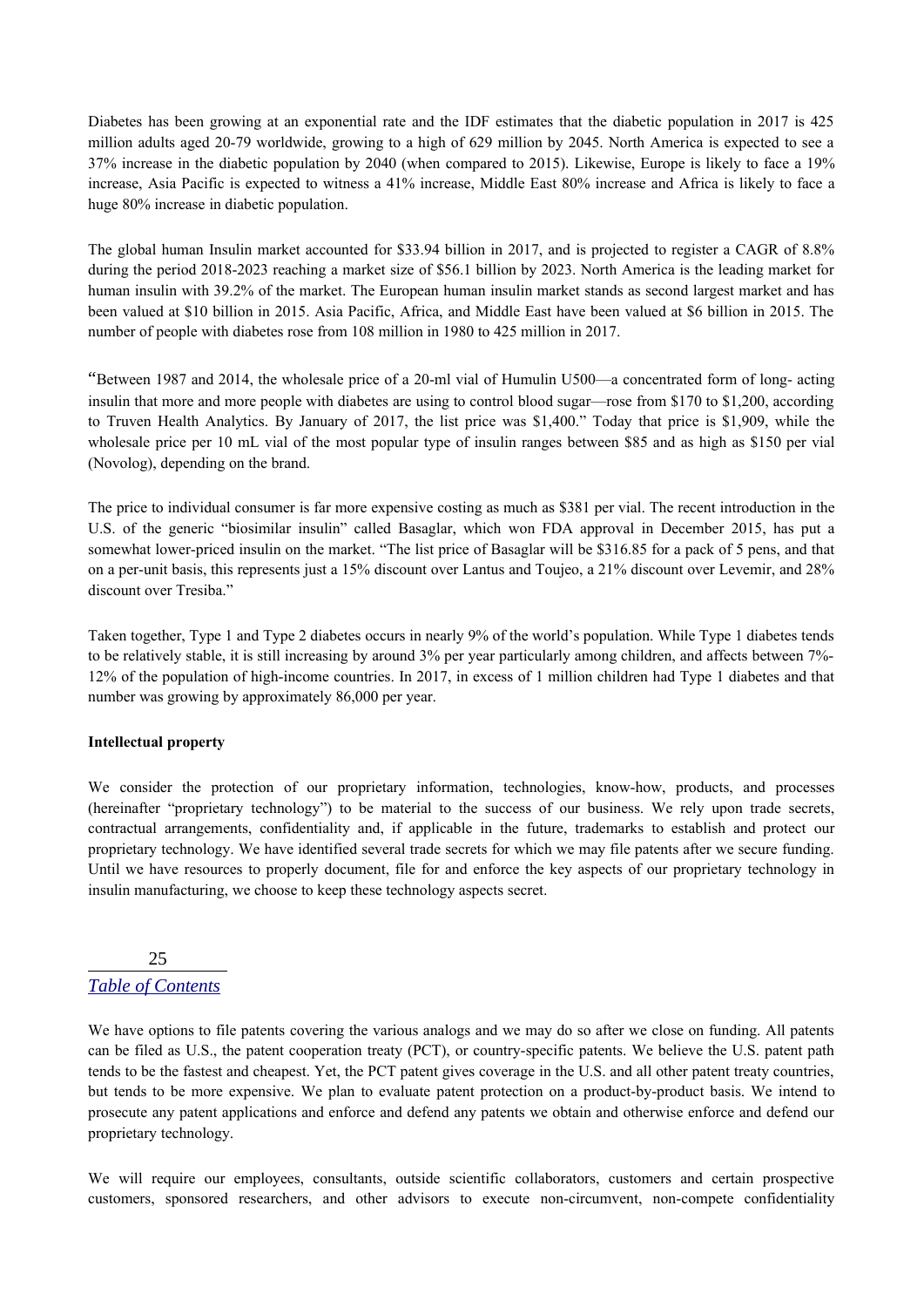agreements upon the commencement of employment or other relationships with us. These agreements generally are expected to provide that all confidential information developed by or made known to the individual during the course of the individual's relationship with us is to be kept confidential and not disclosed to third parties. In the case of employees, the agreements generally will provide that all discoveries, developments, inventions, and other intellectual property conceived or reduced to practice by the individual while employed by us will be our exclusive property.

# **Competition**

Three multi-national companies control approximately 93% of the global market by sales revenues. These players are Sanofi Aventis (France), Novo Nordisk A/S (Denmark), Eli Lilly & Company (U.S.). Other players include Biocon Ltd. (India), Julphar (U.A.E.), Ypsomed AG (Switzerland), Becton, Dickinson and Company (U.S.), Wockhardt Ltd. (India), B. Braun Meselgen AG (Switzerland), and Biodel Inc. (U.S.).

Top Seven Global Insulin Manufacturers

| Rank | Company<br><b>Name</b>        | HQ<br>Country  | <b>Countries</b><br>with Sales | Market %<br>(by<br>revenue) | Market %<br>(by<br>production) | <b>Major Insulin Products</b>                                                                                            |
|------|-------------------------------|----------------|--------------------------------|-----------------------------|--------------------------------|--------------------------------------------------------------------------------------------------------------------------|
| Щ    | <b>Novo</b><br><b>Nordisk</b> | <b>Denmark</b> | 111                            | 41%                         | 52%                            | Actrapid®, Insulatard®,<br>Levemir®, Mixtard®,<br>Novolog®/NovoRapid®,<br>NovoMix <sup>®</sup> Novolin<br>70/30, Tresiba |
| 2    | Sanofi                        | France         | 101                            | 32%                         | 17%                            | Apidra®, Insuman®,<br>Lantus <sup>®</sup> , Toujeo <sup>®</sup>                                                          |
| 3    | Eli Lilly                     | <b>US</b>      | 94                             | 20%                         | 23%                            | Humalog®, Humulin®,<br><b>Basaglar®</b>                                                                                  |
| 4    | <b>Bioton</b>                 | Poland         | 26                             | Unknown                     | Unknown                        | GensulinTM, SciLinTM                                                                                                     |
| 5    | Wockhardt                     | India          | 17                             | Unknown                     | Unknown                        | Wosulin®                                                                                                                 |
| 6    | <b>Biocon</b>                 | India          | 17                             | Unknown                     | Unknown                        | Basalog <sup>®</sup> , Insugen <sup>®</sup>                                                                              |
| 7    | Julphar                       | <b>UAE</b>     | 13                             | Unknown                     | Unknown                        | <b>Jusline®</b>                                                                                                          |

#### **Employees**

At the date of this Offering Circular, we have two full-time employees, who are Messrs. Wood and Zimmerman. Our planned staffing requirements are set forth in the following table.

| <b>Positions</b>               | VR 1 | VR 9. | <b>YR 3</b> | <b>YR 4</b> | <b>YR 5</b>   | YR 6 | YR 7 |
|--------------------------------|------|-------|-------------|-------------|---------------|------|------|
| Senior staff                   |      |       |             |             |               |      |      |
| Other staff                    |      |       |             |             |               |      |      |
| Research and development staff |      |       |             |             |               |      |      |
| Production staff               |      |       |             | 14          | $\mathcal{D}$ | 30   | 30   |
| <b>Total positions</b>         |      |       |             | 26          | 37            | 49   | 49   |

#### **Our Property**

We do not own or lease any offices at this time other than a "virtual office" at the address set forth on the cover page of this Offering Circular. In the event we sell a sufficient number of shares of our common stock pursuant to this Offering Circular, we plan to lease general office space sufficient for our current needs and additional needs of additional personnel in the foreseeable future.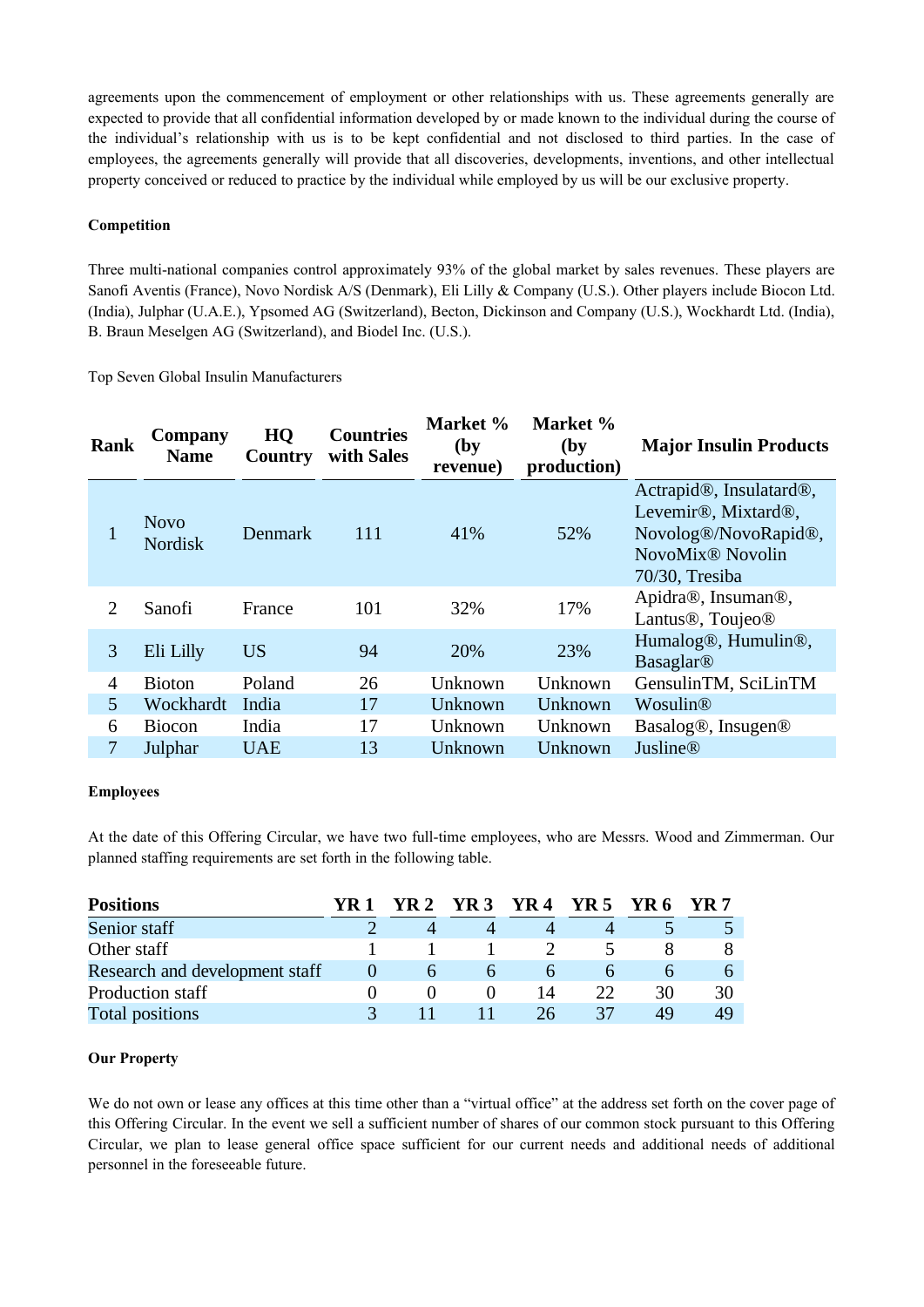# 26 *[Table of Contents](https://www.sec.gov/Archives/edgar/data/1834083/000147793220007068/biologx_1a.htm#toc)*

#### **HOW WE PLAN TO USE PROCEEDS FROM THE SALE OF OUR SHARES**

We expect to receive gross proceeds of \$50,000,000 from the sale of our shares, if we sell the entire offering of 12,500,000 shares, and to incur in expenses of \$3,500,000 associated with the offering. The purposes to which we intend to apply the proceeds are set forth in the following table. The columns in the table indicate the level of proceeds applied to the individual line items in the table based on the percentage of the total offering that we sell.

| <b>Use of Proceeds:</b>                   | 10%         | 50%          | 100%         |
|-------------------------------------------|-------------|--------------|--------------|
| <b>Capital Raised</b>                     | 5,000,000   | 25,000,000   | 50,000,000   |
| <b>Less: Offering Costs</b>               | 345,500     | 1,750,000    | 3,500,000    |
| <b>Net Offering Proceeds</b>              | 4,654,500   | 23,250,000   | 46,500,000   |
| Clinical trials                           | 3,386,498   | 10,056,996   | 10,056,996   |
| Research & Development                    | $\Omega$    | 912,314      | 912,314      |
| <b>Laboratory Supplies and Support</b>    | 0           | 3,013,717    | 3,013,717    |
| Facility                                  | $\Omega$    | 5,000,000    | 27,000,000   |
| <b>Office Supplies and Support</b>        | 18,348      | 90,000       | 90,000       |
| <b>Compensation and Benefits</b>          | 371,640     | 1,041,600    | 1,041,600    |
| Taxes & Fees                              | 42,750      | 173,400      | 173,400      |
| <b>Sales and Marketing</b>                | 215,250     | 637,485      | 637,485      |
| <b>General and Administrative</b>         | 105,014     | 354,488      | 354,488      |
| <b>Regulatory Fees and Consultants</b>    | 140,000     | 250,000      | 250,000      |
| <b>Legal and Accounting</b>               | 125,000     | 470,000      | 470,000      |
| Contingency                               | 250,000     | 1,250,000    | 2,500,000    |
| Debt Repayment                            |             |              |              |
| <b>Total Use of Net Offering Proceeds</b> | \$4,654,500 | \$23,250,000 | \$46,500,000 |

We believe the net proceeds from the sale of all the shares we are offering, assuming all the offered shares are sold (of which you have no assurance), will be sufficient to fund our operations for approximately 36 months, assuming application of the proceeds as outlined above and assuming we do not earn revenues. If we generate revenues, of which you have no assurance, revenues would extend the period over which the net proceeds from the sale of the shares will sustain our operations. See, "Risk Factors". Our Board of Directors reserves the right to reallocate the use of net proceeds, if, in our judgment, such reallocation will best serve our needs in meeting changes, developments and unforeseen delays and difficulties. Pending use, the net proceeds shall be invested in certificates of deposit, money market accounts, treasury bills, and similar short term, liquid investments with substantial safety of principal.

#### **Our Plan of Operations**

We are a development stage enterprise. The following information describes our plan to conduct operations over the next twenty-seven months beginning with our first sales of our shares under this Offering Circular.

| <b>KEY TIMELINE GOALS</b>                            | <b>START</b> | <b>END</b>                     | <b>Budget</b> |
|------------------------------------------------------|--------------|--------------------------------|---------------|
| Regular Human Insulin - finalize CRO process         |              | Month 1 Month 3 \$ 85,500      |               |
| Produce cGMP clinical trial lot & characterize       |              | Month 3 Month 6 \$ 1,649,621   |               |
| Regular Human Insulin (RhI) IND Application & Review |              | Month 4 Month 6 \$ 510,000     |               |
| Receive IND Approval from FDA                        |              | Month 6 Month 7                | N/A           |
| Conduct Clinical Trails PK/PD & Antigenicity         |              | Month 7 Month 12 \$            | 947,827       |
| Prep & File New Drug Application (NDA) with FDA      |              | Month 9 Month 12 $\frac{1}{2}$ | 193,550       |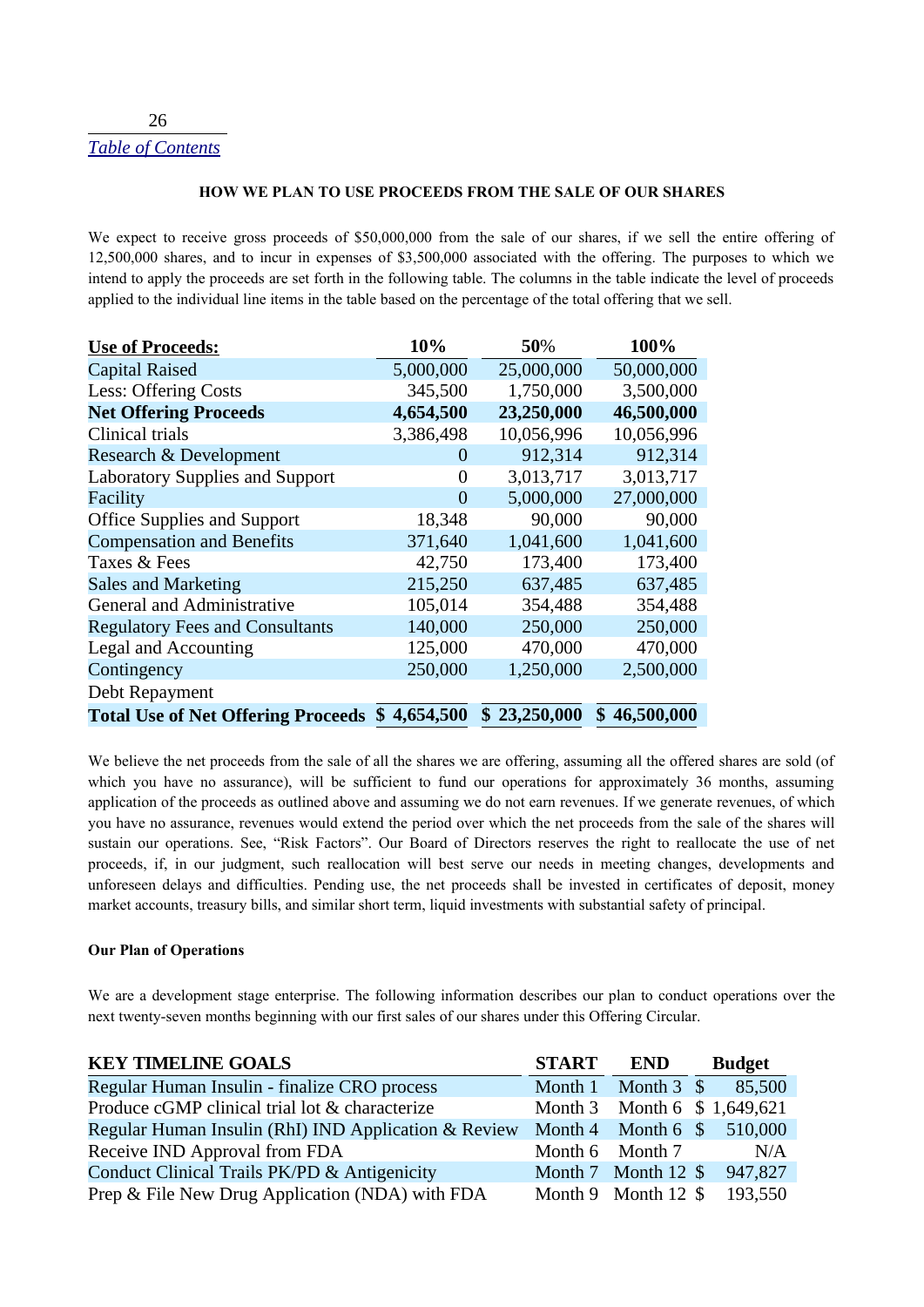| <b>NDA</b> review | Month 12 Month 27 | N/A                |
|-------------------|-------------------|--------------------|
|                   |                   | Total \$ 3,386,498 |

#### **Litigation**

We are not engaged in any litigation at the date of this Offering Circular. We may be engaged in litigation from time to time in the normal course of business, including claims for injury and damage alleged to be caused by use of our planned products.

27

*[Table of Contents](https://www.sec.gov/Archives/edgar/data/1834083/000147793220007068/biologx_1a.htm#toc)*

#### **DESCRIPTION OF SECURITIES WE ARE OFFERING**

The following description of our common stock is qualified in its entirety by reference to our Articles of Incorporation, our bylaws and Wyoming corporation law. We are authorized to issue forty million shares of common stock, \$0.001 par value per share. At the date of this Offering Circular, we have 10,000,000 shares of common stock issued and outstanding.

Holders of our common stock:

have one vote per share on election of each director and other matters submitted to a vote of shareholders;

have equal rights with all holders of issued and outstanding common stock to receive dividends

- · from funds legally available therefore, if any, when, as and if declared from time to time by the board of directors;
- · assets remaining after payment of liabilities, upon liquidation, dissolution or winding up of our are entitled to share equally with all holders of issued and outstanding common stock in all of our affairs;
- · do not have preemptive, subscription or conversion rights; and
- · do not have cumulative voting rights.

All shares of our common stock outstanding, regardless of the number, including shares we sell pursuant to this Offering Circular, have a right to vote for the election of directors and on any other matter subject to shareholder approval. The preferred stock has the right to vote, as a class, ten (10) votes per share for an aggregate of 100,000,000 votes cast as a class. Holders of common stock and the holders of the preferred stock vote together as a single group on all matters subject to shareholder approval. For illustration, based on 10,000,000 shares of common stock issued and outstanding at the date of this Offering Circular, the common stock has an aggregate of 10,000,000 votes (one vote per share) and the preferred stock has an aggregate of 100,000,000 votes (ten votes per share). Accordingly, holders of common stock, regardless of the number of issued and outstanding shares upon completion of this offering, will not constitute a majority of all votes available to be cast and will not be able to elect any directors or approve or effectively oppose any actions or transactions requiring shareholder approval.

Our transfer agent is Colonial Stock Transfer Co, Inc., whose address is 66 Exchange Place, Suite 100, Salt Lake City, Utah 84111, whose phone number is (801) 355-5740, and whose web address is www.colonialstock.com.

#### **PLAN OF DISTRIBUTION**

#### **Plan of Distribution**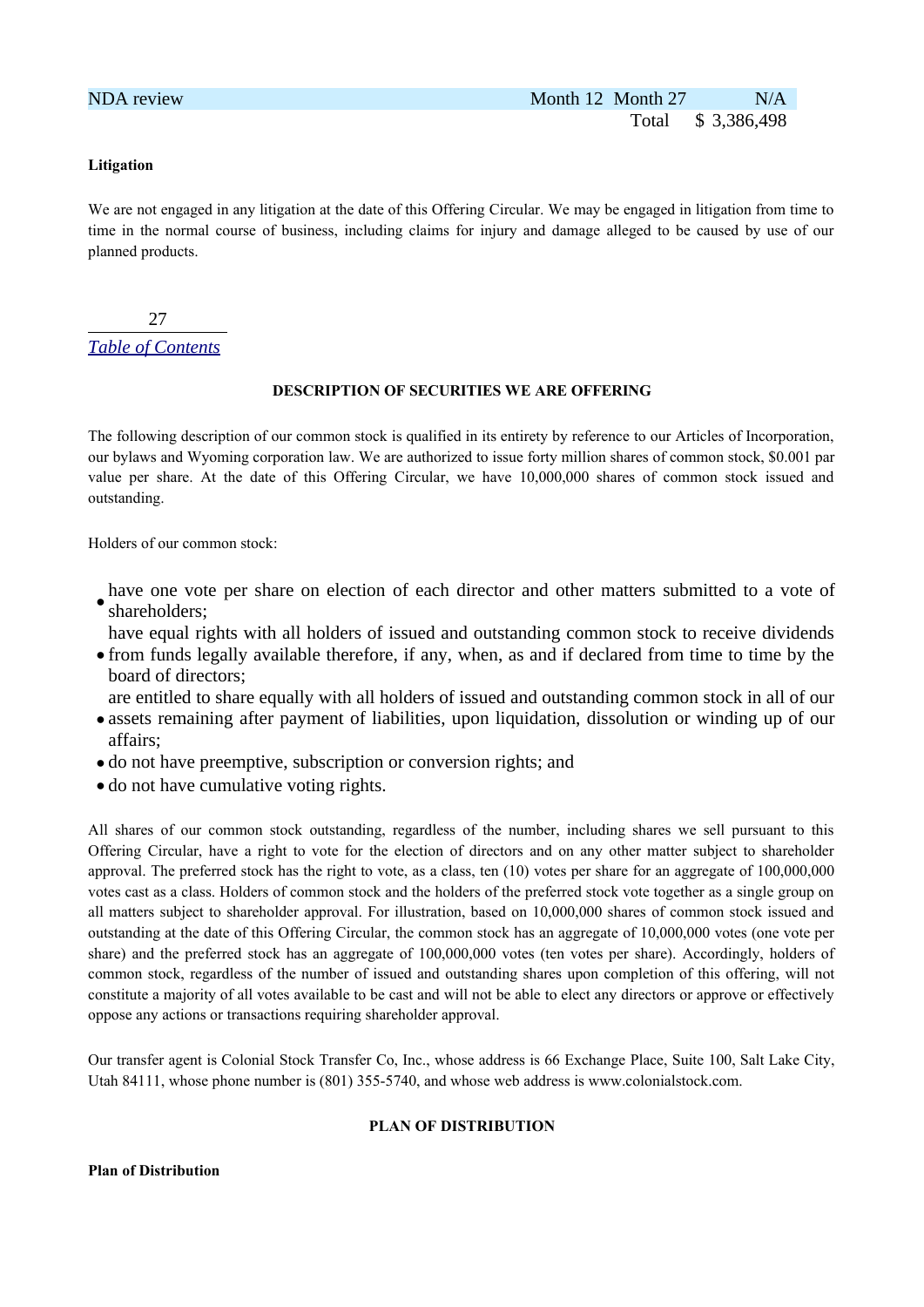BiologX, Inc. is offering a maximum of 12,500,000 shares of Common Stock on a "best efforts" basis.

The cash price per share of Common Stock is \$4.00 per share.

The company intends to market the shares in this Offering both through online and offline means. Online marketing may take the form of contacting potential investors through electronic media and posting our Offering Circular or "testing the waters" materials on an online investment platform.

28

## *[Table of Contents](https://www.sec.gov/Archives/edgar/data/1834083/000147793220007068/biologx_1a.htm#toc)*

The offering will terminate at the earliest of: (1) the date at which the maximum offering amount has been sold, (2) the date which is one year from this offering being qualified by the Commission, and (3) the date at which the offering is earlier terminated by BiologX, Inc. in its sole discretion.

The company may undertake one or more closings on an ongoing basis. After each closing, funds tendered by investors will be available to the company. After the initial closing of this offering, the company expects to hold closings on at least a monthly basis.

# **TAX CONSEQUENCES FOR RECIPIENT (INCLUDING FEDERAL, STATE, LOCAL AND FOREIGN INCOME TAX CONSEQUENCES) WITH RESPECT TO THE INVESTMENT PURCHASE PACKAGES ARE THE SOLE RESPONSIBILITY OF THE INVESTOR. INVESTORS MUST CONSULT WITH THEIR OWN PERSONAL ACCOUNTANT(S) AND/OR TAX ADVISOR(S) REGARDING THESE MATTERS.**

#### **Minimum Offering Amount**

The shares being offered will be issued in one or more closings. No minimum number of shares must be sold before a closing can occur; provided, however, investors may only purchase shares a minimum of 80 shares for a total minimum dollar amount of \$320 USD. Potential investors should be aware that there can be no assurance that any other funds will be invested in this offering other than their own funds.

#### **No Selling Shareholders**

No securities are being sold for the account of security holders; all net proceeds of this offering will go to BiologX, Inc.

# **The Online Platform**

The company will pay FundAthena, Inc., DBA Manhattan Street Capital ("Manhattan Street Capital" or "MSC" as applicable) for its services in hosting the Offering of the shares on its online platform.

Further, BiologX, Inc. has entered into an Engagement Agreement with MSC (the "Engagement Agreement"), which includes consulting services and technology services. BiologX, Inc., or the company as applicable, will pay MSC the following:

· the same value of ten-year cashless exercise warrants priced at the lowest price at which A project management retainer fee of \$6,000 USD paid monthly in advance for a 9-month, and securities will be sold in the Offering.

A listing fee of \$5,000 USD per month while the offering is live for investment or reservations,

· and the same value of ten-year cashless exercise warrants priced at the lowest price at which securities were sold in the Offering.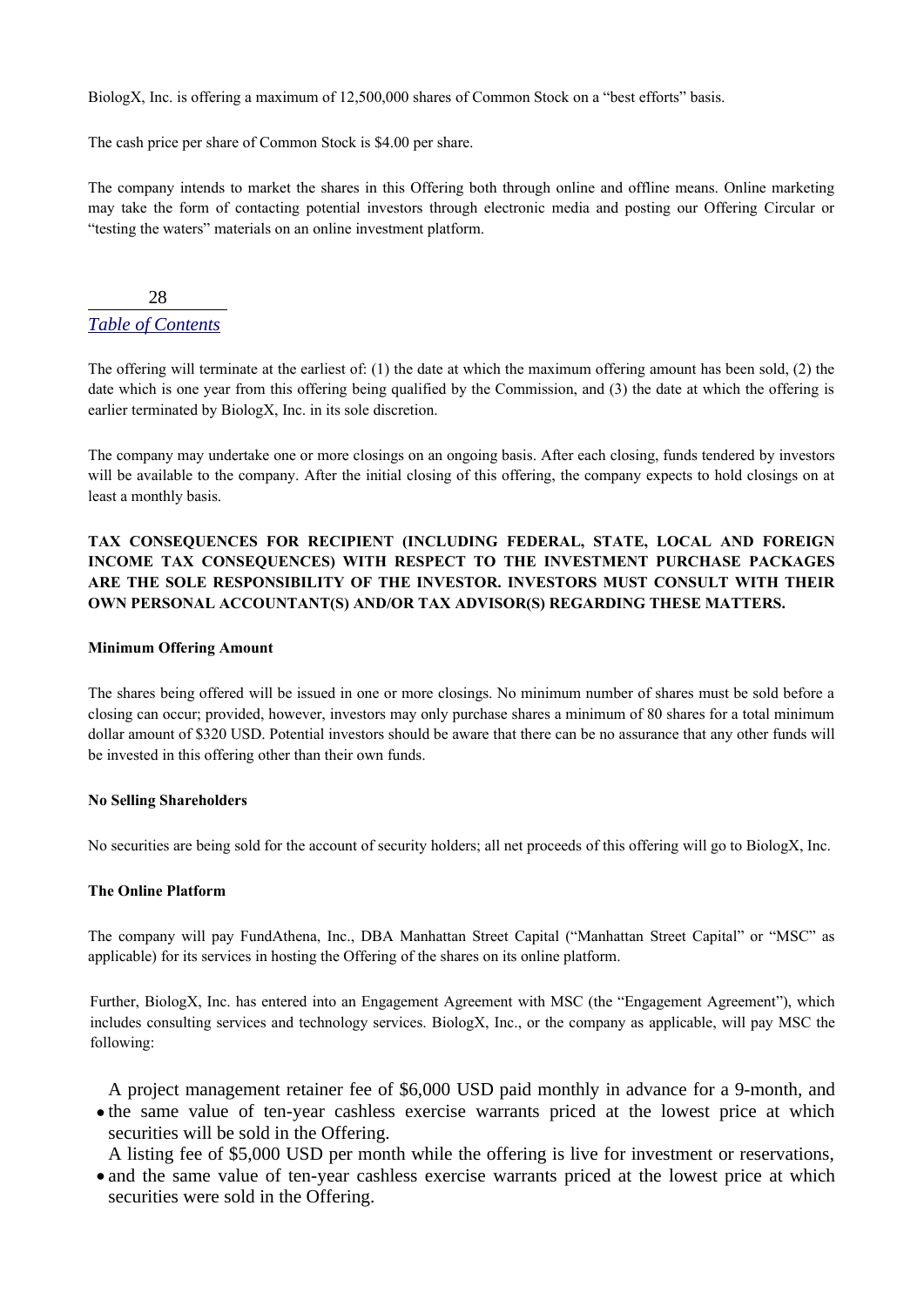A technology admin and service fee of \$25.00 USD per investment in the offering, plus the same

- · value of ten-year cashless exercise warrants priced at the lowest price at which securities were sold in the Offering.
- · AML fee of \$5 per investor or \$15 per Trust or Company

All fees are due to MSC regardless of whether investors are rejected after AML checks or the success of the Offering. In addition, there may also be hourly and/or other fees for compliance, processing, custodial, support, and/or administrative services.

Manhattan Street Capital does not directly solicit or communicate with investors with respect to offerings posted on its site, although it does advertise the existence of its platform, which may include identifying issuers listed on the platform. Our Offering Circular will be furnished to prospective investors in this offering via download 24 hours a day, 7 days a week on the www.manhattanstreetcapital.com website.

29 *[Table of Contents](https://www.sec.gov/Archives/edgar/data/1834083/000147793220007068/biologx_1a.htm#toc)*

#### **Investors' Tender of Funds**

After the Offering Statement has been qualified by the Securities and Exchange Commission (the "SEC"), the company will accept tenders of funds to purchase whole shares and fractional shares. Prospective investors who submitted nonbinding indications of interest during the "test the waters" period will receive an automated message from us indicating that the Offering is open for investment. We will conduct multiple closings on investments (so not all investors will receive their shares on the same date). Each time the company accepts funds transferred from the Escrow Agent is defined as a "Closing." The funds tendered by potential investors will be held by our escrow agent, Prime Trust, LLC (the "Escrow Agent") and will be transferred to us at each Closing.

#### **Process of Subscribing**

You will be required to complete a subscription agreement in order to invest. The subscription agreement includes a representation by the investor to the effect that, if you are not an "accredited investor" as defined under securities law, you are investing an amount that does not exceed the greater of 10% of your annual income or 10% of your net worth (excluding your principal residence).

If you decide to subscribe for the Common Stock in this Offering, you should complete the following steps:

- 1. Go to www.manhattanstreetcapital.com/BIOLOGX;
- 2. Click on the "Invest Now" button;
- 3. Complete the online investment form;
- Deliver funds directly by check, wire, debit card, credit card, or electronic funds transfer via ACH to the specified account or deliver evidence of cancellation of debt;
- 5. Once funds or documentation are received an automated AML check will be performed to verify the identity and status of the investor;
- 6. Once AML is verified, investor will electronically receive, review, execute and deliver to us a Subscription Agreement.

Upon confirmation that an investor's funds have cleared, the company will instruct the Transfer Agent to issue shares to the investor. The Transfer Agent will notify an investor when shares are ready to be issued and the Transfer Agent has set up an account for the investor.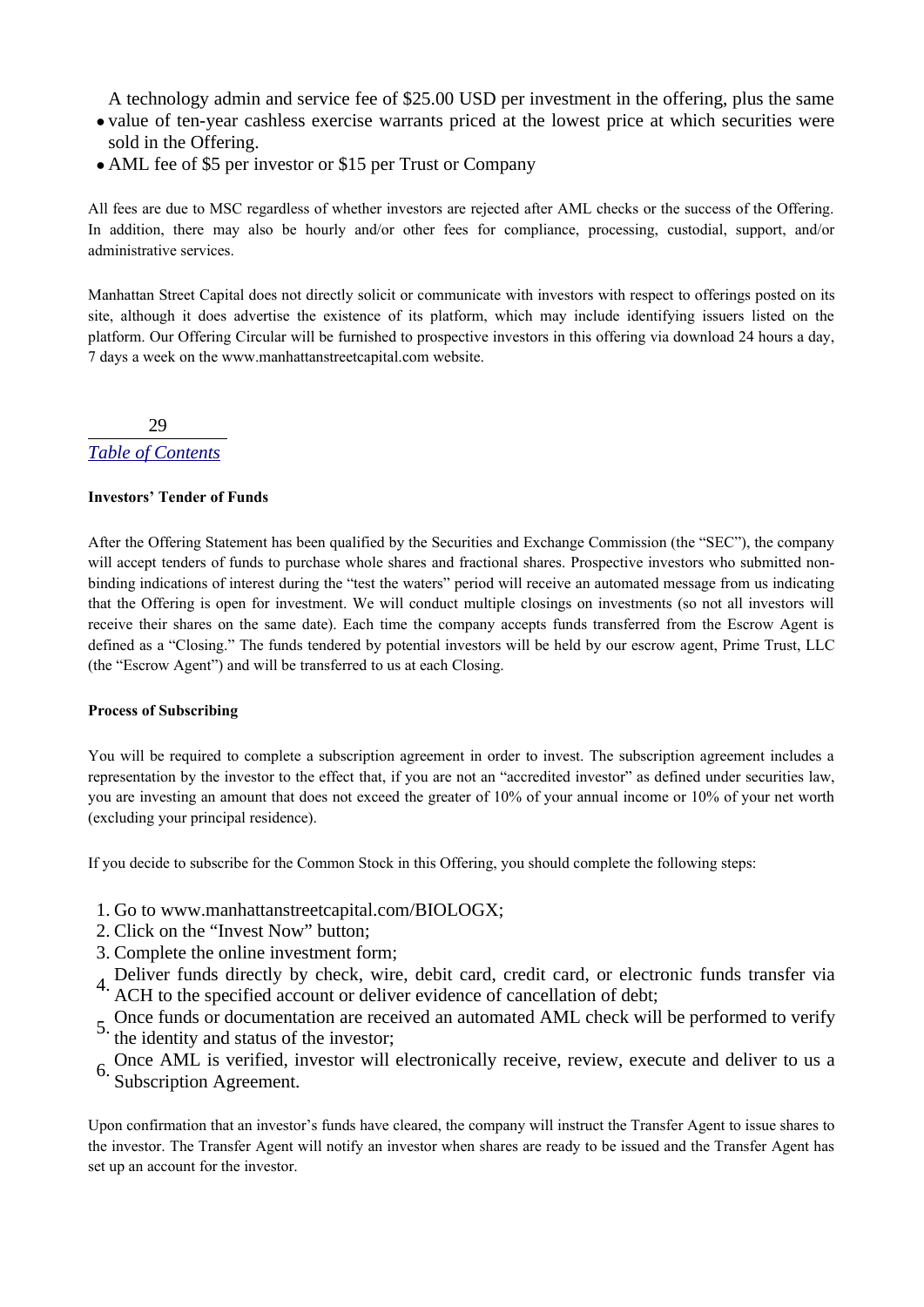#### *Escrow Agent*

The company will engaged PrimeTrust LLC, as the Escrow Agent for this offering ("Escrow Agent"). The Escrow Agent has not investigated the desirability or advisability of investment in the shares nor approved, endorsed, or passed upon the merits of purchasing the securities.

The company has agreed to pay the Escrow Agent:

- \$350 Escrow account setup fee
- \$30 per month escrow account fee for so long as the Offering is being conducted
- · \$600 Technology Platform setup fee
- · \$300 per month Technology Platform license fee
- · Transaction fee of \$15.00 per investor
- · ACH processing fee of \$2.00 per transaction
- · Wire processing fee of \$15.00 per transaction (domestic)
- · Check processing of \$5.00 per transaction
- · Cash management fee of 0.5% of funds processed (up to a maximum of \$8,000)

#### *Transfer Agent*

The company has also engaged Colonial Stock Transfer Co., Inc., a registered transfer agent with the SEC, who will serve as transfer agent to maintain shareholder information on a book-entry basis. The company estimates the aggregate fee due to for the above services to be \$6,500 annually.

30

*[Table of Contents](https://www.sec.gov/Archives/edgar/data/1834083/000147793220007068/biologx_1a.htm#toc)*

# **MANAGEMENT'S DISCUSSION AND ANALYSIS OF FINANCIAL CONDITION AND RESULTS OF OPER ATIONS**

*The following discussion and analysis of our financial condition and results of operations should be read in conjunction with our financial statements and related notes appearing at the end of this Offering Circular. This discussion contains forward-looking statements reflecting our current expectations that involve risks and uncertainties. Actual results and the timing of events may differ materially from those contained in these forward looking statements due to a number of factors, including those discussed in the section entitled "Risk Factors" and elsewhere in this Offering Circular.*

#### **Overview**

BiologX, Inc. was incorporated under the laws of the State of Wyoming November 18, 2020. We are a biopharmaceutical company for which one of our founders and directors has developed a proprietary technology to manufacture generic insulin and insulin analog active pharmaceutical ingredients (API). This is a new technology which we believe will make our U.S.-manufactured insulin and insulin analogs cost-competitive on a global scale. The Company is in the preclinical phase of product testing, and has not yet applied to the FDA for any exploration of a new drug compound.

We are a pre-revenue company with a limited operating history upon which to base an evaluation of our business and prospects. Our short operating history may hinder our ability to successfully meet our objectives and makes it difficult for potential investors to evaluate our business or prospective operations. We have not generated any revenues since inception, and we are not currently profitable and may never become profitable.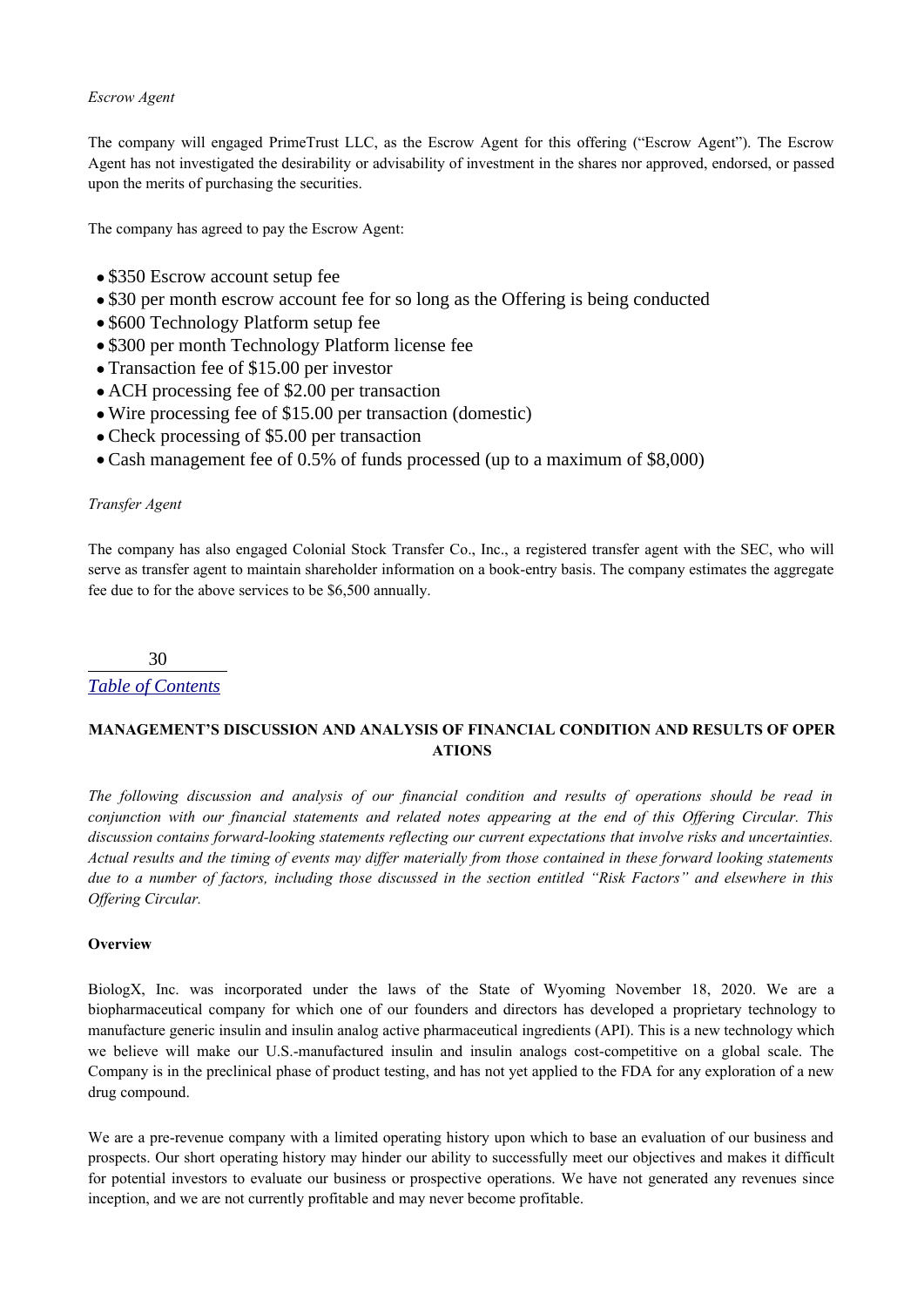The Company's financial statements have been prepared on a going concern basis, which contemplates the realization of assets and the satisfaction of liabilities in the normal course of business. Our ability to continue as a going concern is contingent upon our ability to raise additional capital as required. The company does not currently generate any cash on its own.

#### **Results of operations**

To date, we have not generated any revenues from our planned operations. We anticipate that operating expenses will continue to rise in connection with the continued development of our business operations.

#### **Liquidity and Capital Resources**

To date, we have generated no cash from operations and negative cash flows from operating activities. The company has self-financed its activities to date. These factors raise substantial doubt about our ability to continue as a going concern. Our future expenditures and capital requirements will depend on numerous factors, including the success of this offering and the ability to execute our business plan. We may encounter difficulty sourcing future financing. Currently, we do not have short-term liquidity and cannot predict long term liquidity.

#### **Operating Activities**

During the 9-month pre-incorporation period from January 1, 2020 through September 29, 2020, and the subsequent 2 week period from November 18, 2020 through December 3, 2020, the Company used \$115,229 to pay for startup activities and syndication expenses related to the capital raise filing. Our current selling, general and administrative expenses are reflected in our statement of operations. These amounts for the periods reported are not necessarily indicative of selling, general and administrative expenses in future periods.

#### **Capitalization and Financing Activities**

In November 2020, the Company received \$5,000 in cash contributions from the founders.

Additionally, on November 18, 2020, the founders assigned all right, title, and interest in and to their intellectual property related to the production and manufacture of low cost insulin for human use using proprietary manufacturing technology, as a capital contribution with an aggregated value of \$20,000.

31

*[Table of Contents](https://www.sec.gov/Archives/edgar/data/1834083/000147793220007068/biologx_1a.htm#toc)*

#### **Related Party Transactions**

The Company owes the founders \$115,229 at December 3, 2020 for certain startup and syndication expenses paid during the 9-month pre-incorporation period from January 1, 2020 through September 29, 2020, and the subsequent 2week period from November 18, 2020 through December 3, 2020.

#### **Plan of Operation**

The Company believes that funding at any level could result in significant progress being made toward completing clinical trials. We have not yet applied for an Investigational New Drug ("IND"). We have the ability to slow down or accelerate product development, pre-clinical studies, and clinical studies based on available funds. Nearly all expenses are variable, and employees are willing to delay compensation from time to time if need be. If we are successful in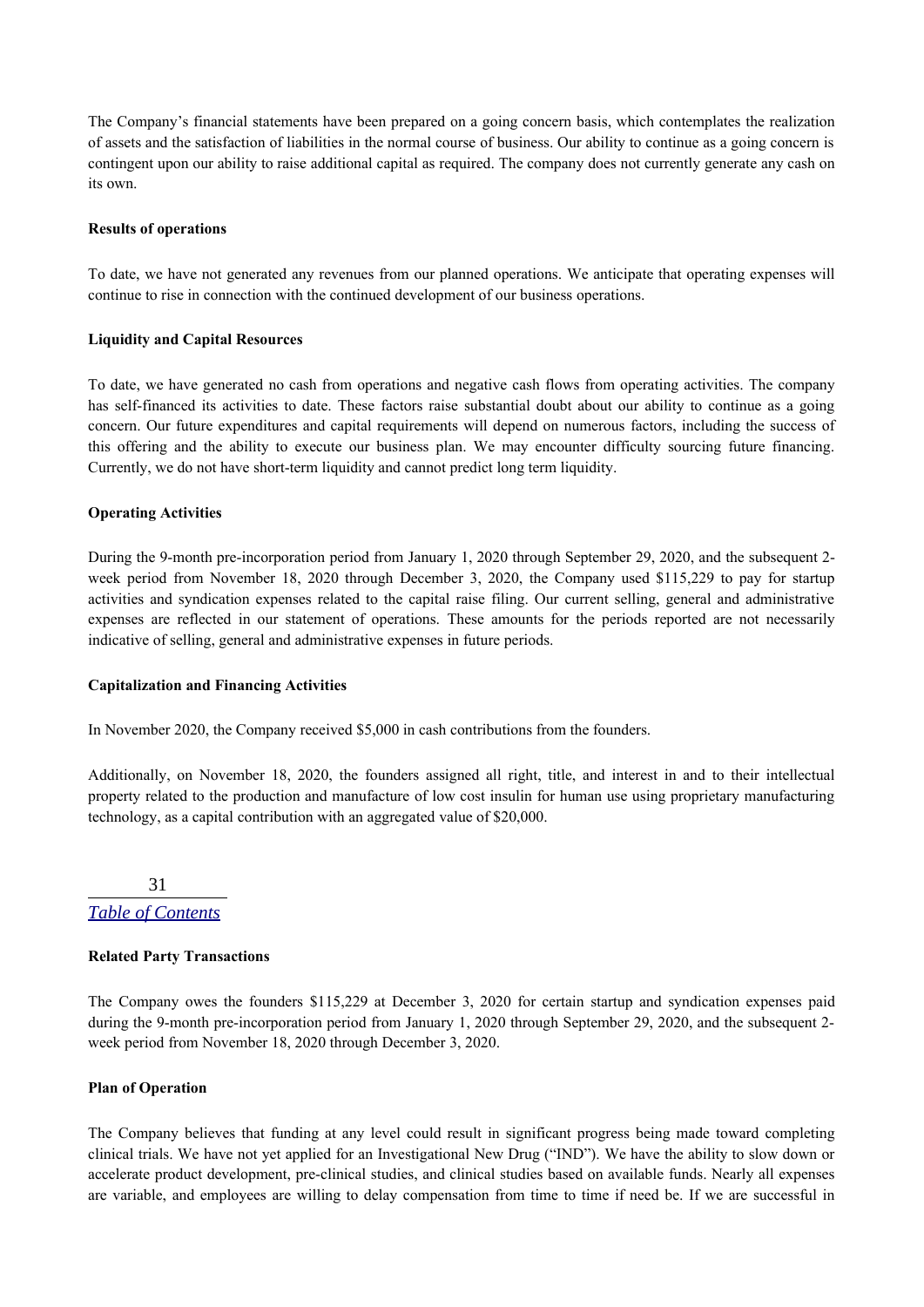raising the maximum offering amount through our issuance of common shares in this offering, we believe that we will have sufficient cash resources to fund our plan of operations for the next 36 months. Furthermore, if we fail to raise at least \$1,735,121, we anticipate that we will need to secure additional funding to complete the IND filing, which is our priority. See "How We Plan to Use Proceeds From the Sale of Our Shares."

We are a pre-revenue company in the development stage. The Company began operations in November 2020, and has a very limited operating history. Our plan of operations for the next few years includes completing the research and development work and additional testing of our insulin products, development and optimized production of our planned products, developing, executing, and monitoring sales and marketing campaigns, and seeking FDA approval of our processes.

We continually evaluate our plan of operations to determine the manner in which we can most effectively utilize our limited cash resources. The timing of completion of any aspect of our plan of operations is highly dependent upon the availability of cash to implement that aspect of the plan. There is no assurance that we will successfully obtain the required capital or revenues, or, if obtained, that the amounts will be sufficient to fund our ongoing operations.

We do not have commitments for capital expenditures, although development of a pilot facility for production of our planned insulin products will require future commitments for capital expenditures.

#### **Trend Information**

Because the Company is still in the startup phase and have only recently commenced operations, we are unable to identify any recent trends in revenue or expenses. Thus, we are unable to identify any known trends, uncertainties, demands, commitments or events involving our business that are reasonably likely to have a material effect on our revenues, income from operations, profitability, liquidity or capital resources, or that would cause the reported financial information in this Offering to not be indicative of future operating results or financial condition.

#### 32

*[Table of Contents](https://www.sec.gov/Archives/edgar/data/1834083/000147793220007068/biologx_1a.htm#toc)*

#### **OUR MANAGEMENT**

Information about our directors and executive officers is set forth in the following table. The address of our directors and executive officers is our address. We do not have any employees, other than our directors and executive officers.

| <b>Name</b>         | Age | <b>Position</b>                                                                     | <b>Director Beginning</b> |
|---------------------|-----|-------------------------------------------------------------------------------------|---------------------------|
| David J. Wood       |     | Director, Chief Executive Officer, Secretary and<br>62 Principal Accounting Officer | November 18, 2020         |
|                     |     |                                                                                     |                           |
| Ronald E. Zimmerman |     | 75 Director and Chief Scientific Officer                                            | November 20, 2020         |

Our shareholders elect our directors. Our directors serve terms of one year and are generally elected at each annual shareholders meeting; provided, that you have no assurance we will hold a shareholders' meeting annually. Each director will remain in office until his successor is elected and qualified, or his/her earlier resignation. We do not have independent directors using the definition of independence contained in the NASDAQ listing rules. Our executive officers are elected by the board of directors and their terms of office are at the discretion of the board of directors, subject to terms and conditions of their respective employment agreements, if any. We have the authority under Wyoming law and our bylaws to indemnify our directors and officers against certain liabilities. We have been informed by the U.S. Securities and Exchange Commission that indemnification against violations of federal securities law is against public policy and therefore unenforceable.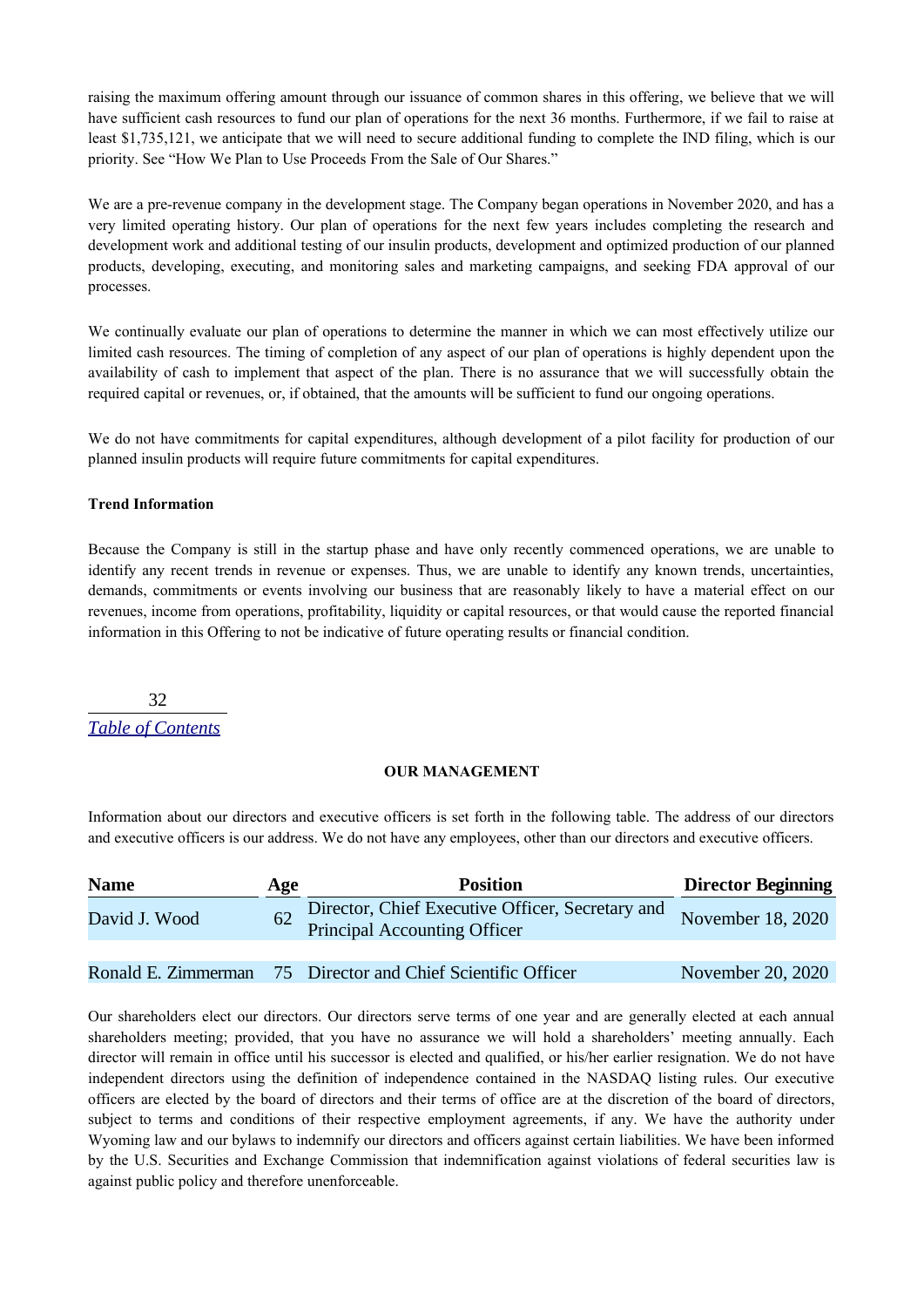#### **Management Biographies**

**David J. Wood** is a director and our Chief Executive Officer and Corporate Secretary on a full time basis, and a cofounder of BiologX, Inc. He has served as director, president, chief executive officer, chief operation officer, vice president and general manager for public and private companies. He has over thirty-five years of experience in general management and operations roles in start-ups and Fortune 25 companies delivering revenue growth, building teams to sustain growth and profitability. In April 2007 he was the founder and until November 2018 he was the president of SCiBPO, a strategic consultancy specializing in building business value and improving performance in successful companies. From March 1999 to March 2007, Mr. Wood served first as vice president and general manager of a \$200 million enterprise business unit of Scient, Inc., a consulting company founded in 1997. After Scient filed a voluntary petition for relief under Chapter 11 of the United States Bankruptcy Code in the United States Bankruptcy Court for the Southern District of New York, Case Nos. 02-13455 through 02-13458 (AJG) in 2002, Mr. Wood served as its President and Chief Restructuring Officer until 2007. From October 1996 to March 1999, Mr. Wood served as the President and Chief Operating Officer of The Joseph Company, an international consumer products business. During his tenure with Joseph, shareholder value increased to \$400 million, a valuation that was validated by Credit Suisse First Boston and Merrill Lynch during the \$40 million financing round he completed for future expansion. In his earlier career, Mr. Wood held various senior executive and operations roles with PepsiCo in New York, California, Pennsylvania, and Rhode Island. Mr. Wood served as a Captain the United States. He attended The Wharton School at University of Pennsylvania and University of Rhode Island for his post-college training. He holds a BS degree, Magna Cum Laude (1979), from Northeastern University.

**Ronald E. Zimmerman** is a director and our Chairman and Chief Scientific Officer, and a cofounder of BiologX, Inc. Mr. Zimmerman has over thirty-eight years of experience in purifying and characterizing proteins from microgram to gram scale under good laboratory practice and good manufacturing practice guidelines. He also brings two decades of building and selling biopharmaceutical businesses. Beginning in 2005 to April 2016, he was the founder and the President of ELONA Biotechnologies, Inc., a company specializing in proteomics, process development and characterization of therapeutic proteins, with offices, laboratories and production facilities located Greenwood, Indiana. ELONA was involved in the development and production of human insulin, insulin analogs, growth hormones, and other "follow-on" proteins to treat chronic diseases. ELONA had the capability to produce active pharmaceutical ingredients for clinical trials using current good manufacturing practices. ELONA also developed, operated, and licensed innovative production processes for both novel and bioequivalent protein products. ELONA was placed in receivership in 2013 and its assets, including patent application(s) for its insulin and other products, were liquidated. Prior to ELONA, Mr. Zimmerman founded Indiana Protein Technologies, also located in Greenwood, in 1997 and was its President and Chief Scientist until its sale to IVAX Corporation in 2006. Indiana Protein Technologies was a progressive biotech company that identified, purified, and characterized proteins from microgram to gram scale. During that period Indiana Protein Technologies successfully did contract research and development, on potential protein products, for several pharmaceutical and biotechnology companies including Eli Lilly and Co., Millenium, Exoxemis, Biogen, Ontogeny, Breakthrough Technologies, Cook Biotech, and others. Prior to Indiana Protein Technologies, Mr. Zimmerman was a Senior Scientist with Eli Lilly & Company for twenty-eight years. He dealt with large-scale purification of proteins for NMR and Crystallography using LC-MS to characterize proteins, used tandem mass spectrometry to quantitate protein in biological systems, set-up of a good manufacturing practices facility and developed good manufacturing practices and quality assurance procedures for clinical trial material. Mr. Zimmerman has published several scientific articles, made several oral presentations, and has received US patents. He holds a MS degree in Physiology and Biochemistry (1968) as well as BS degree in Physiology (1966) from the Indiana State University.

33

# *[Table of Contents](https://www.sec.gov/Archives/edgar/data/1834083/000147793220007068/biologx_1a.htm#toc)*

#### **Compensation of Directors and Executive Officers**

Information about the annual compensation we have paid to our directors and executive officers since our incorporation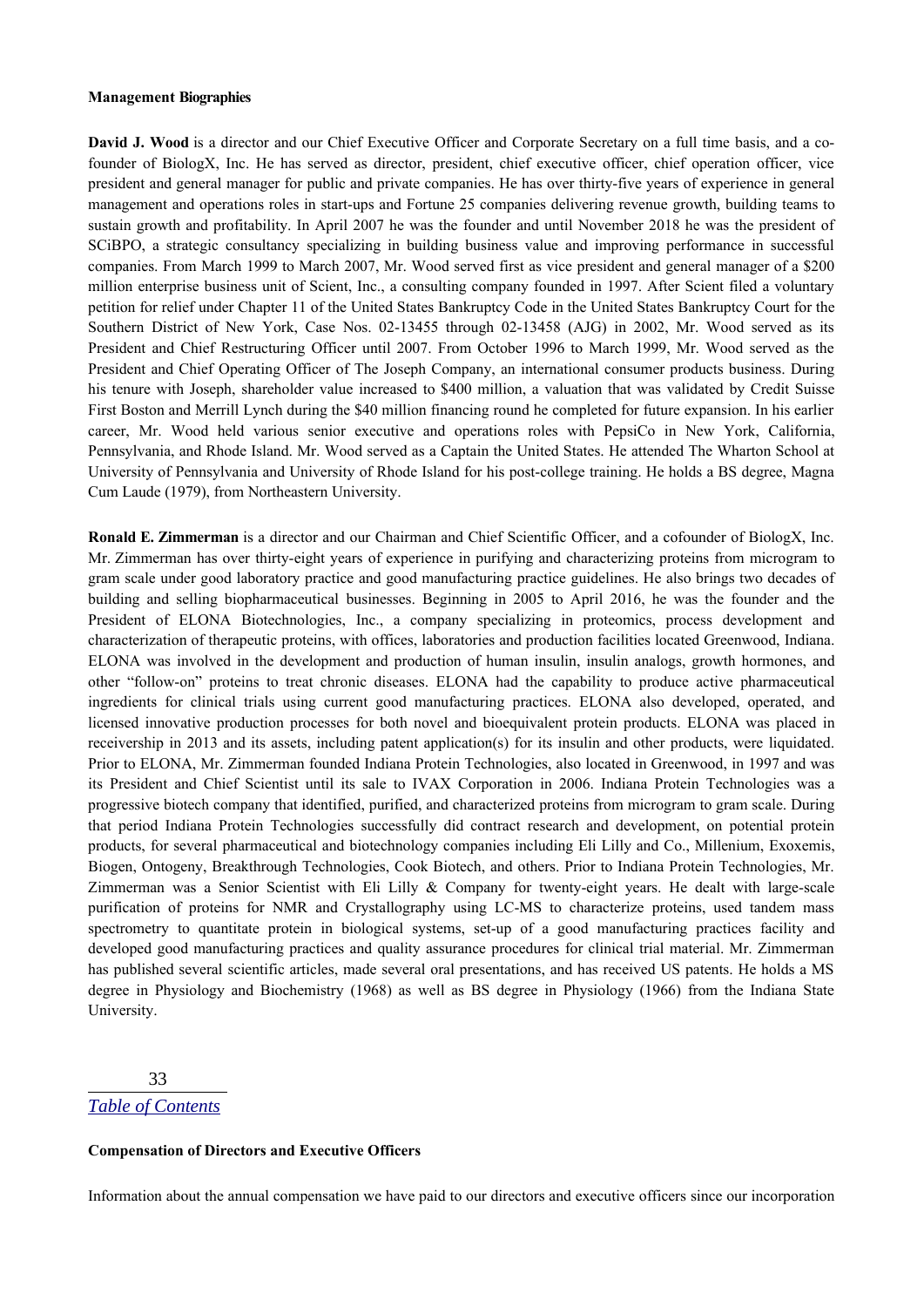on November 18, 2020, is set forth in the following table:

| <b>Name/Position(s)</b>             | Cash<br><b>Compensation</b> | Other<br><b>Compensation</b> | Total<br><b>Compensation</b> |
|-------------------------------------|-----------------------------|------------------------------|------------------------------|
| David J. Wood                       |                             |                              |                              |
| Chief Executive Officer,            |                             |                              |                              |
| Secretary,                          |                             |                              |                              |
| <b>Principal Accounting Officer</b> | <b>None</b>                 | <b>None</b>                  | None                         |
| and                                 |                             |                              |                              |
| <b>Director</b>                     |                             |                              |                              |
| Ronald E. Zimmerman                 |                             |                              |                              |
| Chief Scientific Officer and        | None                        | None                         | <b>None</b>                  |
| Director                            |                             |                              |                              |

At this time, we do not compensate our executive officers; however, we may consider doing so in the future. We do not compensate our directors.

#### **Employment Contracts**

We do not have employment contracts with our executive officers. We may consider entering into employment agreements in the future.

# 34

# *[Table of Contents](https://www.sec.gov/Archives/edgar/data/1834083/000147793220007068/biologx_1a.htm#toc)*

# **STOCK OWNERSHIP BY MANAGEMENT AND CERTAIN SHAREHOLDERS**

Our principal shareholders are set forth in the following table. These principal shareholders include:

- · each of our directors and executive officers, and
- · our directors and executive officers as a group.

We believe each of these persons has sole voting and investment power over the shares they own, unless otherwise noted. The address of our directors and executive officers is our address.

|                                | Number        |           | Ownership<br><b>Percentage by</b><br><b>Class</b> |              | <b>Voting</b><br>Percentage:<br>Voting as a<br>Group <sup>(2)</sup> |                |  |
|--------------------------------|---------------|-----------|---------------------------------------------------|--------------|---------------------------------------------------------------------|----------------|--|
| Name/Class                     | <b>Before</b> | After     | <b>Before</b>                                     | <b>After</b> | <b>Before</b>                                                       | <b>After</b>   |  |
| David J. Wood                  |               |           |                                                   |              |                                                                     |                |  |
| <b>Common Stock</b>            | 5,000,000     | 5,000,000 | 50%                                               | $22\%/1)$    | 4.55%                                                               | $4.08\%^{(1)}$ |  |
| Preferred Stock <sup>(2)</sup> | 4,000,000     | 4,000,000 | 40%                                               | 40%          | 36.36%                                                              | 32.65%         |  |
| Ronald E. Zimmerman            |               |           |                                                   |              |                                                                     |                |  |
| <b>Common Stock</b>            | 5,000,000     | 5,000,000 | 50%                                               | $22\%/1)$    | 4.55%                                                               | $4.08\%^{(1)}$ |  |
| Preferred Stock <sup>(2)</sup> | 6,000,000     | 6,000,000 | 60%                                               | 60%          | 54.54%                                                              | 48.99%         |  |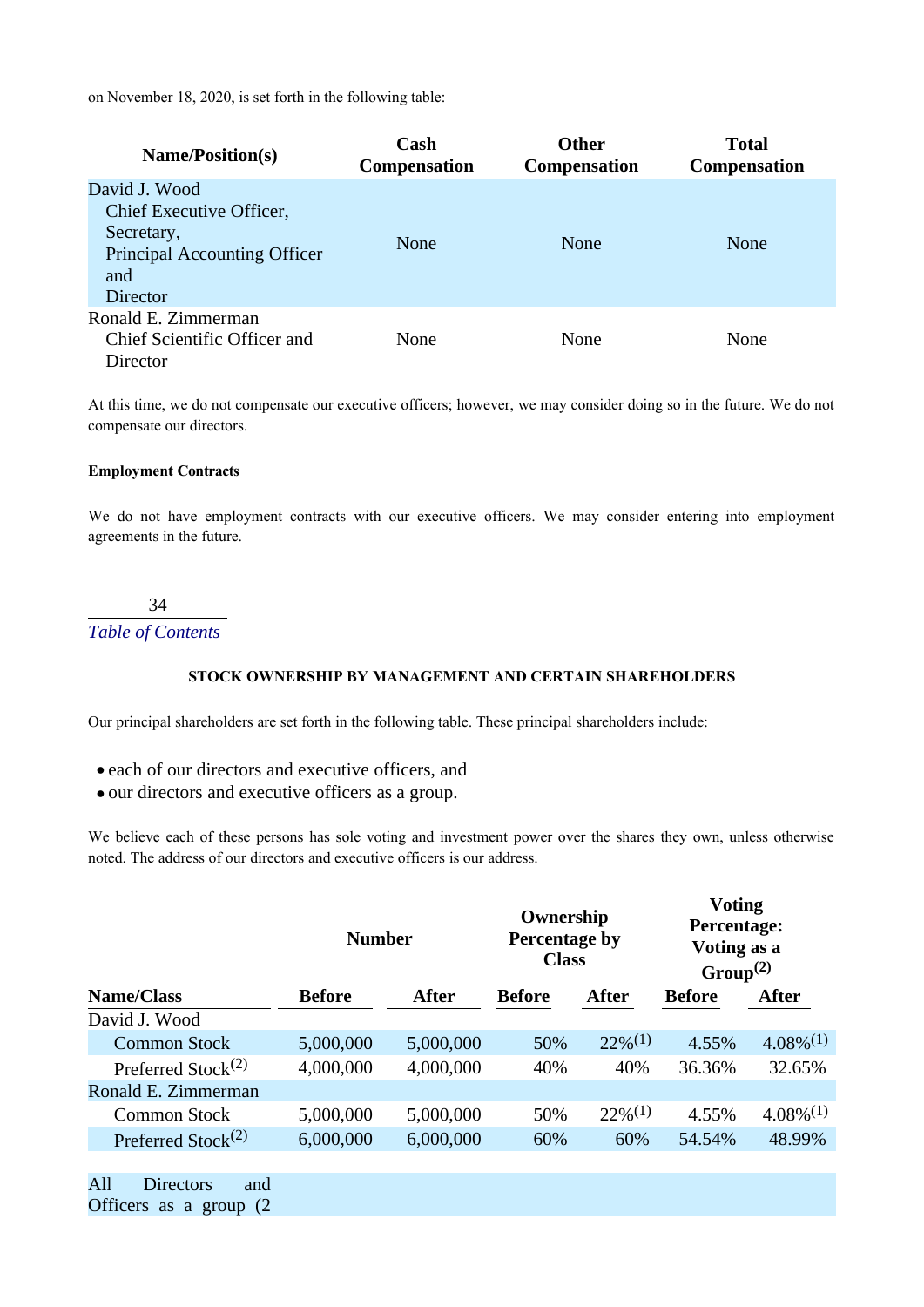| persons)                       |            |            |      |              |         |            |
|--------------------------------|------------|------------|------|--------------|---------|------------|
| Common Stock                   | 10,000,000 | 10,000,000 | 100% | $44\%^{(1)}$ | $9.1\%$ | $8.16\%/1$ |
| Preferred Stock <sup>(2)</sup> | 10,000,000 | 10,000,000 | 100% | 100%         | 90.9%   | 81.64%     |

(1) Assuming one hundred percent (100%) of the 12,500,000 offered shares of common stock are sold.

On all matters submitted to the shareholders for a vote, the common stock and the preferred stock vote as a group, as follows: Each share of preferred stock has 10 votes per share, or a total of 100,000,000 votes for all 10,000,000 shares of preferred stock issued and outstanding. Each share of common stock has one vote per share, or a total of 10,000,000 votes for all

(2) 10,000,000 shares of common stock issued and outstanding as of the date of this offering. The vote of the preferred stock, voting as a class, is determined by a supermajority vote of at least 65% of the preferred stock. The Common Stock and the Preferred Stock vote as a single class ONLY as provided elsewhere in the Governing Documents; otherwise, the Common Stock and Preferred Stock each vote as a separate class.

#### **INTEREST OF MANAGEMENT AND OTHERS IN CERTAIN TRANSACTIONS**

Other than Management's relationship to the Company as Directors, Officers, and Shareholders, the Company has not engaged in, nor currently proposes to engage in, any transaction in which Management, any affiliates of Management, any other person holding more than a 10% interest in the Company, or any immediate family member of such persons, had or is to have a direct or indirect material interest.

#### **CONFLICTS OF INTEREST**

The Company is not currently subject to any conflicts of interest; however, no assurances can be made that conflicts of interest will not arise in the future.

#### *Additional Information*

#### **Legal Matters**

Certain legal matters with respect to the validity of the shares of common stock to be distributed pursuant to this Offering Circular will be passed upon for us by Wallace A. Glausi, Attorney at Law.

35

*[Table of Contents](https://www.sec.gov/Archives/edgar/data/1834083/000147793220007068/biologx_1a.htm#toc)*

#### **Experts**

We have relied on IndigoSpire CPA Group as experts for audit of our financial statements.

#### **Where You Can Find More Information**

We have filed an offering statement on Form 1-A under the Securities Act with the U.S. Securities and Exchange Commission for the common stock offered by this Offering Circular. This Offering Circular does not include all of the information contained in the offering statement. You should refer to the offering statement and our exhibits for additional information. Whenever we make reference in this Offering Circular to any of our contracts, agreements or other documents, the references are not necessarily complete, and you should refer to the exhibits attached to the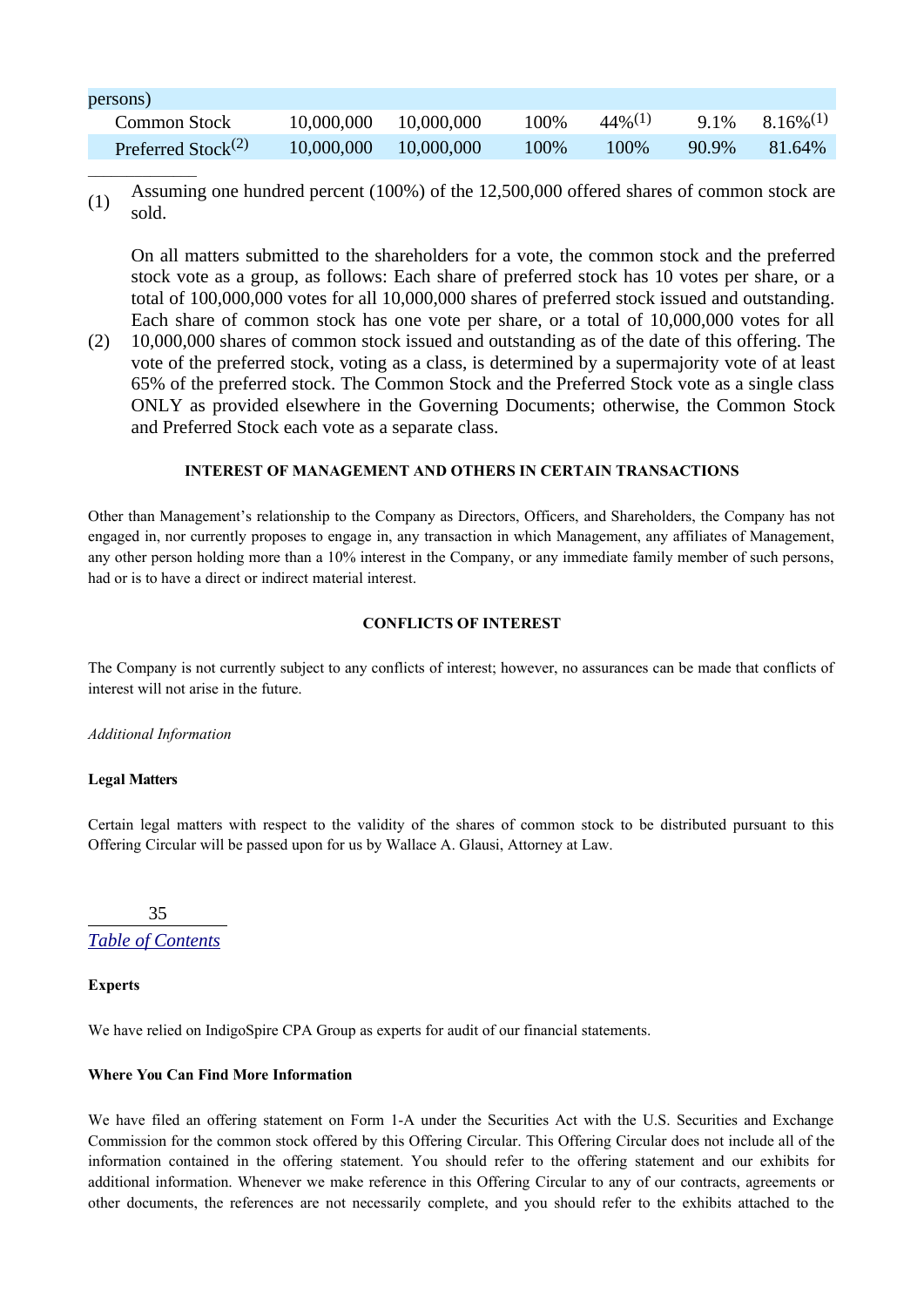offering statement for copies of the actual contract, agreement, or other document. When we complete this offering, we will also be required to file certain reports and other information with the SEC for a period of time and may continue to voluntarily file such reports.

You can read our SEC filings, including the offering statement of which this Offering Circular is a part, and exhibits, over the Internet at the SEC's website at www.sec.gov. You may also read and copy any document we file with the SEC at the SEC's Public Reference Room located at 100 F Street, N.E., Washington, D.C. 20549. You may also obtain copies of the documents at prescribed rates by writing to the Public Reference Room of the SEC at 100 F Street, N.E., Washington, D.C. 20549. Please call the SEC at 1-800-SEC-0330 for further information on the operation of the Public Reference Room.

36 *[Table of Contents](https://www.sec.gov/Archives/edgar/data/1834083/000147793220007068/biologx_1a.htm#toc)*

# **BIOLOGX, INC.**

*(a Wyoming corporation)*

# **AUDITED FINANCIAL STATEMENTS**

For the inception period of November 18, 2020 through November 20, 2020

37

*[Table of Contents](https://www.sec.gov/Archives/edgar/data/1834083/000147793220007068/biologx_1a.htm#toc)*

**Financial Statements**

# **BIOLOGX, INC.**

# **Table of Contents**

| <b>Independent Accountant's Audit Report</b>                                                                              | 39 |
|---------------------------------------------------------------------------------------------------------------------------|----|
| Financial Statements and Supplementary Notes                                                                              |    |
| Balance Sheet as of November 20, 2020                                                                                     | 40 |
| Income Statement for the period of November 18, 2020 (inception) through November<br>20, 2020                             | 41 |
| Statement of Changes in Shareholders' Equity for the period of November 18, 2020<br>(inception) through November 20, 2020 | 42 |
| Statement of Cash Flows for the period of November 18, 2020 (inception) through<br>November 20, 2020                      | 43 |
| Notes and Additional Disclosures to the Financial Statements as of November 20, 2020                                      |    |

38

*[Table of Contents](https://www.sec.gov/Archives/edgar/data/1834083/000147793220007068/biologx_1a.htm#toc2)*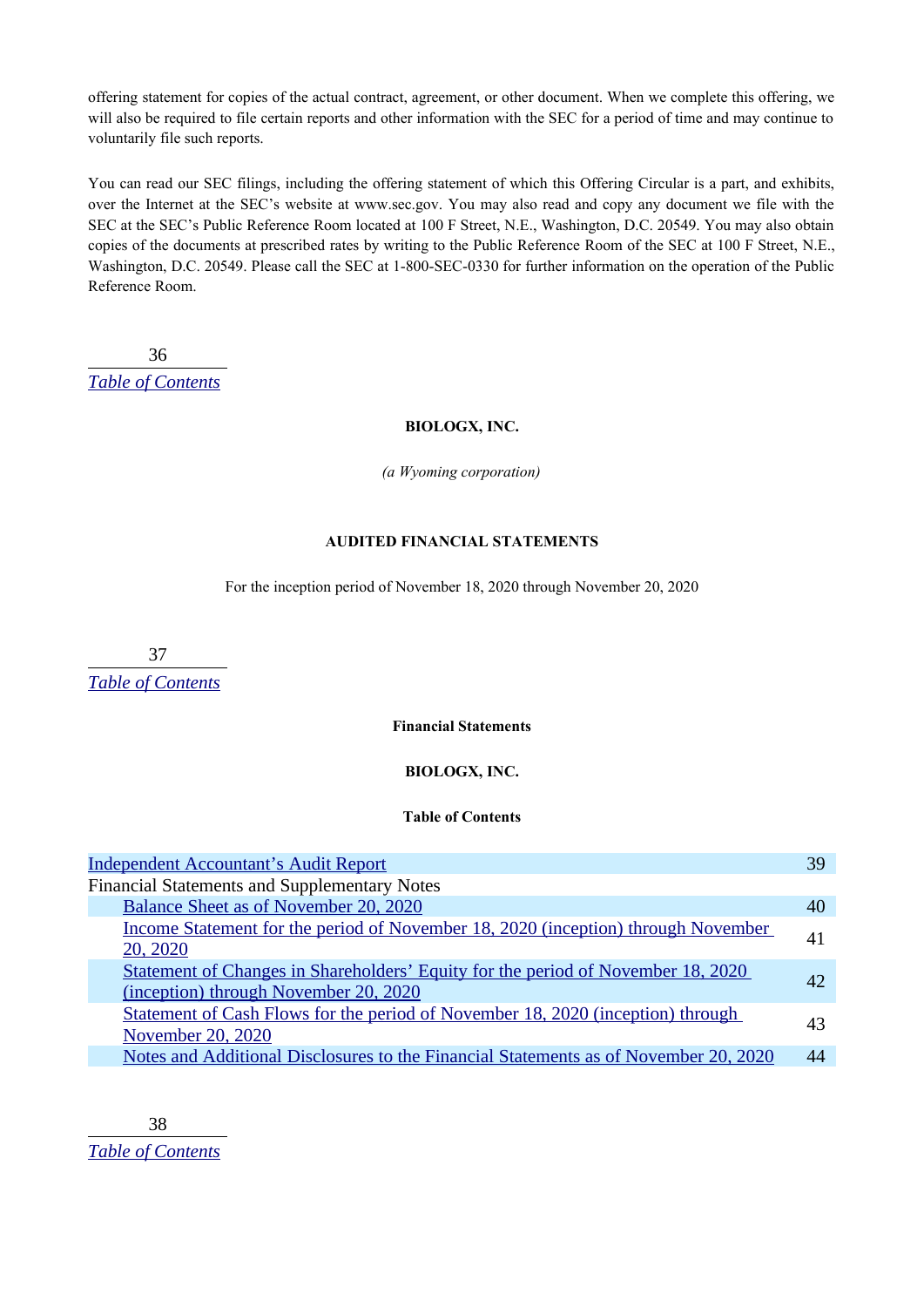#### **INDEPENDENT AUDITOR'S REPORT**

November 24, 2020

# To: Board of Directors, BIOLOGX, INC. Attn: David Wood

#### Re: 2020 (inception) Financial Statement Audit

We have audited the accompanying consolidated financial statements of BIOLOGX, INC. (a corporation organized in Wyoming) (the "Company"), which comprise the balance sheet as of November 20, 2020, and the related statements of income, stockholders' equity, and cash flows for the inception period of November 18, 2020 (inception) and ending November 20, 2020, and the related notes to the financial statements.

#### **Management's Responsibility for the Financial Statements**

Management is responsible for the preparation and fair presentation of these financial statements in accordance with accounting principles generally accepted in the United States of America; this includes the design, implementation, and maintenance of internal control relevant to the preparation and fair presentation of financial statements that are free from material misstatement, whether due to fraud or error.

#### **Auditor's Responsibility**

Our responsibility is to express an opinion on these financial statements based on our audit. We conducted our audit of the Company's financial statements in accordance with auditing standards generally accepted in the United States of America. Those standards require that we plan and perform the audit to obtain reasonable assurance about whether the financial statements are free from material misstatement.

An audit involves performing procedures to obtain audit evidence about the amounts and disclosures in the financial statements. The procedures selected depend on the auditor's judgment, including the assessment of the risks of material misstatement of the financial statements, whether due to fraud or error. In making those risk assessments, the auditor considers internal control relevant to the entity's preparation and fair presentation of the financial statements in order to design audit procedures that are appropriate in the circumstances, but not for the purpose of expressing an opinion on the effectiveness of the entity's internal control. Accordingly, we express no such opinion.

An audit also includes evaluating the appropriateness of accounting policies used and the reasonableness of significant accounting estimates made by management, as well as evaluating the overall presentation of the financial statements. We believe that the audit evidence we have obtained is sufficient and appropriate to provide a basis for our audit opinion.

#### **Opinion**

In our opinion, the financial statements referred to above present fairly, in all material respects, the financial position of the Company as of November 20, 2020, and the results of its operations, shareholders' equity and its cash flows for the period November 18, 2020 (inception) through November 20, 2020 in accordance with accounting principles generally accepted in the United States of America.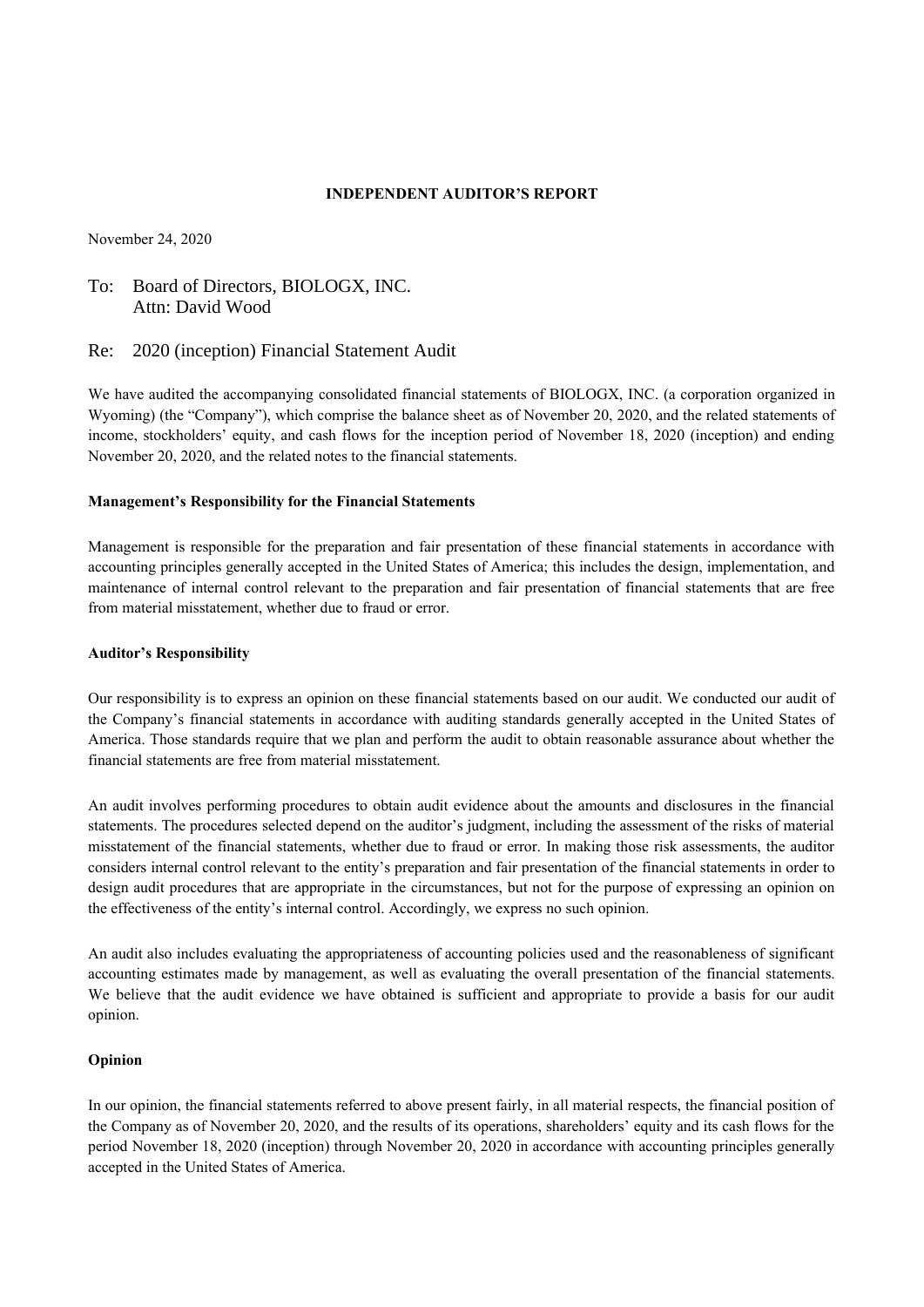## **Going Concern**

As discussed in the Notes and Additional Disclosures, certain conditions indicate the Company may be unable to continue as a going concern. The accompanying financial statements do not include any adjustments which might be necessary should the Company be unable to continue as a going concern. Our conclusion is not modified with respect to that matter.

Sincerely,

IndigoSpire CPA Group

IndigoSpire CPA Group, LLC Aurora, Colorado

November 24, 2020

39 *[Table of Contents](https://www.sec.gov/Archives/edgar/data/1834083/000147793220007068/biologx_1a.htm#toc2)*

# **BIOLOGX, INC. BALANCE SHEET As of November 20, 2020**

# **See accompanying Auditor's Report and Notes to these Financial Statements**

| <b>ASSETS</b>                                                               |              |              |
|-----------------------------------------------------------------------------|--------------|--------------|
| <b>Current Assets:</b>                                                      |              |              |
| Cash and cash equivalents                                                   | $\mathbb{S}$ | $\theta$     |
| Deferred offering costs                                                     |              | 56,700       |
| <b>Total Current Assets</b>                                                 |              | $\theta$     |
|                                                                             |              |              |
| Intangible assets                                                           |              | 20,000       |
|                                                                             |              |              |
| <b>TOTAL ASSETS</b>                                                         | \$           | 76,700       |
|                                                                             |              |              |
| <b>LIABILITIES AND SHAREHOLDERS' EQUITY</b>                                 |              |              |
| Liabilities:                                                                |              |              |
| <b>Current Liabilities:</b>                                                 |              |              |
| Advances, related party                                                     |              | \$115,229    |
| <b>Total Current Liabilities</b>                                            |              |              |
|                                                                             |              |              |
| Non-current Liabilities:                                                    |              |              |
| <b>None</b>                                                                 |              | $\mathbf{0}$ |
|                                                                             |              |              |
| <b>TOTAL LIABILITIES</b>                                                    |              | 115,229      |
|                                                                             |              |              |
| Shareholders' Equity:                                                       |              |              |
| Common stock, 40,000,000 shares of \$0.001 par value authorized, 10,000,000 |              | 10,000       |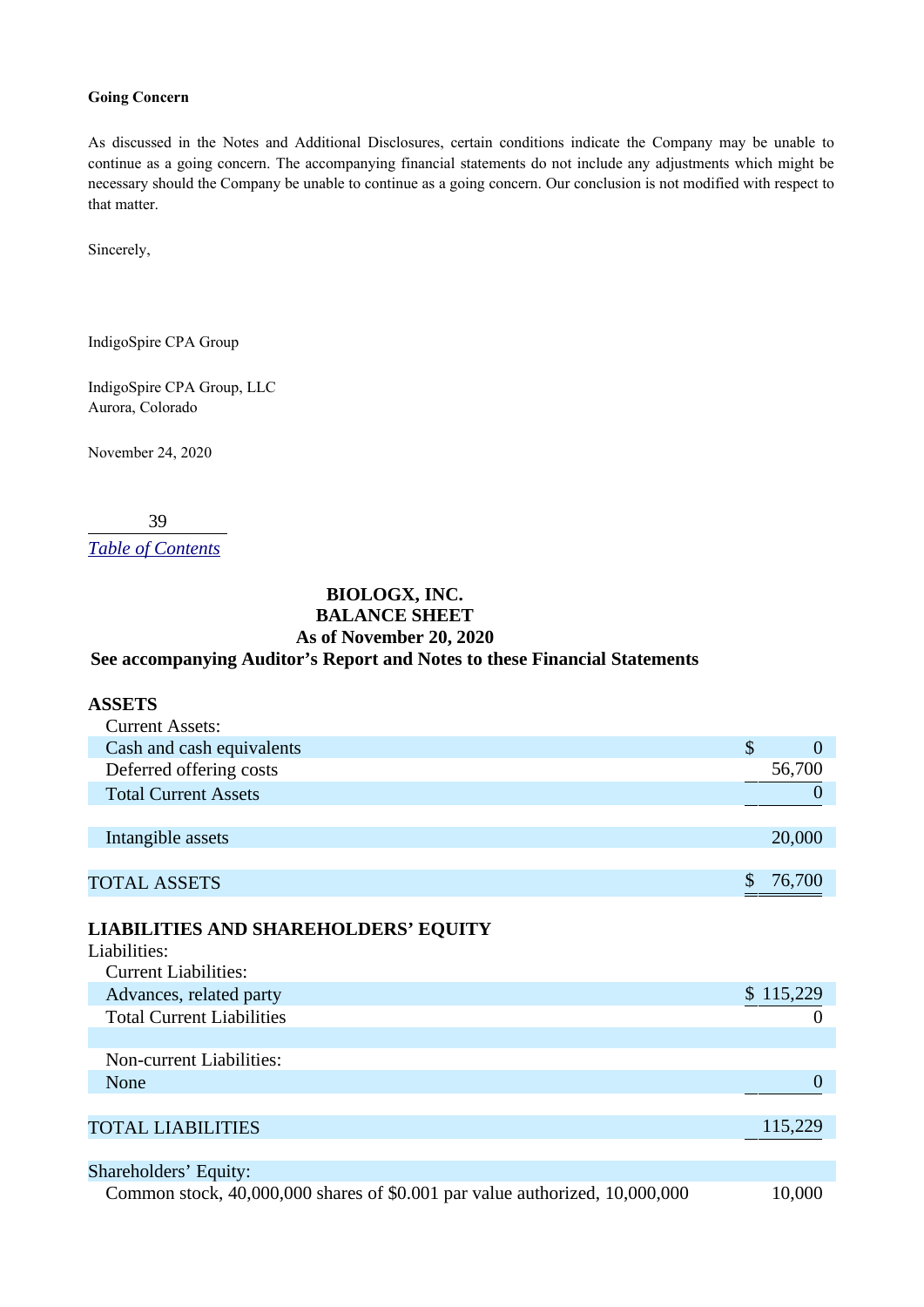| shares issued and outstanding as of November 20, 2020                                                                                   |           |
|-----------------------------------------------------------------------------------------------------------------------------------------|-----------|
| Preferred stock, 10,000,000 shares of \$0.001 par value authorized, 10,000,000<br>shares issued and outstanding as of November 20, 2020 | 10,000    |
| Retained earnings, net of distributions                                                                                                 | (58, 529) |
|                                                                                                                                         |           |
| Total Stockholder's Equity                                                                                                              | (38, 529) |
|                                                                                                                                         |           |
| TOTAL LIABILITIES AND STOCKHOLDER'S EQUITY                                                                                              | 76,700    |

40

*[Table of Contents](https://www.sec.gov/Archives/edgar/data/1834083/000147793220007068/biologx_1a.htm#toc2)*

# **BIOLOGX, INC. STATEMENT OF OPERATIONS For the period of November 18, 2020 (inception) to November 20, 2020 See accompanying Auditor's Report and Notes to these Financial Statements**

| Revenues                                  | \$        |
|-------------------------------------------|-----------|
| Cost of revenues                          |           |
| Gross Profit (Loss)                       |           |
|                                           |           |
| <b>Operating Expenses:</b>                |           |
| General and<br>administrative             | 58,529    |
| <b>Total Operating</b><br><b>Expenses</b> | 58,529    |
|                                           |           |
| <b>Operating Income</b>                   | (58, 529) |
|                                           |           |
| <b>Provision for Income Taxes</b>         | 0         |
|                                           |           |
| Net Income                                | (58, 529) |
|                                           |           |

41

*[Table of Contents](https://www.sec.gov/Archives/edgar/data/1834083/000147793220007068/biologx_1a.htm#toc2)*

# **BIOLOGX, INC. STATEMENT OF SHAREHOLDERS' EQUITY For the period of November 18, 2020 (inception) to November 20, 2020 See accompanying Auditor's Report and Notes to these Financial Statements**

|                          | <b>Common Stock</b> |                | <b>Preferred Stock</b> |       |          | <b>Accumulated</b><br>Earnings/ |                | <b>Total</b><br>Shareholders'<br><b>Equity</b> |           |          |
|--------------------------|---------------------|----------------|------------------------|-------|----------|---------------------------------|----------------|------------------------------------------------|-----------|----------|
|                          | <b>Shares</b>       | Value          | <b>Shares</b>          | Value |          |                                 | <b>Deficit</b> |                                                | (Deficit) |          |
| As of<br><b>November</b> |                     | 0 <sup>5</sup> |                        | \$    | $\bf{0}$ | - \$                            |                | 0                                              | - \$      | $\bf{0}$ |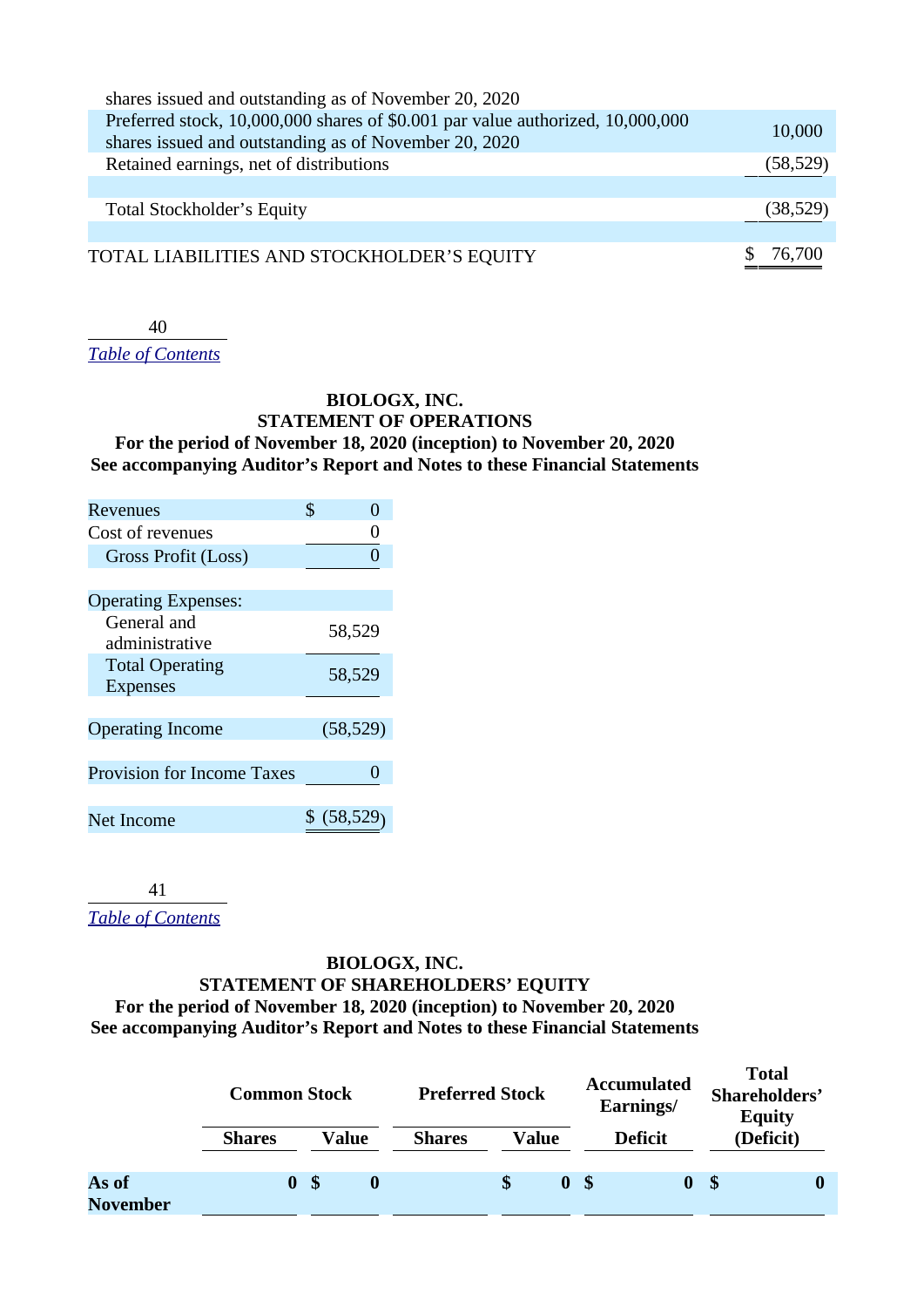| 18, 2020<br>(inception)                      |            |          |                         |        |                |           |
|----------------------------------------------|------------|----------|-------------------------|--------|----------------|-----------|
| <b>Share</b>                                 |            |          |                         |        |                |           |
| Issuances to<br>founders                     | 10,000,000 | 10,000   | 10,000,000              | 10,000 |                | $\theta$  |
| <b>Net</b>                                   |            |          |                         |        |                |           |
| Income/(Loss                                 |            |          |                         |        | (58, 529)      | (58, 529) |
| $\mathcal{C}$                                |            |          |                         |        |                |           |
| <b>Balance as</b><br>of November<br>20, 2020 | 10,000,000 | \$10,000 | 10,000,000 \$ 10,000 \$ |        | $(58, 529)$ \$ | (38, 529) |

# 42 *[Table of Contents](https://www.sec.gov/Archives/edgar/data/1834083/000147793220007068/biologx_1a.htm#toc2)*

# **BIOLOGX, INC. STATEMENT OF CASH FLOWS**

# **For the period of November 18, 2020 (inception) to November 20, 2020 See accompanying Auditor's Report and Notes to these Financial Statements**

| <b>Cash Flows from Operating Activities</b>                                    |                |                |
|--------------------------------------------------------------------------------|----------------|----------------|
| Net Income                                                                     | $\mathbb{S}$   | (58, 529)      |
| Adjustments to reconcile net loss to net cash used in operating<br>activities: |                |                |
| Changes in operating assets and liabilities:                                   |                |                |
| <b>None</b>                                                                    |                | $\theta$       |
| Net Cash Used in Operating Activities                                          |                | (58, 529)      |
| <b>Cash Flows from Investing Activities</b>                                    |                |                |
| None                                                                           |                |                |
| Net Cash Used in Investing Activities                                          |                | $\overline{0}$ |
|                                                                                |                |                |
| <b>Cash Flows from Financing Activities</b>                                    |                |                |
| Costs incurred in offering                                                     |                | (56,700)       |
| Short-term advances from related parties                                       |                | 115,229        |
| Net Cash Provided by Financing Activities                                      |                | 58,529         |
|                                                                                |                |                |
| Net Change In Cash and Cash Equivalents                                        |                | $\overline{0}$ |
|                                                                                |                |                |
| Cash and Cash Equivalents at Beginning of Period                               |                | $\theta$       |
| Cash and Cash Equivalents at End of Period                                     | $\mathfrak{S}$ | $\theta$       |
|                                                                                |                |                |
| <b>Supplemental Disclosure of Cash Flow Information</b>                        |                |                |
| Cash paid for interest                                                         | \$             | $\theta$       |
| Cash paid for income taxes                                                     | $\mathbb{S}$   | $\theta$       |
|                                                                                |                |                |
| <b>Substantial non-cash transactions</b>                                       |                |                |
| 20,000,000 shares tendered to founders for intangible assets                   | \$             | 20,000         |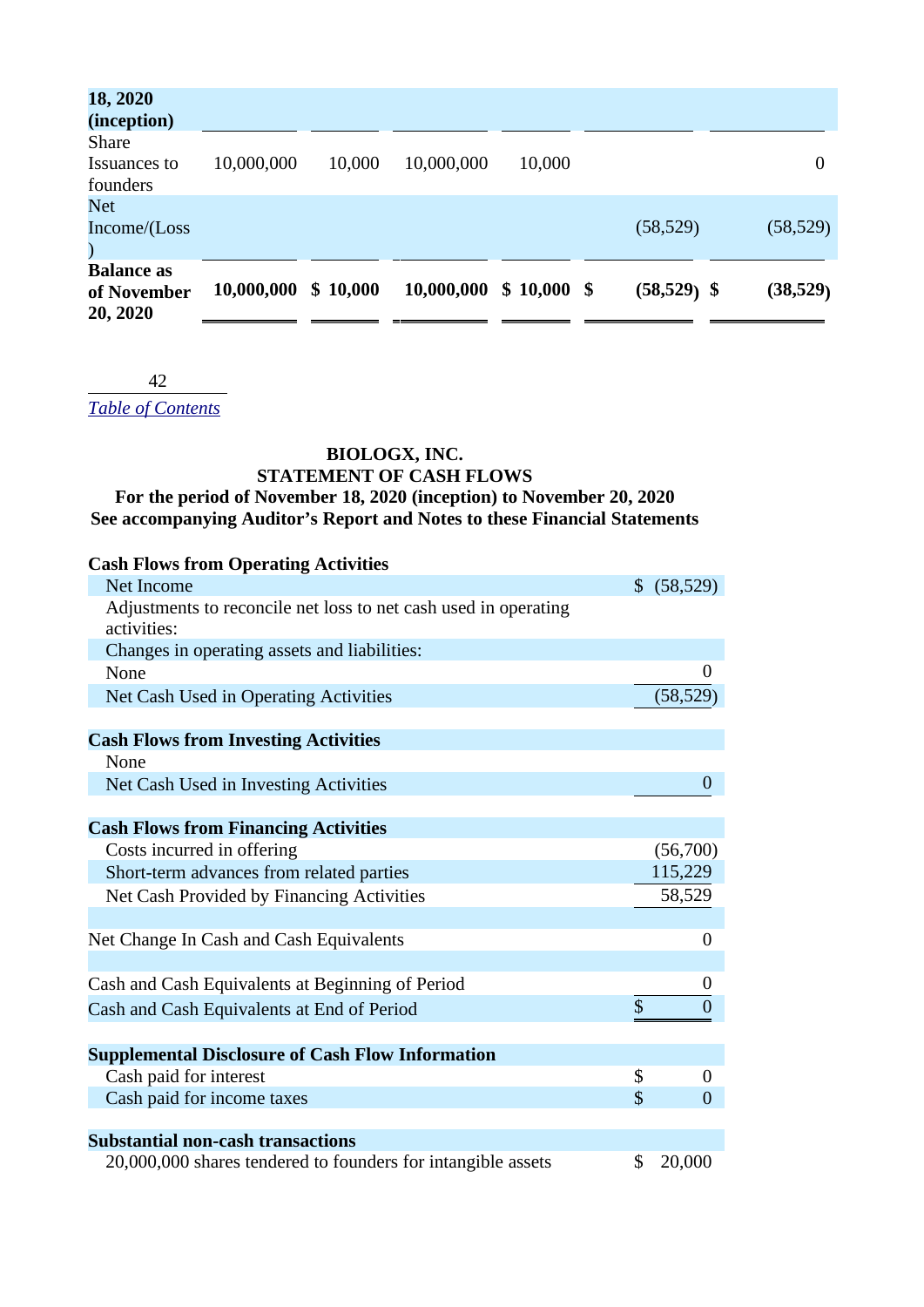# **BIOLOGX, INC. NOTES TO FINANCIAL STATEMENTS As of November 20, 2020 See accompanying Auditors' Report**

# **NOTE 1 - NATURE OF OPERATIONS**

BIOLOGX, INC. (which may be referred to as the "Company," "we," "us," or "our") is an early stage company devoted to the development and production of biopharmaceutical products.

The Company incorporated on November 18, 2020 in the state of Wyoming.

Since Inception, the Company has relied on advances from its current shareholders to fund its operations. As of November 20, 2020, the Company had little working capital and will likely incur losses prior to generating positive working capital. These matters raise substantial concern about the Company's ability to continue as a going concern (see Note 6). During the next 12 months, the Company intends to fund its operations with funding from a securities offering campaign (see Note 8) and funds from revenue producing activities, if and when such can be realized. If the Company cannot secure additional short-term capital, it may cease operations. These financial statements and related notes thereto do not include any adjustments that might result from these uncertainties.

#### **NOTE 2 - SUMMARY OF SIGNIFICANT ACCOUNTING POLICIES**

#### *Basis of Presentation*

The accounting and reporting policies of the Company conform to accounting principles generally accepted in the United States of America ("GAAP"). The Company has selected December 31 as the year end as the basis for its reporting.

#### *Use of Estimates*

The preparation of the financial statements in conformity with GAAP requires management to make estimates and assumptions that affect the amounts reported in the financial statements and the footnotes thereto. Actual results could differ from those estimates. It is reasonably possible that changes in estimates will occur in the near term.

#### *Risks and Uncertainties*

The Company has a limited operating history. The Company's business and operations are sensitive to general business and economic conditions in the United States. A host of factors beyond the Company's control could cause fluctuations in these conditions. Adverse conditions may include: recession, downturn or otherwise, local competition or changes in consumer taste. These adverse conditions could affect the Company's financial condition and the results of its operations. As of November 20, 2020, the Company is operating as a going concern.

#### *Cash and Cash Equivalents*

The Company considers short-term, highly liquid investment with original maturities of three months or less at the time of purchase to be cash equivalents. Cash consists of currency held in the Company's checking account. As of November 20, 2020, the Company had not yet established a checking account.

#### *Receivables and Credit Policy*

Trade receivables from customers are uncollateralized customer obligations due under normal trade terms, primarily requiring payment before services are rendered. Trade receivables are stated at the amount billed to the customer. Payments of trade receivables are allocated to the specific invoices identified on the customer's remittance advice or, if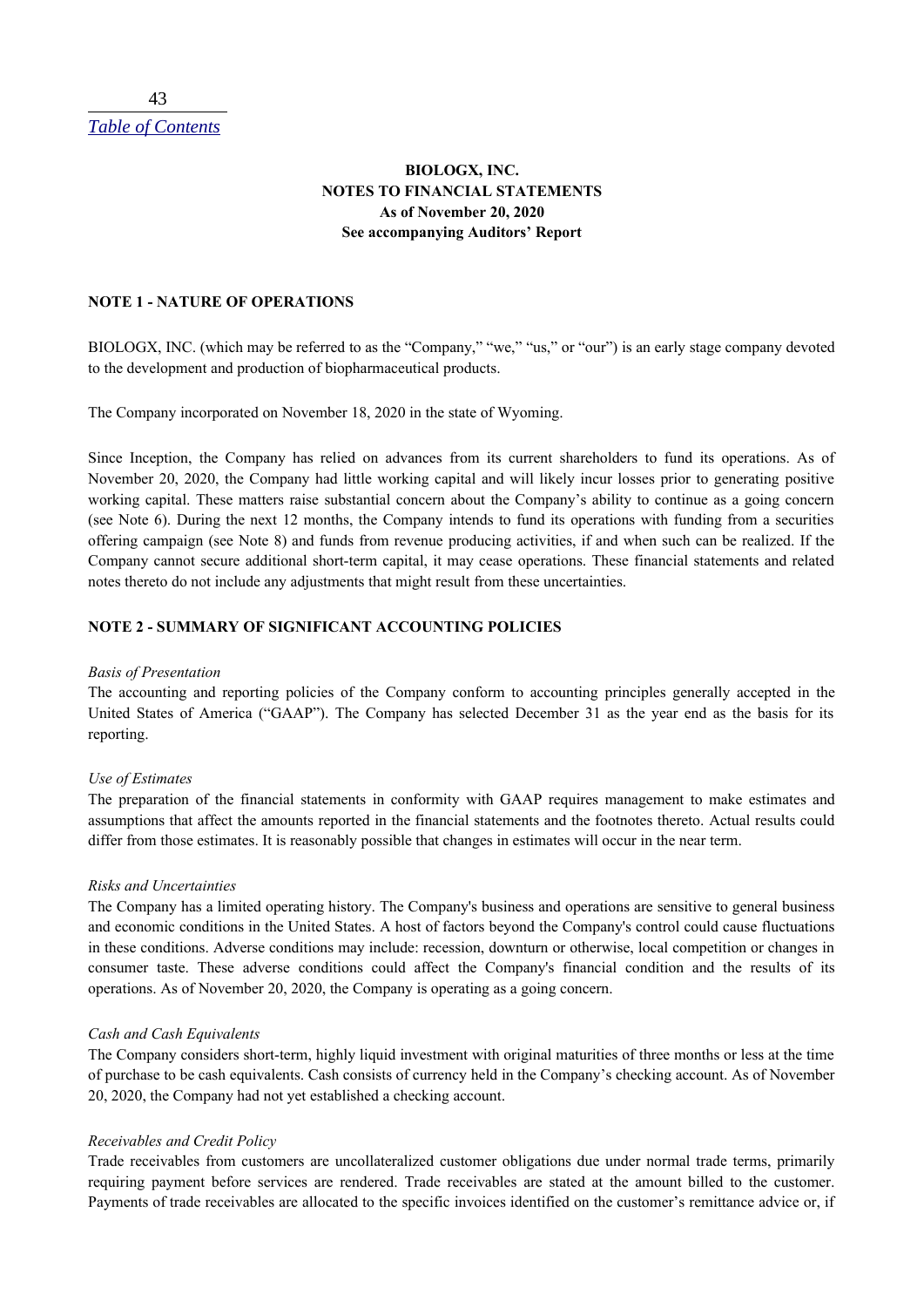unspecified, are applied to the earliest unpaid invoice. The Company, by policy, routinely assesses the financial strength of its customer. As a result, the Company believes that its accounts receivable credit risk exposure is limited and it has not experienced significant write-downs in its accounts receivable balances. As of November 20, 2020, the Company did not have any outstanding accounts receivable.

#### 44

## *[Table of Contents](https://www.sec.gov/Archives/edgar/data/1834083/000147793220007068/biologx_1a.htm#toc2)*

#### *Property and Equipment*

Property and equipment are recorded at cost. Expenditures for renewals and improvements that significantly add to the productive capacity or extend the useful life of an asset are capitalized. Expenditures for maintenance and repairs are expensed as incurred. When equipment is retired or sold, the cost and related accumulated depreciation are eliminated from the balance sheet accounts and the resultant gain or loss is reflected in income.

Depreciation is provided using the straight-line method, based on useful lives of the assets. As of November 20, 2020, the Company had recorded no fixed asset acquisitions and no depreciation.

#### *Intangible Assets*

The Company reviews the carrying value of property and equipment for impairment whenever events and circumstances indicate that the carrying value of an asset may not be recoverable from the estimated future cash flows expected to result from its use and eventual disposition. In cases where undiscounted expected future cash flows are less than the carrying value, an impairment loss is recognized equal to an amount by which the carrying value exceeds the fair value of assets. The factors considered by management in performing this assessment include current operating results, trends and prospects, the manner in which the property is used, and the effects of obsolescence, demand, competition, and other economic factors. As of November 20, 2020, the Company had no fixed assets.

#### *Capitalized Development Costs*

Developed costs are capitalized at cost. Expenditures for renewals and improvements or continued development (including payroll) are capitalized. Once commercial feasibility is procured, the balance of capitalized development costs will be amortized over three years.

The Company reviews the carrying value of capitalized development costs for impairment whenever events and circumstances indicate that the carrying value of an asset may not be recoverable from the estimated future cash flows expected to result from its use and eventual disposition. In cases where undiscounted expected future cash flows are less than the carrying value, an impairment loss is recognized equal to an amount by which the carrying value exceeds the fair value of assets. As of November 20, 2020, the Company had not incurred any capitalized development costs.

#### *Deferred Offering Costs*

The Company complies with the requirements of ASC 340-10. The Deferred Offering Costs of the Company consist solely of legal and other fees incurred in connection with the capital raising efforts of the Company. Under ASC 340- 10, costs incurred are capitalized until the offering whereupon the offering costs are charged to members' equity or expensed depending on whether the offering is successful or not successful, respectively. As of November 20, 2020, the Company had recorded \$56,700 of deferred offering costs as of November 20, 2020.

#### *Income Taxes*

Income taxes are provided for the tax effects of transactions reporting in the financial statements and consist of taxes currently due plus deferred taxes related primarily to differences between the basis of receivables, inventory, property and equipment, intangible assets, cryptocurrency valuation and accrued expenses for financial and income tax reporting. The deferred tax assets and liabilities represent the future tax return consequences of those differences, which will either be taxable or deductible when the assets and liabilities are recovered or settled. Deferred tax assets are reduced by a valuation allowance when, in the opinion of management, it is more likely than not that some portion or all the deferred tax assets will not be realized.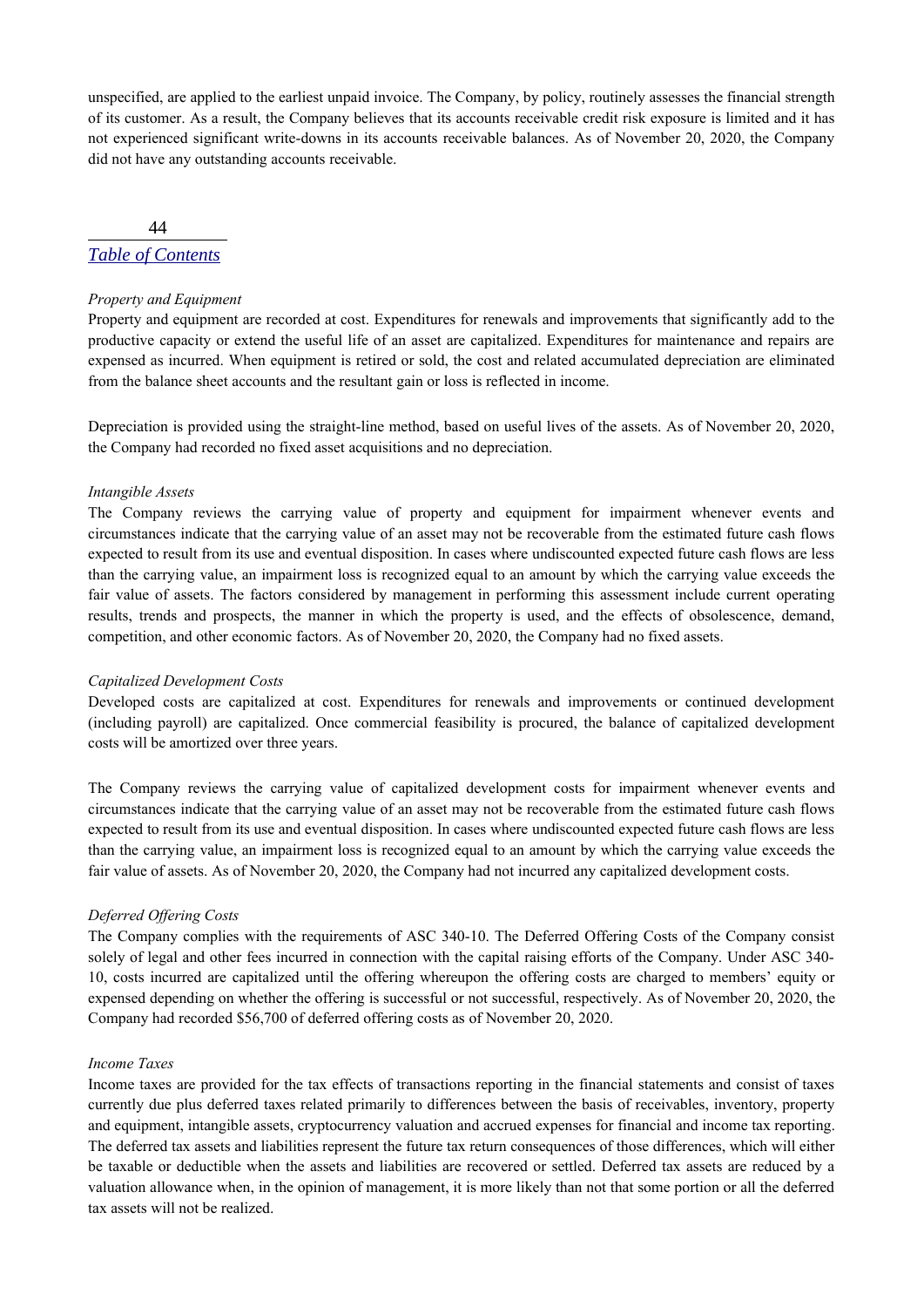# *[Table of Contents](https://www.sec.gov/Archives/edgar/data/1834083/000147793220007068/biologx_1a.htm#toc2)*

The Company is taxed as a C Corporation for federal and state income tax purposes. As the Company has recently been formed, no material tax provision exists as of the balance sheet date.

The Company evaluates its tax positions that have been taken or are expected to be taken on income tax returns to determine if an accrual is necessary for uncertain tax positions. As of November 20, 2020, the unrecognized tax benefits accrual was zero.

The Company is current with its foreign, US federal and state income tax filing obligations and is not currently under examination from any taxing authority.

#### *Revenue Recognition*

Starting with inception, the company adapted the provision of ASU 214-09 Revenue from Contracts with Customers ("ASC 606"). ASC 606 provides a five-step model for recognizing revenue from contracts:

- · Identify the contract with the customer
- · Identify the performance obligations within the contract
- · Determine the transaction price
- · Allocate the transaction price to the performance obligations
- · Recognize revenue when (or as) the performance obligations are satisfied

While the company has not yet earned any revenue, the Company intends to earn revenue through the development, license or sale of its biopharmaceutical products.

#### *Advertising Expenses*

The Company expenses advertising costs as they are incurred.

#### *Organizational Costs*

In accordance with FASB ASC 720, organizational costs, including accounting fees, legal fees, and costs of incorporation, are expensed as incurred.

#### *Concentration of Credit Risk*

The Company maintains its cash with a major financial institution located in the United States of America, which it believes to be credit worthy. The Federal Deposit Insurance Corporation insures balances up to \$250,000. At times, the Company may maintain balances in excess of the federally insured limits.

#### *Recent Accounting Pronouncements*

In February 2016, FASB issued ASU No. 2016-02, Leases, that requires organizations that lease assets, referred to as "lessees", to recognize on the balance sheet the assets and liabilities for the rights and obligations created by those leases with lease terms of more than 12 months. ASU 2016-02 will also require disclosures to help investors and other financial statement users better understand the amount, timing, and uncertainty of cash flows arising from leases and will include qualitative and quantitative requirements. The new standard for nonpublic entities will be effective for fiscal years beginning after December 15, 2019, and interim periods within fiscal years beginning after December 15, 2020, and early application is permitted. We are currently evaluating the effect that the updated standard will have on our financial statements and related disclosures.

In August 2016, FASB issued ASU No. 2016-15, "Statement of Cash Flows (Topic 230)." ASU 2016-15 provides

#### 45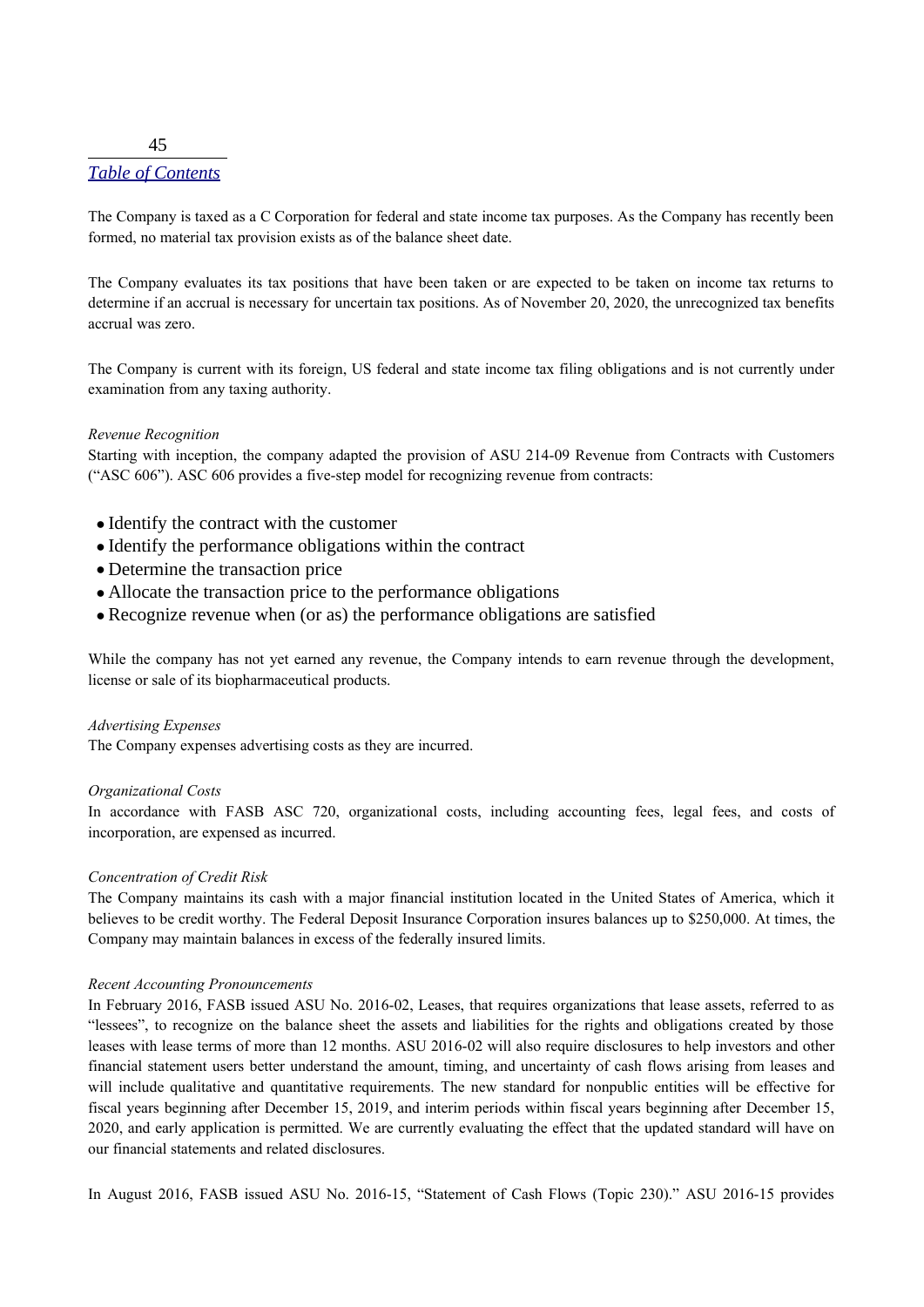classification guidance for certain cash receipts and cash payments including payment of debt extinguishment costs, settlement of zero-coupon debt instruments, insurance claim payments and distributions from equity method investees. The standard is effective on January 1, 2018, with early adoption permitted. The Company is currently in the process of evaluating the impact the adoption will have on its financial statements and related disclosures.

The FASB issues ASUs to amend the authoritative literature in ASC. There have been a number of ASUs to date, including those above, that amend the original text of ASC. Management believes that those issued to date either (i) provide supplemental guidance, (ii) are technical corrections, (iii) are not applicable to us or (iv) are not expected to have a significant impact our balance sheet.

46

#### *[Table of Contents](https://www.sec.gov/Archives/edgar/data/1834083/000147793220007068/biologx_1a.htm#toc2)*

# **NOTE 3 – INCOME TAX PROVISION**

As described above, the Company was recently formed and has only incurred costs of its start-up operations and capital raising. As such, no material tax provision yet exists.

#### **NOTE 4 – COMMITMENTS AND CONTINGENCIES**

#### *Legal Matters*

Company is not currently involved with and does not know of any pending or threatening litigation against the Company or founders.

#### *Lease Arrangement*

The Company has not entered any lease agreements as of the balance sheet date.

#### **NOTE 5 – COMMON AND PREFERRED EQUITY**

The Company has 40,000,000 shares of \$0.001 par value common, non-voting stock authorized under Wyoming law. As of November 20, 2020, the Company had issued 10,000,000 of those common shares to founders in exchange for rights to the founders' intellectual property.

The Company has 10,000,000 shares of \$0.001 par value preferred, voting stock authorized under Wyoming law. As of November 20, 2020, the Company had issued 10,000,000 of those common shares to founders in exchange for the rights to the founders' intellectual property.

#### **NOTE 6 – GOING CONCERN**

These financial statements are prepared on a going concern basis. The Company began operation in 2020 and has limited operating history. The Company's ability to continue is dependent upon management's plan to raise additional funds (see Note 8) and achieve and sustain profitable operations. The financial statements do not include any adjustments that might be necessary if the Company is not able to continue as a going concern.

#### **NOTE 7 – RELATED PARTY TRANSACTIONS**

#### *Related Party Transactions*

The Company has incurred costs of \$115,229 for expenses relating to start-up, development, and offering securities of the Company. The Company has had these costs paid on its behalf by a related party and is obligated to repay those parties. The repayment is not required before any specific date and does not bear any interest.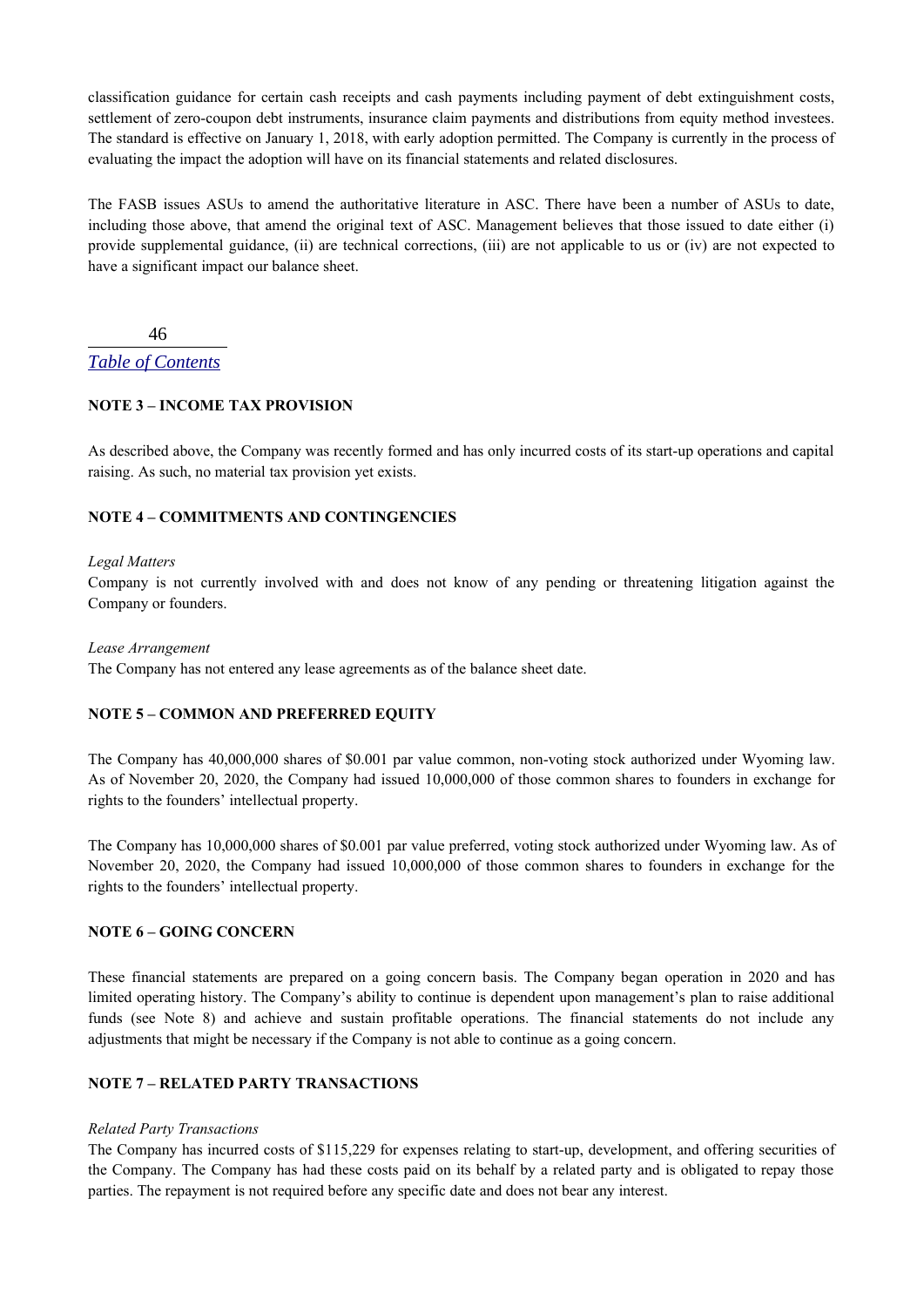As those would be agreements between related parties, there is no guarantee that these rates or costs would be commensurate with an arm's-length arrangement.

47

# *[Table of Contents](https://www.sec.gov/Archives/edgar/data/1834083/000147793220007068/biologx_1a.htm#toc2)*

# **NOTE 8 – SUBSEQUENT EVENTS**

#### *Securities Offering*

The Company is intending to offer common equity in a securities offering planned to be exempt from SEC registration under Regulation A, tier 2. The Company intends to offer up to \$50 million in securities issued as 12,500,000 shares at \$4.00 per share. The Company has engaged with various advisors and other professionals to facilitate the offering who are being paid customary fees and equity interests for their work.

#### *Bank Account and Funding*

The Company will establish a business bank account which will be funded with cash to be provided by the Company's existing equity holders. This cash contribution will be recorded as additional paid-in capital from the Company's equity holders.

#### *Management's Evaluation*

Management has evaluated subsequent events through November 24, 2020, the date the financial statements were available to be issued. Based on this evaluation, no additional material events were identified which require adjustment or disclosure in the financial statements.

48

*[Table of Contents](https://www.sec.gov/Archives/edgar/data/1834083/000147793220007068/biologx_1a.htm#toc2)*

# **PART III—EXHIBITS**

# **Item 16. Index to Exhibits**

| 2(a)           | <b>Articles of Incorporation</b>                                                      |
|----------------|---------------------------------------------------------------------------------------|
| 2(b)           | <b>Bylaws</b>                                                                         |
| $\overline{4}$ | <b>Form of Subscription Agreement</b>                                                 |
| 6              | <b>Material Contracts</b>                                                             |
|                | (a) Intellectual Property Assignment Agreement to BiologX, Inc.                       |
|                | (b) Engagement Agreement with Manhattan Street Capital                                |
|                | (c) Transfer Agency and Registrar Services Agreement with Colonial Stock Transfer Co. |
|                | $Inc.*$                                                                               |
| 8              | <b>Escrow Agreement with PrimeTrust, LLC*</b>                                         |
| 11(a)          | Consent of Wallace A. Glausi, Attorney at Law (included in Exhibit 12)                |
| 11(b)          | <b>Consent of IndigoSpire CPAs &amp; Advisors</b>                                     |
| 12             | <b>Opinion of Counsel</b>                                                             |
|                |                                                                                       |

\*(Fully executed Agreement to be filed by Amendment)